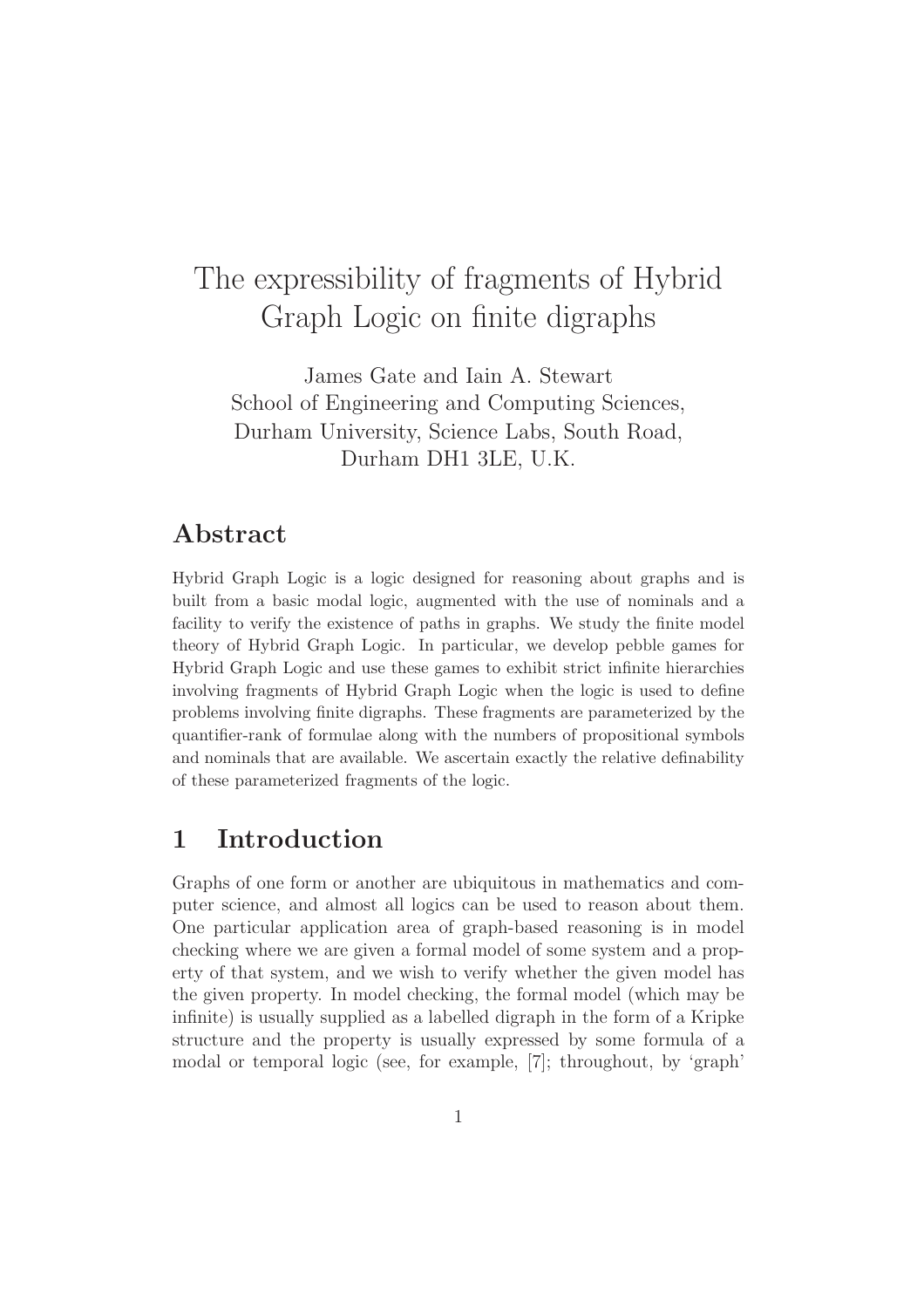we mean directed graph, which is a normal Kripke frame). Key to the use of logics for model checking is the decidability and complexity of the related model-checking, satisfiability and validity problems.

Hybrid logics go back to the work of Prior (see, for example, [1]) but have only relatively recently been studied in relation to computer science (see, for example, [1, 10, 15]). A hybrid logic is an extension of a modal or temporal logic in which symbols are used to name individual points in Kripke structures. Key to many hybrid logics is the use of nominals, n, and nominal operators,  $\mathcal{Q}_n$ , which allow us to 'jump' to the point of a Kripke structure named by the nominal n, and the 'binder'  $\downarrow$ , which allows us to bind variables to points. The study of hybrid logics in theoretical computer science has been in a number of contexts, such as in relation to description logics used in knowledge representation (for example, [5]), to proof theory (for example, [6]) and to model checking (for example, [10]) where the focus has been on the decidability and complexity of the related model-checking, satisfiability and validity problems.

Finite model theory is the study of the model theory of finite structures and, of course, has a strong relationship with fields such as model checking. One thriving aspect of finite model theory is the classification of logics according to their capacity to define problems (that is, isomorphism-closed classes of finite structures), particularly in relation to the computational complexity of the problems; this sub-area of finite model theory is sometimes referred to as descriptive complexity. Up until recently, hybrid logics have not been closely studied in this context; that is, as mechanisms for defining isomorphism-closed classes of (finite) frames (that is, digraphs). However, in [4] Benevides and Schechter defined (amongst other hybrid logics) Hybrid Graph Logic HGL, which is a very basic modal logic augmented with the use of nominals and a facility to verify the existence of paths in graphs through the (path-) quantifiers  $\diamondsuit^+$  and  $\Box^+$ . The intention in [4] was to develop (modal and hybrid) logics for reasoning about graphs (that is, frames, as opposed to Kripke structures) that are expressive enough to define core graph-theoretic problems relating to properties such as connectedness, acyclicity and Hamiltonicity. It should be added that a transitive closure operator has also been added to hybrid logics in the form of Zhen and Seligman's 'community operator' [16] and recently by Lange too [14].

Actually, Hybrid Graph Logic without nominals is a well-known and well-studied fragment of both PDL and CTL (see, for example, [1, 9]); furthermore, the logic HGL itself (that is, where nominals are allowed)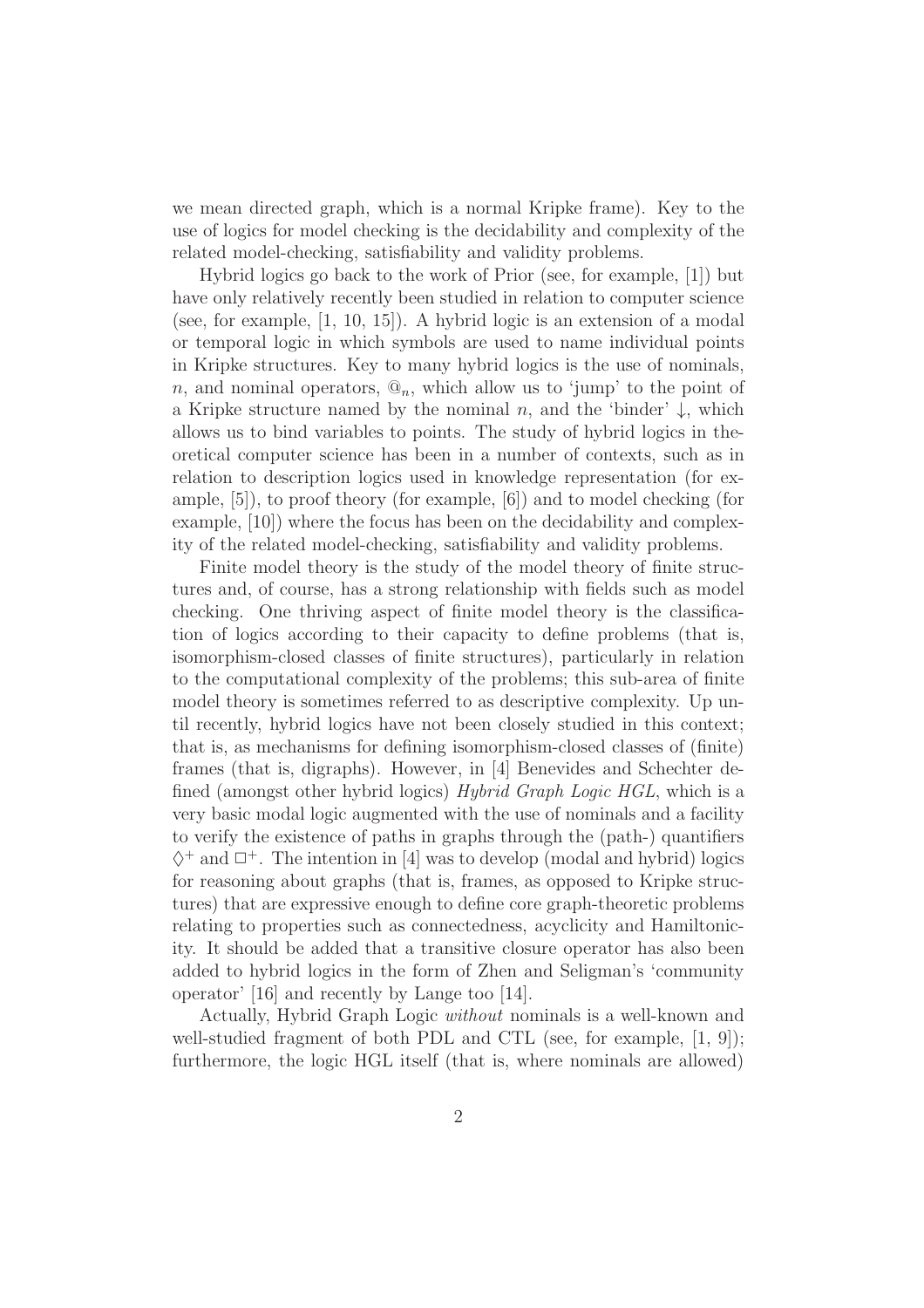has been independently formulated and studied (from the perspective of tableaux systems) in [13] where it is referred to as basic modal logic extended with nominals and eventualities, and denoted  $H^*$ . We continue to refer to the logic as HGL, given that the emphasis of our study follows the tone set in [4].

In this paper, we focus on Hybrid Graph Logic HGL as a logic for defining problems involving finite directed graphs (that is, finite frames). We develop an Ehrenfeucht-Fraïssé-style pebble game for HGL that allows us to study the expressibility of fragments  $HGL<sub>r</sub>(c, d)$  of the logic HGL, parameterized by the quantifier-rank  $r$  of formulae, the number  $c$ of propositional symbols available and the number  $d$  of nominals available. We use our pebble game to show that for any  $r, c, d \geq 0$ , when we equate a logic with the class of (digraph) problems it defines, we have that

 $HGL_r(c, d)$  is a proper subset of  $HGL_{r+1}(c, d);$ 

in fact, in addition we show that there are problems definable by formulae of  $HGL_{r+1}(c, d)$  in which the path-quantifiers  $\diamondsuit^+$  and  $\square^+$  are not used. Moreover, we also show that if  $r \geq 1$ ,  $c, d \geq 0$ ,  $c' \geq c$ ,  $d' \geq d$  and  $c' + d' = c + d + 1$  then

 $HGL_r(c, d)$  is a proper subset of  $HGL_r(c', d')$ 

(and we detail exactly the problems definable in the logics  $HGL_0(c, d)$ ). Consequently, we obtain a refined view of the structure of Hybrid Graph Logic and ascertain the relative expressive power of the logics formed by restricting the quantifier-rank, the number of propositional symbols and the number of nominals.

In the next section, we give the basic definitions and notation relevant to this paper before developing our pebble games in Section 3. In Section 4, we play our games and obtain our hierarchy results. Our conclusions are given in Section 5.

### 2 Basic definitions

In this section, we recapitulate the syntax and semantics of Hybrid Graph Logic (as it was defined in [4]). In essence, Hybrid Graph Logic is a hybrid logic augmented with a facility to validate paths in structures, and the structures in which the formulae of Hybrid Graph Logic are interpreted are Kripke structures with a single modality. We explain how we use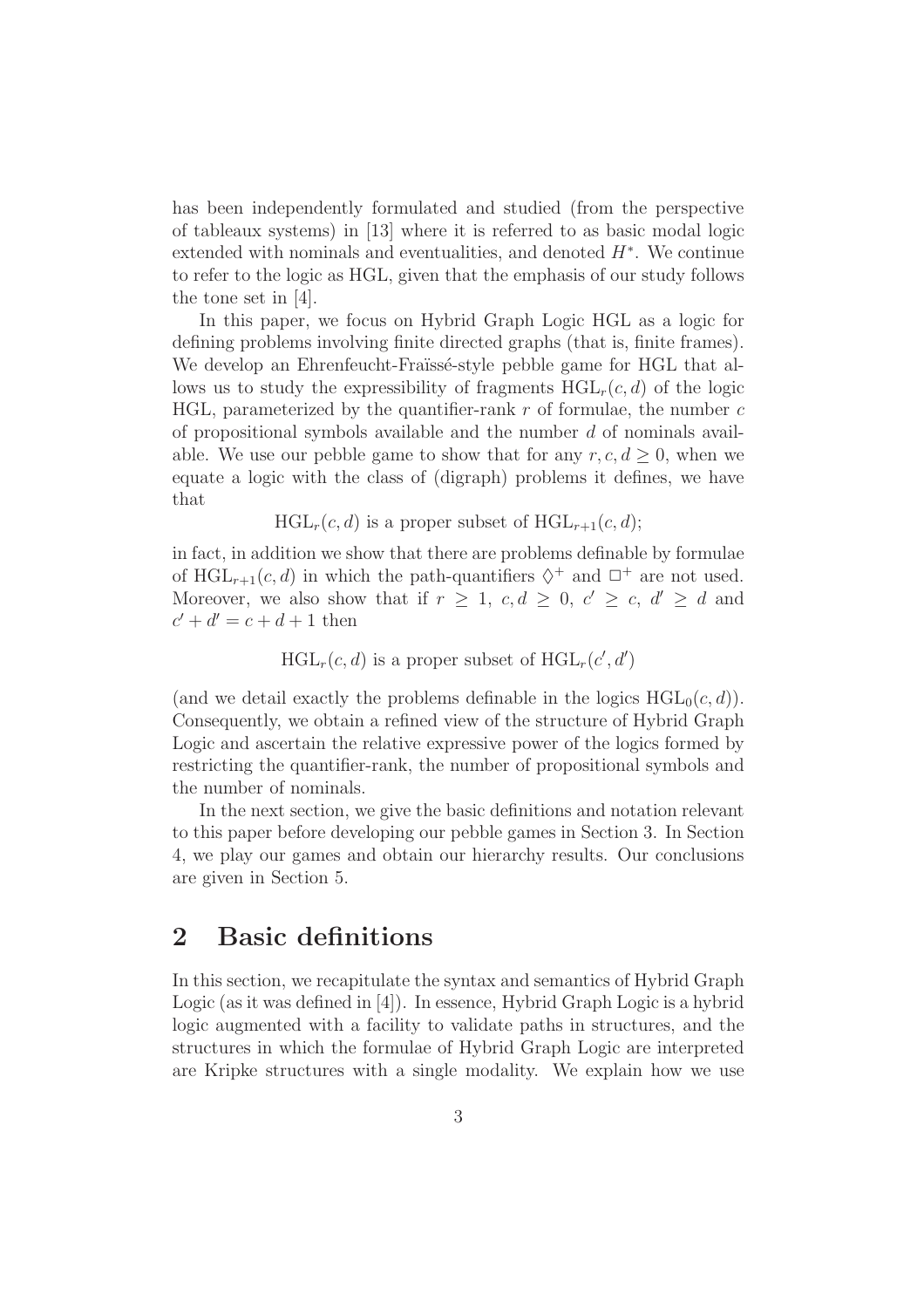the semantics of Hybrid Graph Logic so as to work with finite digraphs through the consideration of Kripke structures. Whilst our presentation is self-contained, we refer the reader to [1] and [11] for more information as regards hybrid logics and modal logics, respectively.

#### 2.1 The syntax and semantics of HGL

First, the syntax of Hybrid Graph Logic. Every formula of Hybrid Graph Logic is parameterized by a set of *propositional symbols*  $P$  (coming from some set of available propositional symbols) and by a set of nominals N (coming from some set of available nominals).

**Definition 1** The formulae:  $p$ , where p is a propositional symbol;  $n$ , where *n* is a nominal; and  $\perp$  are well-formed formulae of Hybrid Graph Logic and are atomic formulae. If  $\psi$  and  $\psi'$  are well-formed formulae of Hybrid Graph Logic then so are

$$
\psi \Rightarrow \psi'
$$
;  $\Diamond \psi$ ;  $\Diamond^+ \psi$ ; and  $\mathbb{Q}_n \psi$ ,

where n is a nominal. The language  $HGL(P, N)$  consists of those formulae, built recursively as stated here, for which every propositional symbol used comes from the finite set P and every nominal used comes from the finite set N.

Now for the structures in which we interpret formulae of HGL(P,N).

**Definition 2** We write  $\mathcal{G} = (V, E)$  when  $\mathcal{G}$  is a digraph with (nonempty finite) vertex set  $V$  and edge set  $E$  (we allow the possibility of self-loops). When we think of G as a relational structure  $\langle V, E \rangle$ , with E a binary relation, we refer to  $\mathcal G$  as a *frame*, with the vertices of the frame G referred to as *points*. A *pointed frame*  $\langle \mathcal{G}, v \rangle$  is a frame  $\mathcal{G} = \langle V, E \rangle$ together with a point  $v \in V$ . Given a set of propositional symbols P and a set of nominals N, a Kripke P ∪ N-structure  $\mathcal{C} = \langle \mathcal{G}, \mu \rangle$  is a frame  $\mathcal{G} = \langle V, E \rangle$  together with a function  $\mu : \mathsf{P} \cup \mathsf{N} \to \wp(V)$ , called a valuation function, for which for every  $n \in \mathbb{N}$ ,  $\mu(n)$  is a singleton set (if  $\mu(n) = \{v\}$ ) then we sometimes write  $\mu(n) = v$  and say that the nominal sits on the point v). The points of  $\langle \mathcal{G}, \mu \rangle$  are simply the points of  $\mathcal{G}$ . A pointed Kripke P ∪ N-structure  $\langle \mathcal{C}, v \rangle$  is a Kripke P ∪ N-structure  $\mathcal{C} = \langle \mathcal{G}, \mu \rangle$ together with a point  $v$  of  $\mathcal{G}$ .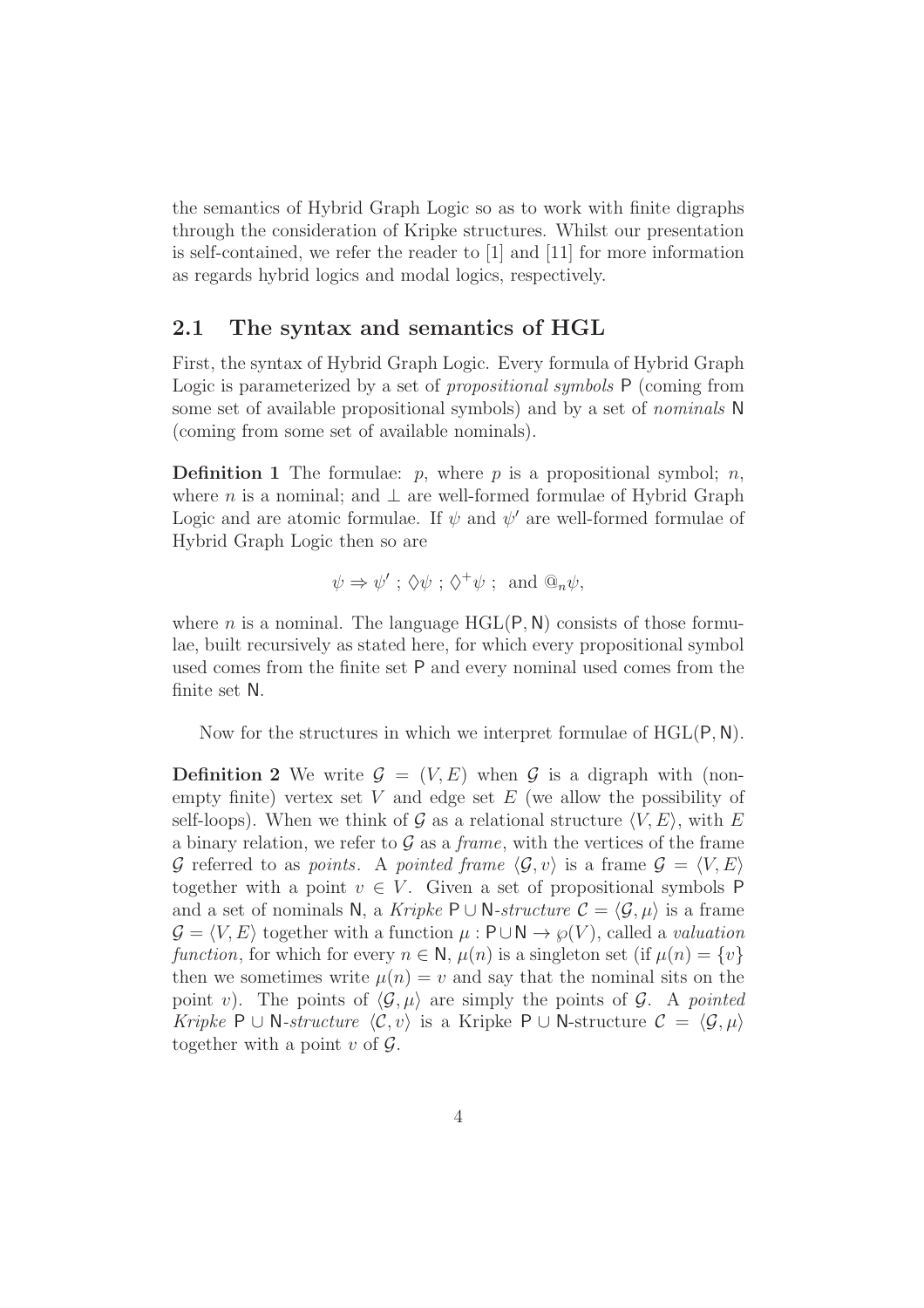We use the terms 'digraph' and 'frame' and the terms 'vertex' and 'point' interchangeably, depending upon the context of our conversation.

Finally, we give semantics to the Hybrid Graph Logic HGL(P,N) (we refer to both the language and the logic by  $HGL(P, N)$ .

**Definition 3** Let  $\varphi$  be a formula of Hybrid Graph Logic that involves propositional symbols from the set P and nominals from the set N. We interpret  $\varphi$  in a pointed Kripke P ∪ N-structure  $\langle \langle \mathcal{G} = \langle V, E \rangle, \mu \rangle, v \rangle$  as follows.

- 1.  $\langle \langle \mathcal{G}, \mu \rangle, v \rangle \models p$  if, and only if,  $v \in \mu(p)$ .
- 2.  $\langle \langle \mathcal{G}, \mu \rangle, v \rangle \models n$  if, and only if,  $v = \mu(n)$ .
- 3. It is not the case that  $\langle \langle \mathcal{G}, \mu \rangle, v \rangle \models \bot$ .
- 4. If  $\varphi$  is of the form  $\psi \Rightarrow \psi'$  then  $\langle \langle \mathcal{G}, \mu \rangle, v \rangle \models \varphi$  if, and only if, whenever  $\langle \langle \mathcal{G}, \mu \rangle, v \rangle \models \psi$ , we must have that  $\langle \langle \mathcal{G}, \mu \rangle, v \rangle \models \psi'.$
- 5. If  $\varphi$  is of the form  $\Diamond \psi$  then  $\langle \langle \mathcal{G}, \mu \rangle, v \rangle \models \varphi$  if, and only if, there exists some point  $v'$  of  $\mathcal G$  for which  $E(v, v')$  holds in  $\mathcal G$  and for which  $\langle \mathcal{G}, v' \rangle \models \psi.$
- 6. If  $\varphi$  is of the form  $\Diamond^+\psi$  then  $\langle\langle \mathcal{G}, \mu \rangle, v\rangle \models \varphi$  if, and only if, there exist points  $v_0, v_1, \ldots, v_q$ , where  $q \ge 1$ , for which:  $v = v_0$ ;  $E(v_i, v_{i+1})$ holds in G, for all  $i = 0, 1, \ldots, q - 1$ ; and  $\langle \mathcal{G}, v_q \rangle \models \psi$ .
- 7. If  $\varphi$  is of the form  $\mathbb{Q}_n \psi$  then  $\langle \langle \mathcal{G}, \mu \rangle, v \rangle \models \varphi$  if, and only if,  $\langle \langle \mathcal{G}, \mu \rangle, u \rangle \models \psi$ , where  $u = \mu(n)$ .

If  $\langle \langle \mathcal{G}, \mu \rangle, v \rangle \models \varphi$  then we say that  $\langle \mathcal{G}, \mu \rangle$  satisfies  $\varphi$  at v.

Of course, ⊤ is short-hand for ¬⊥ and the usual propositional connectives ∧, ∨ and ¬ are definable in Hybrid Graph Logic, as are the dual modal operators  $\Box$  and  $\Box^+$ , where  $\Box \psi$  is short-hand for  $\neg \Diamond \neg \psi$  and  $\Box^+ \psi$  is short-hand for  $\neg \Diamond^+ \neg \psi$ ; we shall use such abbreviations freely.

We now describe how we use Hybrid Graph Logic to define digraph problems; that is, classes of digraphs that are closed under isomorphisms.

**Definition 4** Let  $\varphi$  be some formula of Hybrid Graph Logic that involves propositional symbols from the set P and nominals from the set N, and let  $\mu$ : P∪N  $\rightarrow \varphi(V)$  be some valuation function, where  $\mathcal{G} = \langle V, E \rangle$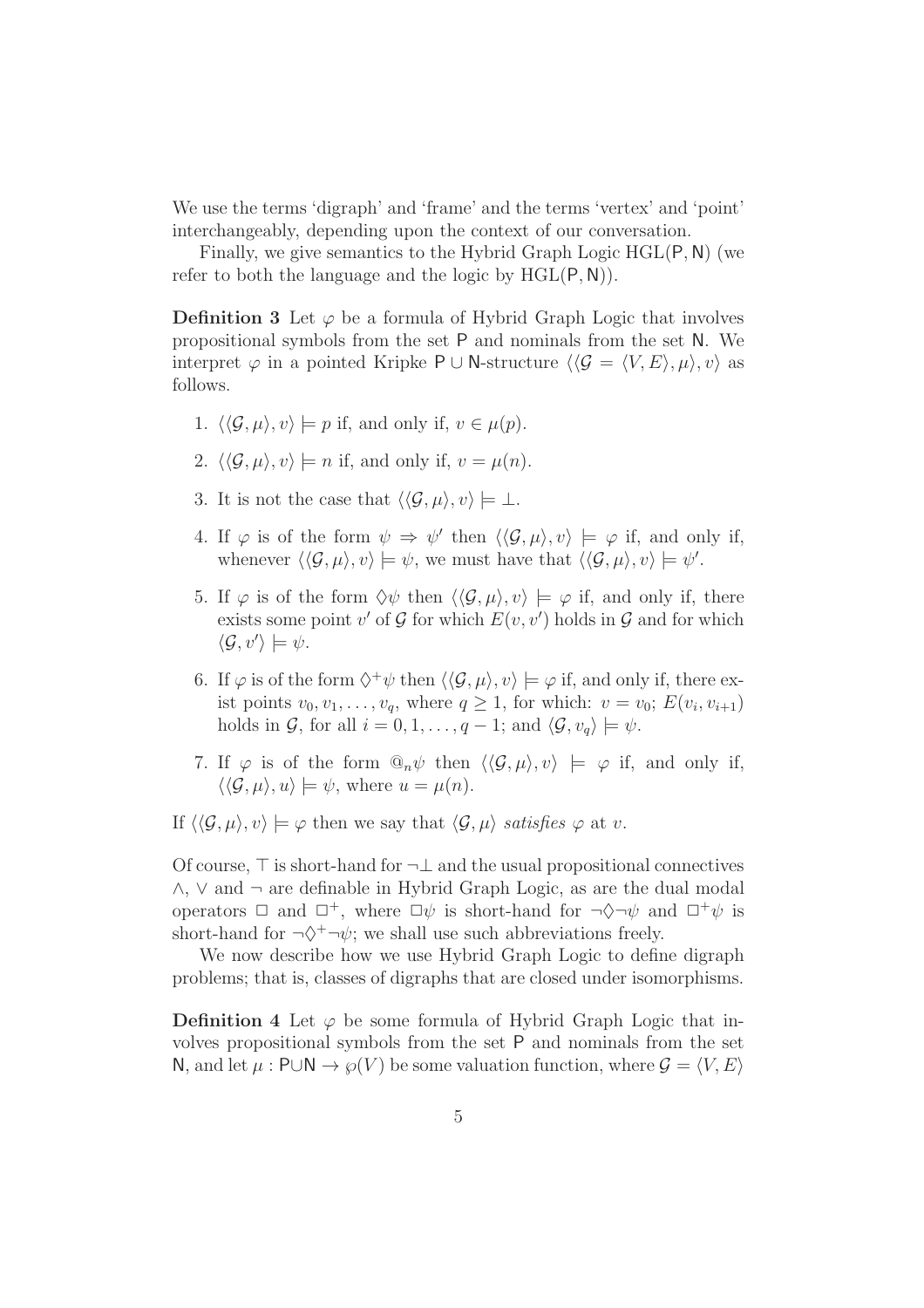is some frame. If  $\langle \langle \mathcal{G}, \mu \rangle, v \rangle \models \varphi$ , for every point v of  $\mathcal{G}$ , then we say that  $\langle \mathcal{G}, \mu \rangle$  globally satisfies  $\varphi$  and write  $\langle \mathcal{G}, \mu \rangle \models \varphi$ . If every valuation function  $\mu : \mathsf{P} \cup \mathsf{N} \to \varphi(V)$  is such that  $\langle \mathcal{G}, \mu \rangle \models \varphi$  then we say that  $\varphi$  is valid in G and write  $\mathcal{G} \models \varphi$ .

**Definition 5** Let  $\varphi$  be some formula of Hybrid Graph Logic. The problem defined by  $\varphi$  consists of those frames  $\mathcal G$  for which  $\varphi$  is valid in  $\mathcal G$ ; that is, for which  $\mathcal{G} \models \varphi$ .

Care should be taken when working with formulae of Hybrid Graph Logic in relation to the problems they define. For example, consider some formula of HGL(P, N) of the form  $\varphi \lor \psi$ . We have that  $\mathcal{G} = \langle V, E \rangle \models \varphi \lor \psi$ if, and only if, for all valuation functions  $\mu : \mathsf{P} \cup \mathsf{N} \to \varphi(V)$  and for all points u of  $\mathcal{G}, \langle \langle \mathcal{G}, \mu \rangle, u \rangle \models \varphi \vee \psi$ . However, we have that  $\mathcal{G} \models \varphi$  or  $\mathcal{G} \models \psi$  if, and only if, for all valuation functions  $\mu : \mathsf{P} \cup \mathsf{N} \rightarrow \varphi(V)$ and for all points u of  $\mathcal{G}, \langle \langle \mathcal{G}, \mu \rangle, u \rangle \models \varphi$  or for all valuation functions  $\mu : \mathsf{P} \cup \mathsf{N} \to \wp(V)$  and for all points u of  $\mathcal{G}, \langle \langle \mathcal{G}, \mu \rangle, u \rangle \models \psi$ . Thus, we might have that  $\mathcal{G} \models \varphi \lor \psi$  but so that it is not necessarily the case that  $\mathcal{G} \models \varphi$  or  $\mathcal{G} \models \psi$ .

Note that it might be argued that HGL is not very "well behaved" as a logic; for instance, it is not closed under negation (that is, the complementary problem of some problem defined by some formula  $\varphi$  of HGL need not be definable in HGL, where the complementary problem consists of all those frames G for which  $\mathcal{G} \not\models \varphi$ . However, there are many logics prevalent in descriptive complexity that are not closed under negation, existential second-order logic being perhaps the most prominent example!

Remark 6 Our notation differs from that used in [4]. Our frames are usually of the form  $\mathcal{G} = \langle V, E \rangle$  (to reflect that we are dealing with graphs, or more precisely digraphs), whereas  $\mathcal{F} = \langle W, R \rangle$  was the norm in [4]; our sets of propositional symbols are usually of the form  $P$ , whereas  $\Phi$ was the norm in [4] (we reserve Greek letters for formulae, valuation functions and paths in digraphs); our sets of nominals are usually of the form N, whereas  $\Psi$  was the norm in [4]; and our valuations are usually of the form  $\mu$ , whereas **V** was the norm in [4].

#### 2.2 Some problems definable in HGL

We now exhibit some problems definable in Hybrid Graph Logic. Two of these problems featured strongly in [4].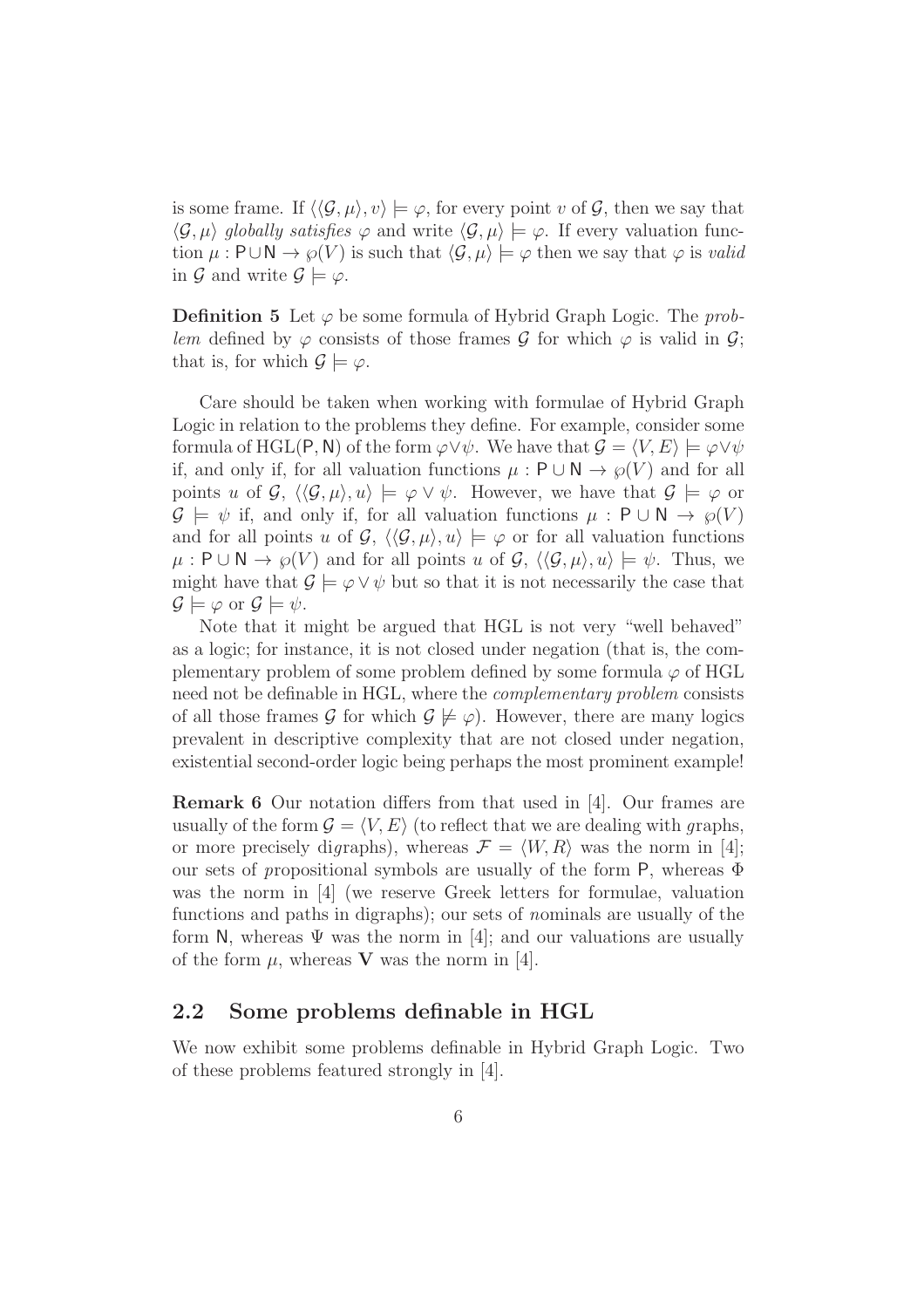The problem STRONG-CONNECTIVITY consists of those digraphs for which there is a directed path from any vertex to any other vertex; that is, those digraphs that are strongly connected. This problem can be defined by the following formula  $\varphi$  of Hybrid Graph Logic:

$$
\neg n \Rightarrow \Diamond^+ n
$$

where  $n$  is a nominal.

To see this, suppose that the digraph  $\mathcal{G} = \langle V, E \rangle$  is strongly connected but  $\mathcal{G} \not\models \varphi$  (in particular,  $\mathcal{G}$  has at least 2 vertices). There is a valuation function  $\mu : \{n\} \to \varphi(V)$ , with  $\mu(n) = \{v\}$ , and a point u of  $\mathcal G$  such that  $\langle\langle \mathcal{G},\mu\rangle,u\rangle \not\models \neg n \Rightarrow \Diamond^{\dagger}n$ . So,  $u \neq v$  and for every vertex v' of the digraph  $\mathcal G$  reachable from u via a non-trivial path (that is, a path with at least one edge), we must have that  $v' \neq v$ . However, every vertex of  $\mathcal{G}$ different from  $u$  (of which  $v$  is one) is reachable from  $u$  via a non-trivial path and so this yields a contradiction. Conversely, suppose that  $\mathcal{G} \models \varphi$ but that the digraph  $\mathcal G$  is not strongly connected. So, there exist distinct vertices u and v for which there is no path from u to v in the digraph  $\mathcal{G}$ . Define  $\mu(n) = \{v\}$ . In particular,  $\langle \langle \mathcal{G}, \mu \rangle, u \rangle \models \neg n \Rightarrow \Diamond^{\dagger} n$ . So, there is a path in the digraph  $\mathcal G$  from  $u$  to  $v$ , which yields a contradiction.

The problem Acyclic consists of those digraphs that do not have a directed cycle containing at least one edge as a sub-digraph (note that we regard a self-loop as a cycle of length 1). This problem can be defined by the following formula  $\varphi$  of Hybrid Graph Logic:

$$
@_{n} \neg \Diamond^{+} n,
$$

where  $n$  is a nominal.

To see this, suppose that the digraph  $G = \langle V, E \rangle$  is acyclic but  $\mathcal{G} \not\models \mathbb{Q}_n \neg \Diamond^+ n$ . So, there exists a valuation function  $\mu : \{n\} \to \varphi(V)$ and a point v of G such that  $\langle\langle \mathcal{G}, \mu \rangle, v \rangle \not\models \mathbb{Q}_n \neg \Diamond^+ n$ ; that is, such that  $\langle\langle \mathcal{G}, \mu \rangle, v' \rangle \not\models \neg \Diamond^{\dagger} n$ , where  $\mu(n) = v'$ ; that is, such that  $\langle\langle \mathcal{G}, \mu \rangle, v' \rangle \models$  $\Diamond^+ n$ . Hence, there is a non-trivial path from  $v'$  to  $v'$  in the digraph  $\mathcal G$  and we obtain a contradiction. Conversely, suppose that  $\mathcal{G} \models \mathbb{Q}_n \neg \Diamond^+ n$  but the digraph  $G$  contains a cycle. Let  $v$  be a vertex on a cycle in  $G$  and define  $\mu: \{n\} \to \wp(V)$  via  $\mu(n) = \{v\}$ . We have that  $\langle \langle \mathcal{G}, \mu \rangle, v \rangle \models \mathbb{Q}_n \neg \Diamond^+ n;$ that is,  $\langle \langle \mathcal{G}, \mu \rangle, v \rangle \models \neg \Diamond^+ n$ , which yields a contradiction.

The problem Non-4-ColSC consists of those digraphs that are strongly connected and can not be properly 4-coloured (we interpret the existence of a directed edge  $(u, v)$  in a digraph as meaning that u and v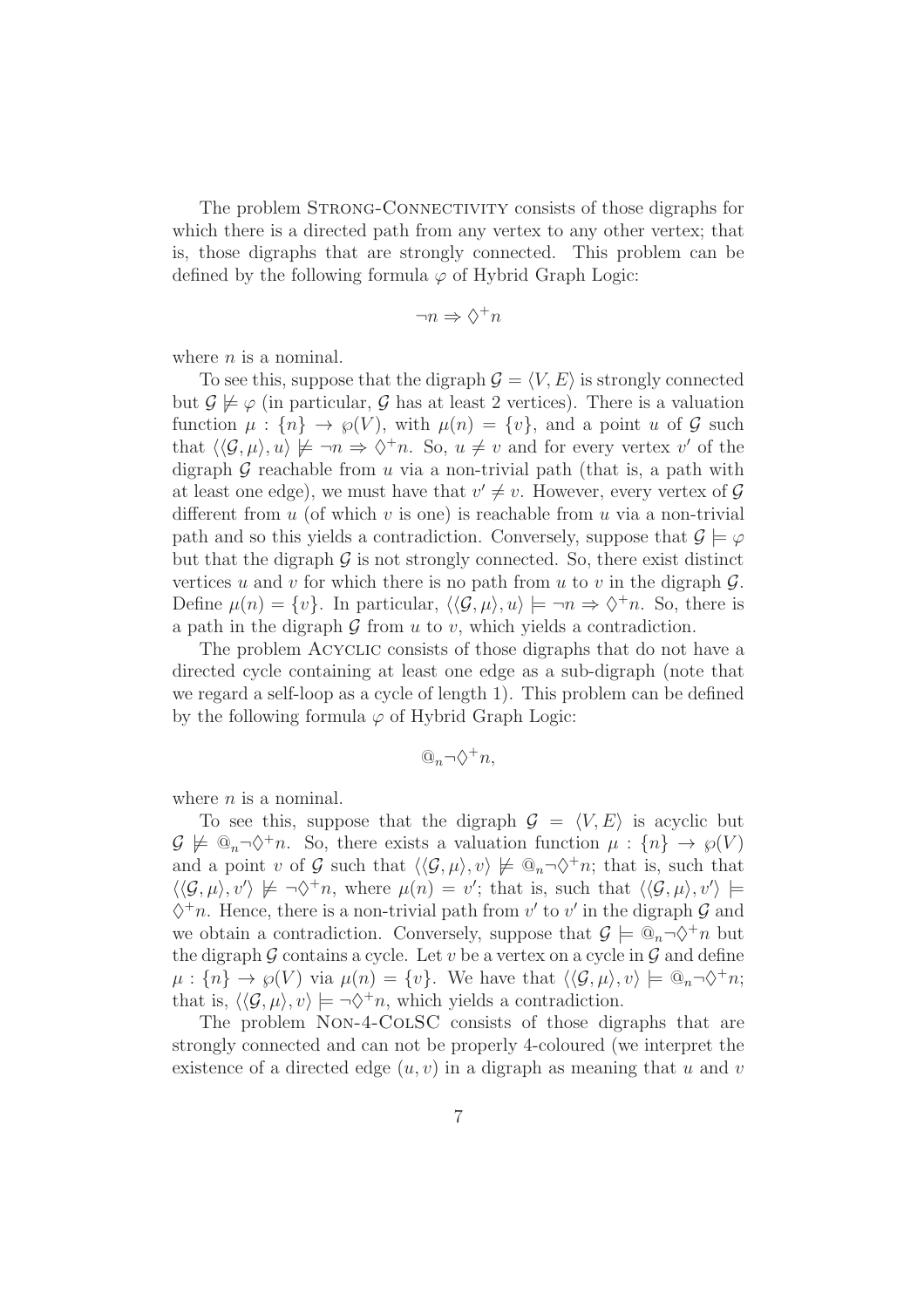must be coloured differently in any proper colouring). This problem can be defined by the following formula  $\varphi$  of Hybrid Graph Logic:

$$
(\neg n \Rightarrow \Diamond^+ n)
$$
  

$$
\land \Diamond^+ ((p_1 \land p_2 \land \Diamond(p_1 \land p_2)) \lor (p_1 \land \neg p_2 \land \Diamond(p_1 \land \neg p_2))
$$
  

$$
\lor (\neg p_1 \land p_2 \land \Diamond(\neg p_1 \land p_2)) \lor (\neg p_1 \land \neg p_2 \land \Diamond(\neg p_1 \land \neg p_2)))
$$

where *n* is a nominal and  $p_1$  and  $p_2$  are both propositional symbols.

To see this, we argue as follows. Let  $\mathcal{G} = \langle V, E \rangle$  and let  $\mu : \{p_1, p_2\} \cup$  ${n} \rightarrow \varphi(V)$  be any valuation function. We interpret  $\mu$  as providing a 4-colouring of the vertices of V with the colours being:  $v \in \mu(p_1)$ and  $v \in \mu(p_2); v \in \mu(p_1)$  and  $v \notin \mu(p_2); v \notin \mu(p_1)$  and  $v \in \mu(p_2);$ and  $v \notin \mu(p_1)$  and  $v \notin \mu(p_2)$ . Suppose that  $\mathcal{G} \models \varphi$ . So,  $\mathcal{G}$  is strongly connected and for every valuation function  $\mu : \{p_1, p_2\} \cup \{n\} \to \varphi(V)$ (that is, every 4-colouring of the vertices of V) and for every  $u \in V$ , there exists a vertex v reachable via a non-trivial path from u so that there is an edge  $(v, v') \in E$  where v and v' have the same colour. Hence,  $\mathcal G$  is strongly connected and can not be properly 4-coloured. Conversely, if  $\mathcal G$  is strongly connected and can not be properly 4-coloured then  $\mathcal{G} \models \neg n \Rightarrow \Diamond^{\dagger} n$  and no matter which valuation function  $\mu : \{p_1, p_2\} \cup \{n\} \to \wp(V)$  we choose and which point  $u$  of  $\mathcal{G}$ , there is a non-trivial path from  $u$  to a vertex v from which there is an edge  $(v, v')$  with v and v' identically coloured; that is,  $\mathcal{G} \models \varphi$ . This illustration shows that we can define problems in Hybrid Graph Logic that are probably not solvable in polynomialtime, as NON-4-COLSC is co-NP-complete, where co-NP is the class of problems whose complements are in NP. Note that it is immediate from the definition of what it means for a formula to be valid in some digraph that any problem defined be some formula of Hybrid Graph Logic is necessarily in co-NP.

#### 2.3 Our research question

The logic HGL is basic enough that it forms a fragment of many other hybrid logics yet within it we can define computationally hard problems (assuming that  $P \neq NP$ ); hence, it makes sense to undertake a fundamental study of this logic. As mentioned earlier, HGL is obtained from a well-studied fragment of PDL and CTL by allowing the use of nominals, and so it makes sense to better understand its expressibility, given that it will be a fragment of many well-known logics that are extended by the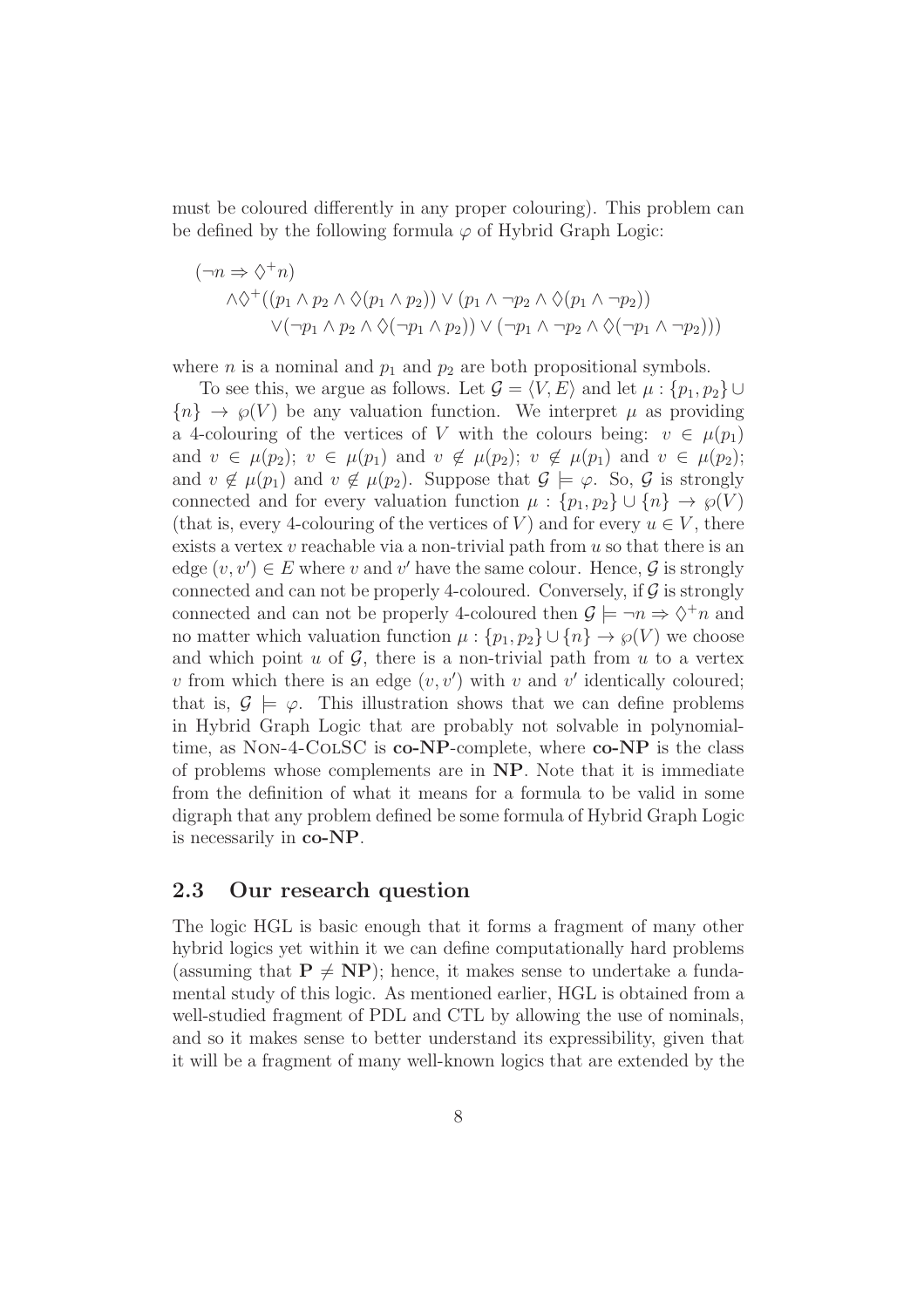incorporation of nominals. Also, the study of the expressibility of 'lowlevel' logics in descriptive complexity is common-place; see, for example, the study of finite variable or quantifier-prefix fragments of first-order logic [8]. The logic HGL forms such a 'low-level' logic and is readily extendable to obtain new logics (as we shall mention in our conclusions), the expressibility of which will be built upon the expressibility of HGL.

The formulation of formulae defining problems such as STRONG-CONNECTIVITY, ACYCLICITY and NON-4-COLSC leads us to pose the main question studied in this paper:

'Can we determine the relative definability of fragments of Hybrid Graph Logic obtained by restricting: the application of the operators  $\Diamond, \Diamond^+, \Box,$  $\Box^+$  and  $\mathcal Q$ ; the number of propositional symbols used; and the number of nominals used?'

In order to make this question more precise, we need to define what we mean by the quantifier-rank of a formula of Hybrid Graph Logic.

**Definition 7** Every atomic formula  $\varphi$  has quantifier-rank 0 and we write  $qr(\varphi) = 0$  for such formulae.

- If  $\varphi$  is of the form  $\neg \psi$  then  $\varphi$  has quantifier-rank defined as  $qr(\varphi)$  =  $qr(\psi).$
- If  $\varphi$  is of the form  $\psi \Rightarrow \psi', \psi \wedge \psi'$  or  $\psi \vee \psi'$  then  $\varphi$  has quantifier-rank defined as  $qr(\varphi) = \max\{qr(\psi), qr(\psi')\}.$
- If  $\varphi$  is of the form  $\Diamond \psi$ ,  $\Diamond^+ \psi$ ,  $\Box \psi$ ,  $\Box^+ \psi$  or  $\mathcal{Q}_n \psi$  then  $\varphi$  has quantifierrank defined as  $qr(\psi) + 1$ .

**Definition 8** Let c, d and r be non-negative integers, let  $P$  be a set of propositional symbols and let N be a set of nominals. The logic  $HGL_r(P, N)$  consists of those formulae of  $HGL(P, N)$  of quantifier-rank at most r. The logic  $HGL_r(c, d)$  is the fragment of Hybrid Graph Logic consisting of all those formulae of quantifier-rank at most  $r$  in which there are at most c propositional symbols and d nominals.

(Note that just as for HGL, we blur the distinction between language and logic for  $HGL_r(c, d)$ .) We equate the logic  $HGL_r(c, d)$  with the class of problems definable by the formulae of that logic; consequently, we write, for example,  $HGL_r(c,d) \subseteq HGL_{r'}(c',d')$  to denote that any problem definable by a formula of the logic  $HGL_r(c, d)$  can also be defined by a formula of the logic  $HGL_{r'}(c', d')$ , and we write  $HGL_{r}(c, d) \subset HGL_{r'}(c', d')$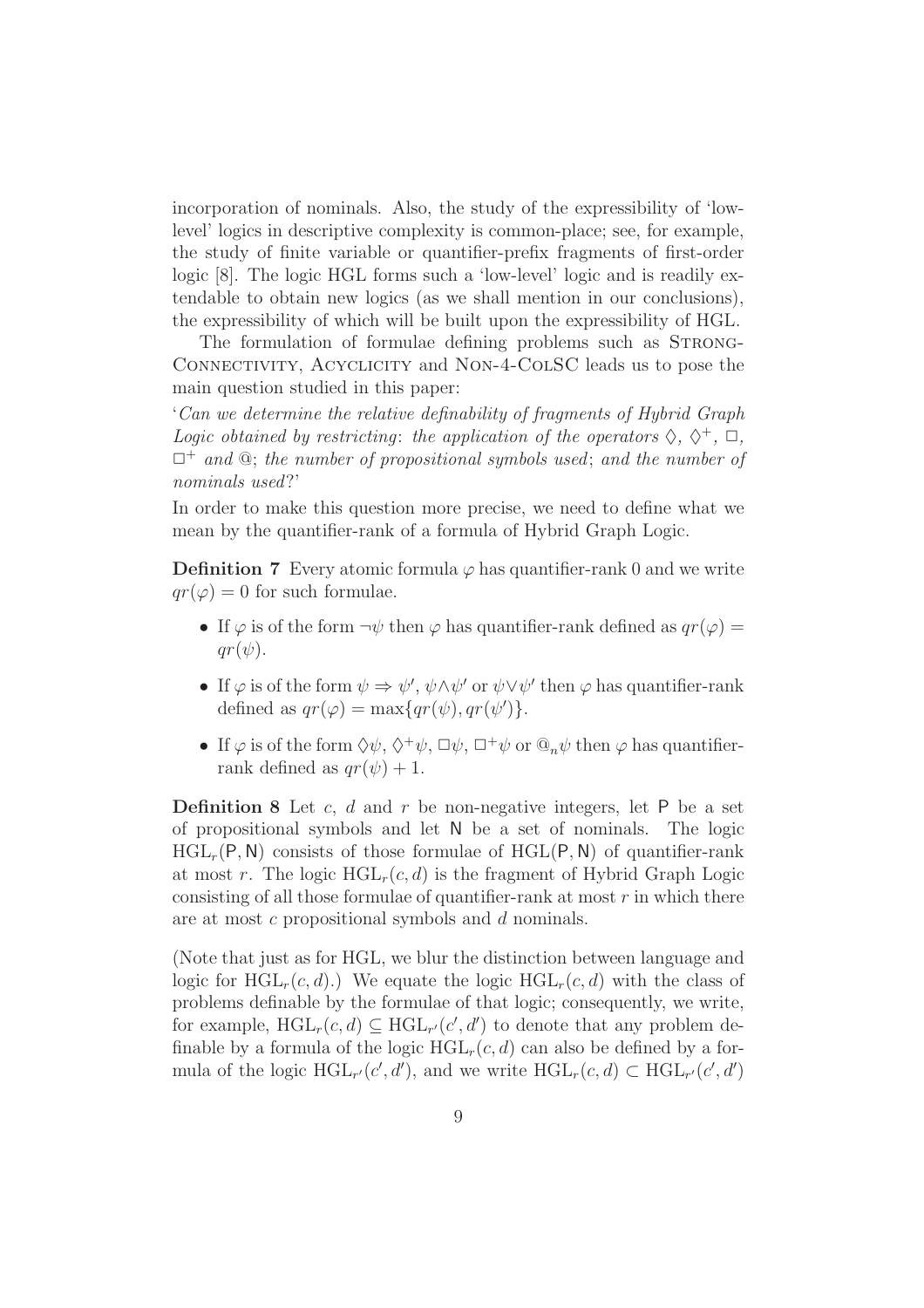to denote that  $HGL_r(c,d) \subseteq HGL_{r'}(c',d')$  but there are problems definable in  $HGL_{r'}(c', d')$  that are not definable in  $HGL_{r}(c, d)$ . Thus, we have that STRONG-CONNECTIVITY  $\in \text{HGL}_1(0,1)$ , ACYCLIC  $\in \text{HGL}_2(0,1)$ and NON-4-COLSC  $\in \text{HGL}_2(2,1)$ , with  $\text{HGL}_1(0,1) \subseteq \text{HGL}_2(0,2) \subseteq$  $HGL_2(2, 2)$ .

Related to the logic  $HGL<sub>r</sub>(c, d)$  are various notions of equivalence.

Definition 9 Let P be a set of propositional symbols and let N be a set of nominals.

- Let  $\langle \langle \mathcal{G}, \mu \rangle, u \rangle$  and  $\langle \langle \mathcal{H}, \lambda \rangle, v \rangle$  be pointed Kripke P ∪ N-structures. We say that  $\langle\langle \mathcal{G}, \mu \rangle, u \rangle$  and  $\langle\langle \mathcal{H}, \lambda \rangle, v \rangle$  are  $(P, N, r)$ -equivalent, and write  $\langle \langle \mathcal{G}, \mu \rangle, u \rangle \equiv_{\text{HGL}_r(P,N)} \langle \langle \mathcal{H}, \lambda \rangle, v \rangle$ , if for all formulae  $\varphi$  of  $HGL_r(P, N), \langle\langle \mathcal{G}, \mu \rangle, u \rangle \models \varphi$  if, and only if,  $\langle\langle \mathcal{H}, \lambda \rangle, v \rangle \models \varphi$ .
- The Kripke P∪N-structures  $\langle \mathcal{G}, \mu \rangle$  and  $\langle \mathcal{H}, \lambda \rangle$  are  $(P, N, r)$ -equivalent, and we write  $\langle \mathcal{G}, \mu \rangle \equiv_{\text{HGL}_r(P,N)} \langle \mathcal{H}, \lambda \rangle$ , if  $\langle \langle \mathcal{G}, \mu \rangle, u \rangle \equiv_{\text{HGL}_r(P,N)}$  $\langle \langle \mathcal{H}, \lambda \rangle, v \rangle$ , for all points u and v of G and H, respectively.
- The frames G and H are  $(c, d, r)$ -equivalent, and we write G  $\equiv_{\text{HGL}_r(c,d)} \mathcal{H}$ , if  $\mathcal{G} \models \varphi$  if, and only if,  $\mathcal{H} \models \varphi$ , for all formulae  $\varphi$  of HGL<sub>r</sub>(c, d). There is an analogous definition of two frames being  $(P, N, r)$ -equivalent.

Note that the restriction of formulae of modal logics by restricting the quantifier depth or the number of propositional symbols employed is not new; certainly, such restrictions were made in [12] to various modal logics in the context of the complexity of the satisfiability problem in these logics.

#### 2.4 Some loosely related results

Whilst HGL has undergone limited investigation in the context of defining isomorphism-closed classes of finite frames, there are some existing results that are loosely related to our propose research and provide a bit more motivation for our studies.

As was noted in [4], results from [2] and [10], respectively, show that the satisfiability and validity problems for HGL are EXPTIMEcomplete and the model-checking problem for HGL is solvable in time that is linear in the size of the model and the length of the formula.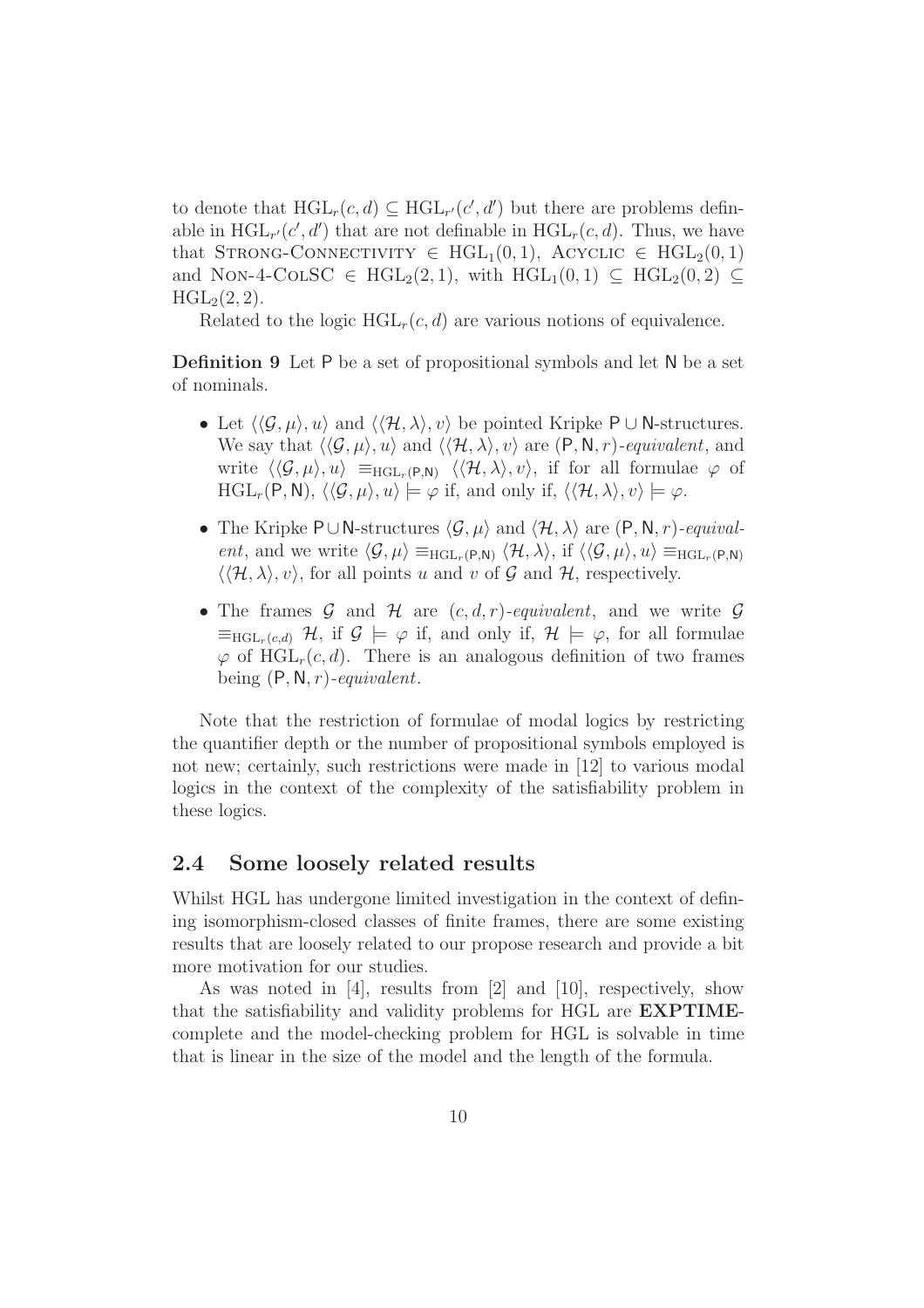As an example of the study of general hybrid logic expressibility, Areces, Blackburn and Marx [3] studied the hybrid logic  $\mathcal{H}(\downarrow, \mathcal{Q})$ , which is the extension of propositional modal logic with the binder ↓ and nominal operators of the form  $\mathbb{Q}_n$ , and characterized its expressibility (on Kripke structures) in terms of a fragment of first-order logic (namely the fragment that is invariant under generated sub-models). They developed both Ehrenfeucht-Fra¨ıss´e-style games and notions of bisimulation in doing so. Their investigation is primarily as regards Kripke structures although they briefly mention the relevance of their work to frames. They mention the study of the hybrid logic  $\mathcal{H}(\mathcal{Q})$ , in relation to its expressibility, as being an interesting direction for further research. Note that HGL is more expressive than  $\mathcal{H}(\mathbb{Q})$ .

### 3 Games and Hybrid Graph Logic

In this section, we develop Ehrenfeucht-Fraïssé-style pebble games to capture definability in fragments of Hybrid Graph Logic. We go on to use these games in the next section to establish strict hierarchy results within Hybrid Graph Logic.

#### 3.1 Games on pointed Kripke structures

We begin by playing games on pointed Kripke structures.

**Definition 10** Let  $r > 0$ , let P be a set of propositional symbols and let N be a set of nominals. The r-round  $HGL(P, N)$ -game is a twoplayer pebble game played by Spoiler and Duplicator. It is played on two pointed Kripke P∪N-structures  $\langle \langle \mathcal{G}, \mu \rangle, u \rangle$  and  $\langle \langle \mathcal{H}, \lambda \rangle, v \rangle$ . Initially, prior to any play of the game, pebble a sits on point u of  $\mathcal G$  and pebble b sits on point v of  $H$ . During a play of the game, pebble a is moved from point to point in  $\mathcal{G}$ , with pebble b moved from point to point in  $\mathcal{H}$ . There are r rounds in any play of the game and we denote the point of  $\mathcal G$ (resp.  $\mathcal{H}$ ) on which pebble a (resp. b) sits after round i of some play by  $a_i$  (resp.  $b_i$ ); so,  $a_0 = u$  and  $b_0 = v$ . Each round i of a play is as follows.

- 1. Spoiler makes one of the following moves.
	- (a)  $\Diamond$ -move: Spoiler moves pebble *a* from  $a_{i-1}$  to  $a_i$ . It must be the case that there is an edge  $(a_{i-1}, a_i)$  in the digraph  $\mathcal{G}$ .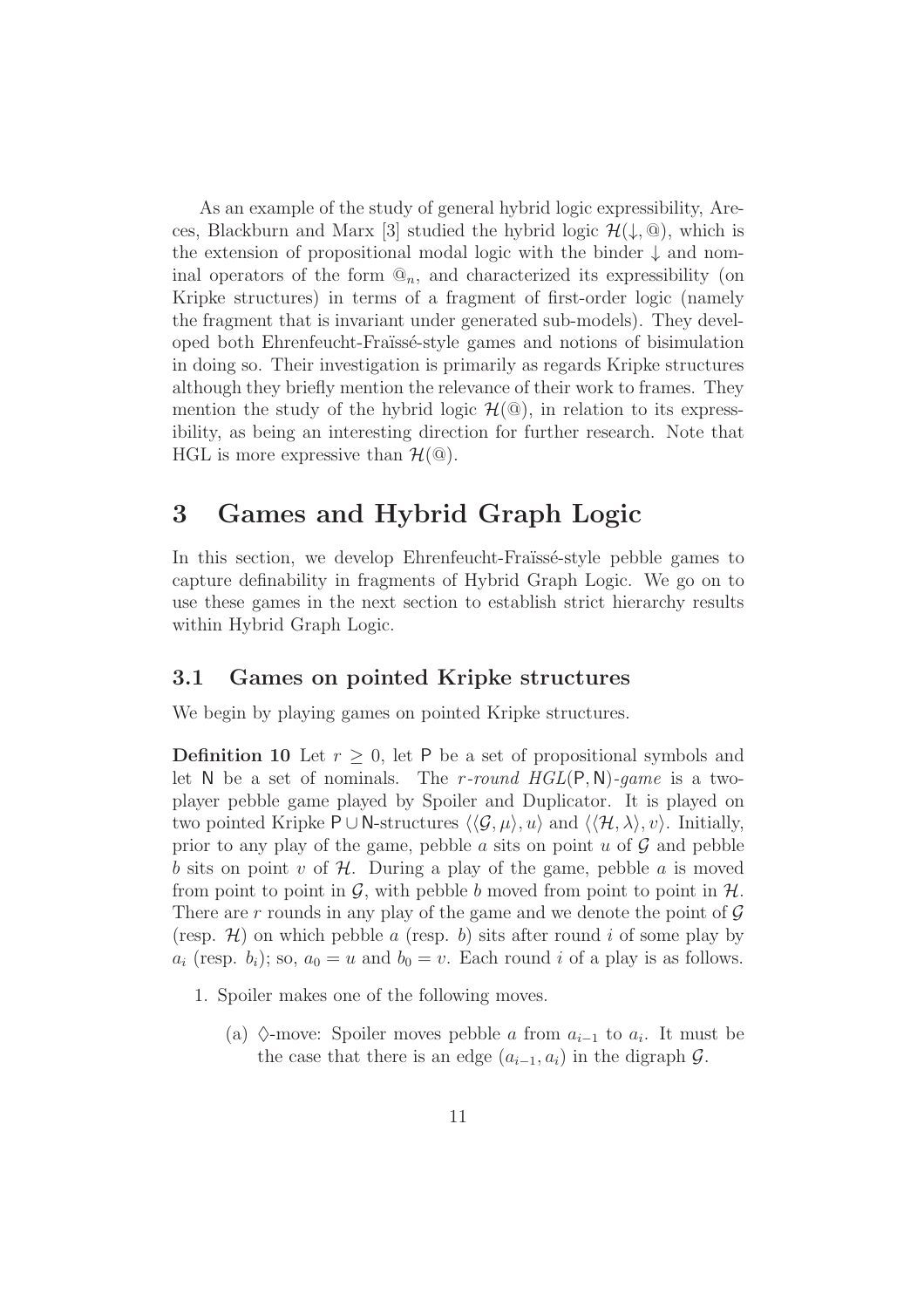- (b)  $\Box$ -move: Spoiler moves pebble b from  $b_{i-1}$  to  $b_i$ . It must be the case that there is an edge  $(b_{i-1}, b_i)$  in the digraph  $H$ .
- (c)  $\diamondsuit^+$ -move: Spoiler moves pebble *a* from  $a_{i-1}$  to  $a_i$ . It must be the case that there is a non-trivial path (that is, consisting of at least one edge, though possibly a self-loop) from  $a_{i-1}$  to  $a_i$ in the digraph  $\mathcal{G}$ .
- (d)  $\Box^+$ -move: Spoiler moves pebble *b* from  $b_{i-1}$  to  $b_i$ . It must be the case that there is a non-trivial path from  $b_{i-1}$  to  $b_i$  in the digraph  $H$ .
- (e)  $\mathbb{Q}_n$ -move: Spoiler moves the pebble a to the point  $\mu(n)$  (note that this move has no dual).
- 2. Duplicator replies with the corresponding move.
	- (a)  $\Diamond$ -move: Duplicator moves pebble *b* from  $b_{i-1}$  to  $b_i$ . It must be the case that there is an edge  $(b_{i-1}, b_i)$  in the digraph  $H$ .
	- (b)  $\Box$ -move: Duplicator moves pebble *a* from  $a_{i-1}$  to  $a_i$ . It must be the case that there is an edge  $(a_{i-1}, a_i)$  in the digraph  $\mathcal{G}$ .
	- (c)  $\diamondsuit^+$ -move: Duplicator moves pebble *b* from  $b_{i-1}$  to  $b_i$ . It must be the case that there is a non-trivial path from  $b_{i-1}$  to  $b_i$  in the digraph H.
	- (d)  $\Box^+$ -move: Duplicator moves pebble a from  $a_{i-1}$  to  $a_i$ . It must be the case that there is a non-trivial path from  $a_{i-1}$  to  $a_i$  in the digraph G.
	- (e)  $\mathcal{Q}_n$ -move: Duplicator moves the pebble b to the point  $\lambda(n)$ .

In order to determine the winner of a play of a game, we need to define a notion of equivalence on points.

**Definition 11** Let  $\langle \mathcal{G}, \mu \rangle$  and  $\langle \mathcal{H}, \lambda \rangle$  be two Kripke P ∪ N-structures, and let u and v be points of  $\mathcal G$  and  $\mathcal H$ , respectively. We say that u and v are equivalent, and write  $u \simeq v$ , if for every  $p \in \mathsf{P}$  and  $n \in \mathsf{N}: u \in \mu(p)$ if, and only if,  $v \in \lambda(p)$ ; and  $u = \mu(n)$  if, and only if,  $v = \lambda(n)$ .

Note that we might have that  $\mathcal{G} = \mathcal{H}$ .

**Definition 12** Duplicator wins a play of the r-round  $HGL(P, N)$ -game on two pointed Kripke P∪N-structures  $\langle \langle \mathcal{G}, \mu \rangle, u \rangle$  and  $\langle \langle \mathcal{H}, \lambda \rangle, v \rangle$  if either: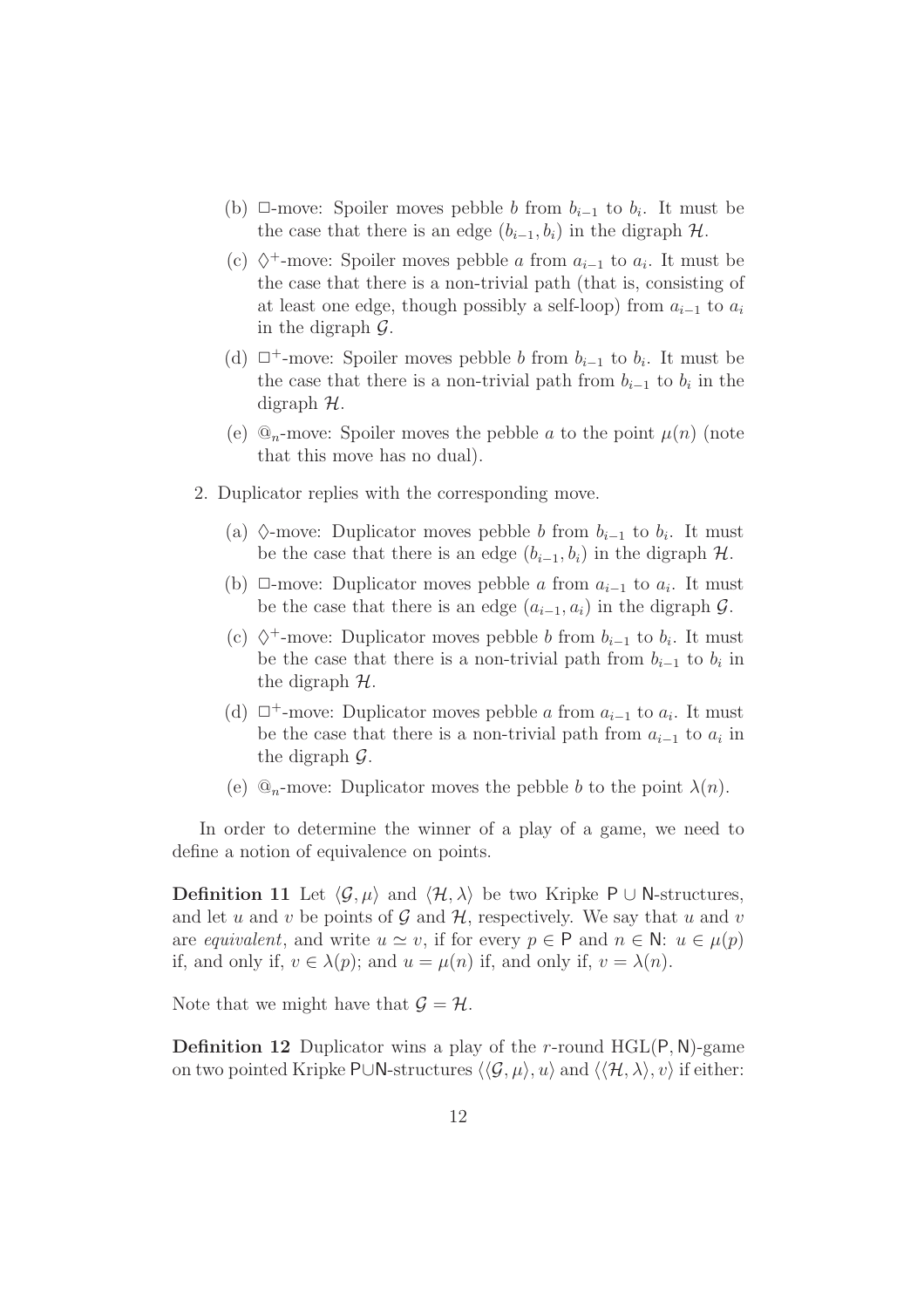at some point before the end of the play Spoiler cannot make a move (which is only the case when both pebbles are on vertices of out-degree 0 and there are no nominals); or for all  $i \in \{0, 1, \ldots, r\}$ ,  $a_i \simeq b_i$ . In all other cases, Spoiler wins; in particular, Spoiler wins a play if Duplicator is unable to reply to a move of Spoiler. Duplicator has a winning strategy in the r-round HGL(P, N)-game on two pointed Kripke P  $\cup$  N-structures if she can always reply to Spoiler's moves in any play so as to force a win for Duplicator, with Spoiler having a winning strategy if he can move so as to force at least one play of the game for which Duplicator does not win.

There is a relationship between r-round  $HGL(P, N)$ -games and pointed Kripke structure definability in the logic  $HGL_r(P, N)$ .

**Theorem 13** Let  $r > 0$ , let P be a set of propositional symbols and let N be a set of nominals. Let  $\langle \mathcal{G}, \mu \rangle$  and  $\langle \mathcal{H}, \lambda \rangle$  be Kripke P∪N-structures and let u and v be points of  $\mathcal G$  and  $\mathcal H$ , respectively. The following are equivalent.

- 1.  $\langle \langle \mathcal{G}, \mu \rangle, u \rangle \equiv_{\text{HGL}_r(P,N)} \langle \langle \mathcal{H}, \lambda \rangle, v \rangle$ .
- 2. Duplicator has a winning strategy in the r-round  $HGL(P, N)$ -game on  $\langle \langle \mathcal{G}, \mu \rangle, u \rangle$  and  $\langle \langle \mathcal{H}, \lambda \rangle, v \rangle$ .

**Proof** For brevity, throughout this proof: on occasion we write  $\mathcal{C} =$  $\langle \mathcal{G}, \mu \rangle$  and  $\mathcal{D} = \langle \mathcal{H}, \lambda \rangle$ ; we denote the edge set of the digraph  $\mathcal{G}$  (resp.  $\mathcal{H}$ ) by  $E^{\mathcal{G}}$  (resp.  $E^{\mathcal{H}}$ ); and we denote the transitive closure of  $E^{\mathcal{G}}$  (resp.  $E^{\mathcal{H}}$ ) by  $E^{\mathcal{G}}_+$  (resp.  $E^{\mathcal{H}}_+$ ).

We begin by noting that our result trivially holds for  $r = 0$ . In particular, for any point u of some Kripke P ∪ N-structure  $\langle \mathcal{G}, \mu \rangle$ , there exists a formula  $\varphi_{\mathcal{C},u}^0$  of HGL<sub>0</sub>(P, N) such that for any point v of any Kripke P  $\cup$  N-structure  $\langle \mathcal{H}, \lambda \rangle$ ,  $\langle \langle \mathcal{G}, \mu \rangle$ ,  $u \rangle \equiv_{\text{HGL}_0(P,N)} \langle \langle \mathcal{H}, \lambda \rangle$ ,  $v \rangle$  if, and only if,  $u \simeq v$  if, and only if, Duplicator has a winning strategy in the 0-round HGL(P, N)-game on  $\langle\langle \mathcal{G}, \mu \rangle, u \rangle$  and  $\langle\langle \mathcal{H}, \lambda \rangle, v \rangle$  if, and only if,  $\langle\langle \mathcal{H}, \lambda \rangle, v \rangle \models \varphi_{\mathcal{C},u}^0$ . The formula  $\varphi_{\mathcal{C},u}^0$  is actually the formula

$$
\bigwedge \{p : p \in \mathsf{P}, u \in \mu(p)\} \land \bigwedge \{\neg p : p \in \mathsf{P}, u \notin \mu(p)\}\
$$

$$
\land \bigwedge \{n : n \in \mathsf{N}, u = \mu(n)\} \land \bigwedge \{\neg n : n \in \mathsf{N}, u \neq \mu(n)\}.
$$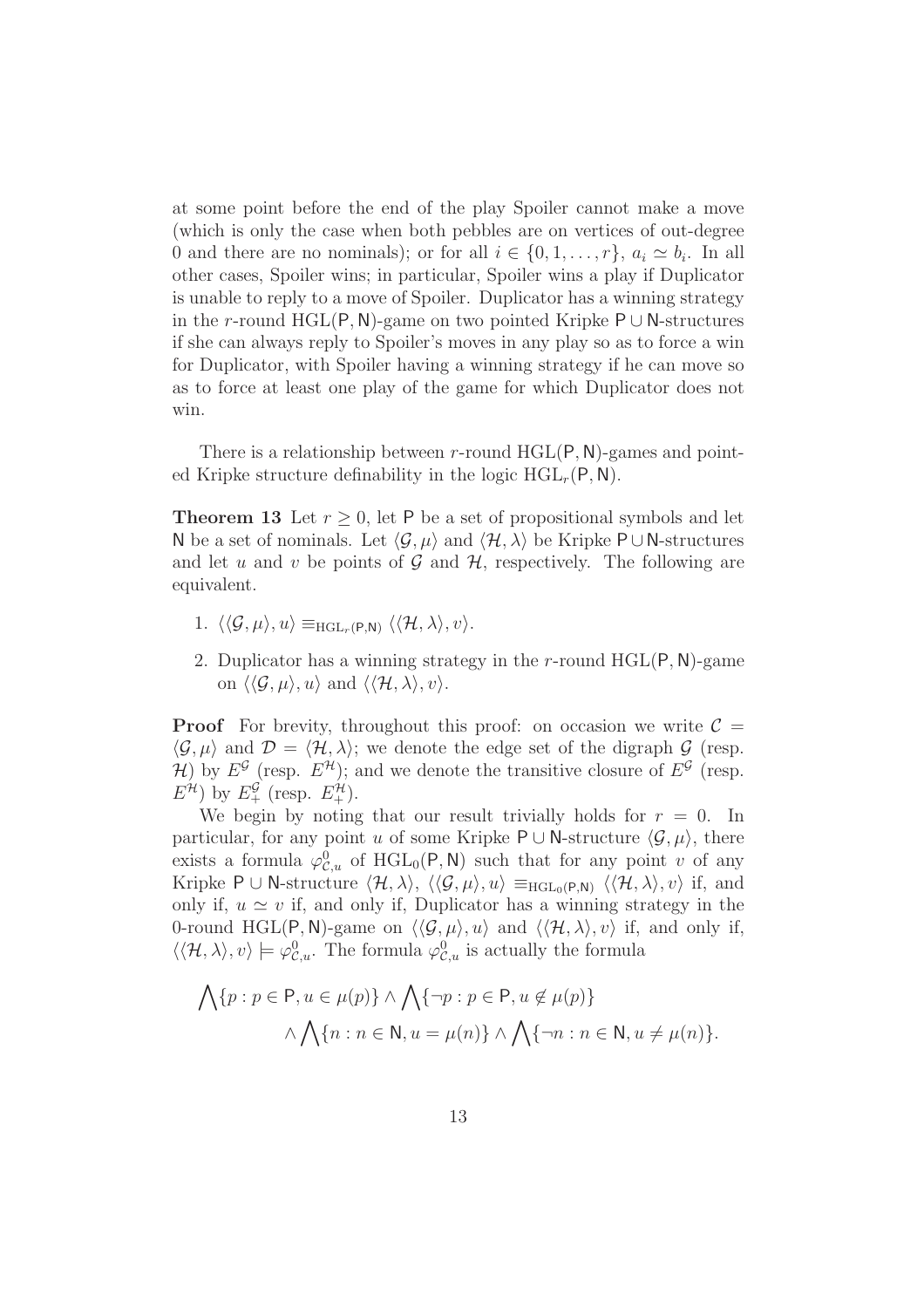**Lemma 14** Let  $r \geq 0$  and let  $\langle \mathcal{G}, \mu \rangle$  be a Kripke P∪N-structure. For any point u of G, there exists a formula  $\varphi_{\mathcal{C},u}^r$  of  $HGL_r(\mathsf{P},\mathsf{N})$  such that for any point v of any Kripke P ∪ N-structure  $\langle \mathcal{H}, \lambda \rangle$ , Duplicator has a winning strategy in the r-round HGL(P, N)-game on  $\langle\langle \mathcal{G}, \mu \rangle, u \rangle$  and  $\langle\langle \mathcal{H}, \lambda \rangle, v \rangle$  if, and only if,  $\langle\langle \mathcal{H}, \lambda \rangle, v\rangle \models \varphi_{\mathcal{C},u}^r$ .

**Proof** Let the following be our induction hypothesis  $\text{Ind}(r)$ , for some  $r \geq 0$ : for any point u of  $\mathcal{G}$ , there exists a formula  $\varphi_{\mathcal{C},u}^r$  of  $HGL_r(\mathsf{P},\mathsf{N})$  such that for any point v of any Kripke P∪N-structure  $\langle \mathcal{H}, \lambda \rangle$ , Duplicator has a winning strategy in the r-round HGL(P, N)-game on  $\langle \mathcal{C}, u \rangle$  and  $\langle \mathcal{D}, v \rangle$ if, and only if,  $\langle \mathcal{D}, v \rangle \models \varphi_{\mathcal{C},u}^r$ . Ind(0) holds by the remark preceding the statement of the lemma.

For any point u of  $\mathcal{G}$ , define the formula  $\varphi_{\mathcal{C},u}^{r+1}$  of  $HGL_{r+1}(\mathsf{P},\mathsf{N})$  as follows:

$$
\bigwedge_{(u,u')\in E^{\mathcal{G}}}\Diamond \varphi^r_{\mathcal{C},u'} \land \bigwedge_{(u,u')\in E^{\mathcal{G}}_+} \Diamond^+ \varphi^r_{\mathcal{C},u'} \land \Box \bigvee_{(u,u')\in E^{\mathcal{G}}}\varphi^r_{\mathcal{C},u'} \land \Box^+ \bigvee_{(u,u')\in E^{\mathcal{G}}_+} \varphi^r_{\mathcal{C},u'}
$$
\n
$$
\land \bigwedge_{n\in \mathbb{N}} @_{n}\varphi^r_{\mathcal{C},\mu(n)}.
$$

Suppose that: v is some point of some Kripke P∪N-structure  $\langle \mathcal{H}, \lambda \rangle$ ;  $\langle \mathcal{D}, v \rangle \models \varphi^{r+1}_{\mathcal{C},u}$ ; and we play an  $(r+1)$ -round HGL(P, N)-game on  $\langle \mathcal{C}, u \rangle$ and  $\langle \mathcal{D}, v \rangle$ .

- 1. Suppose that Spoiler's first move in some play is a  $\Diamond$ -move so that  $a_1 = u'$ . As  $\langle \mathcal{D}, v \rangle \models \varphi_{\mathcal{C},u}^{r+1}$ , we have that  $\langle \mathcal{D}, v \rangle \models \Diamond \varphi_{\mathcal{C},u'}^r$ . So, there exists some point  $v' \in \{v' \text{ is a point of } H : (v, v') \in E^H \}$  such that  $\langle \mathcal{D}, v' \rangle \models \varphi_{\mathcal{C}, u'}^r$ . Duplicator replies with  $b_1 = v'$ . By Ind(*r*), Duplicator has a winning strategy in the r-round  $HGL(P, N)$ -game on  $\langle \mathcal{C}, u' \rangle$  and  $\langle \mathcal{D}, v' \rangle$ . If Spoiler's move is a  $\Diamond^+$ -move then we argue similarly.
- 2. Suppose that Spoiler's first move in some play is a  $\Box$ -move so that  $b_1 = v'$ . As  $\langle \mathcal{D}, v \rangle \models \varphi_{\mathcal{C},u}^{r+1}$ , we have that  $\langle \mathcal{D}, v \rangle \models \Box \bigvee_{(u,u') \in E^{\mathcal{G}}} \varphi_{\mathcal{C},u'}^{r}$ ; that is,  $\langle \mathcal{D}, v' \rangle \models \bigvee_{(u, u') \in E^{\mathcal{G}}} \varphi_{\mathcal{C}, u'}^r$ . Hence,  $\langle \mathcal{D}, v' \rangle \models \varphi_{\mathcal{C}, u'}^r$ , for some point  $u' \in \{u' \text{ is a point of } \mathcal{G} : (u, u') \in E^{\mathcal{G}}\}\.$  Duplicator replies with  $a_1 = u'$ . By Ind(*r*), Duplicator has a winning strategy in the r-round HGL(P, N)-game on  $\langle \mathcal{C}, u' \rangle$  and  $\langle \mathcal{D}, v' \rangle$ . If Spoiler's move is a  $\Box^+$ -move then we argue similarly.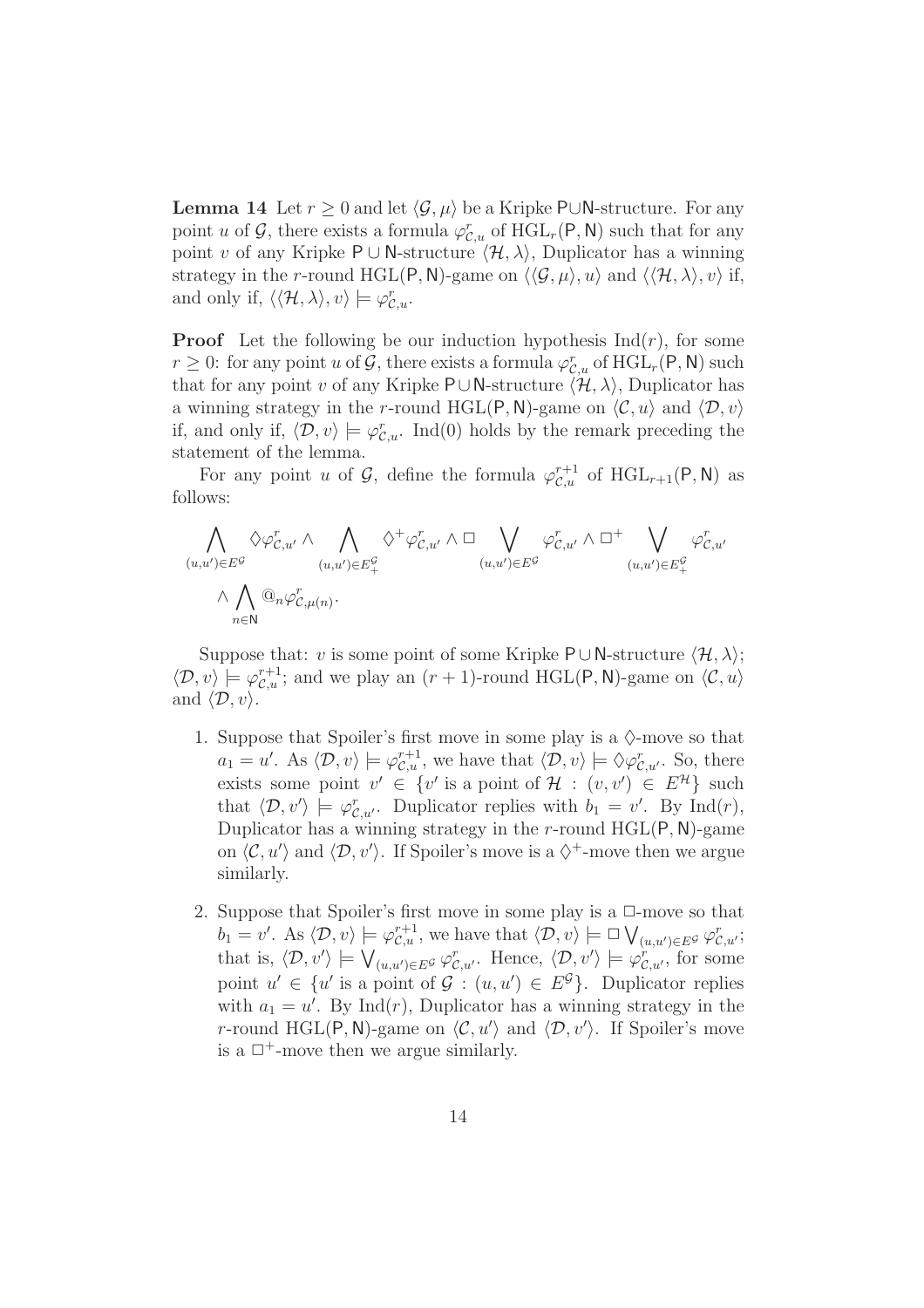3. Suppose that Spoiler's first move in some play is a  $\mathbb{Q}_n$ -move so that  $a_1 = \mu(n)$ . As  $\langle \mathcal{D}, v \rangle \models \varphi_{\mathcal{C},u}^{r+1}$ , we have that  $\langle \mathcal{D}, v \rangle \models \mathbb{Q}_n \varphi_{\mathcal{C},\mu(n)}^r$ ; that is,  $\langle \mathcal{D}, \lambda(n) \rangle \models \varphi_{\mathcal{C},\mu(n)}^r$ . Duplicator replies with  $b_1 = \lambda(n)$ . By  $Ind(r)$ , Duplicator has a winning strategy in the r-round HGL(P, N)-game on  $\langle \mathcal{C}, \mu(n) \rangle$  and  $\langle \mathcal{D}, \lambda(n) \rangle$ .

Consequently, by replying with  $a_1$  or  $b_1$ , appropriately, as in each of the cases above, Duplicator has a winning strategy in the  $(r + 1)$ -round HGL(P, N)-game on  $\langle \mathcal{C}, u \rangle$  and  $\langle \mathcal{D}, v \rangle$ .

Conversely, suppose that v is a point of some Kripke  $P \cup N$ -structure  $\langle \mathcal{H}, \lambda \rangle$  and that Duplicator has a winning strategy in the  $(r + 1)$ -round HGL(P, N)-game on  $\langle \mathcal{C}, u \rangle$  and  $\langle \mathcal{D}, v \rangle$ . Consider a play of the game.

- 1. Suppose that Spoiler's first move in some play is a  $\Diamond$ -move so that  $a_1 = u'$ . Let Duplicator's response (according to the winning strategy) be  $b_1 = v'$ . In particular, Duplicator has a winning strategy in the r-round HGL(P, N)-game on  $\langle C, u' \rangle$  and  $\langle D, v' \rangle$ . By Ind(r),  $\langle \mathcal{D}, v' \rangle \models \varphi_{\mathcal{C},u'}^r$  and so  $\langle \mathcal{D}, v \rangle \models \Diamond \varphi_{\mathcal{C},u'}^r$ . Hence, as Spoiler's first  $\Diamond$ -move can be arbitrary amongst all points of  $\{u' \text{ is a point of } \mathcal{G} :$  $(u, u') \in E^{\mathcal{G}}$ , we have that  $\langle \mathcal{D}, v \rangle \models \bigwedge_{(u, u') \in E^{\mathcal{G}}} \Diamond \varphi_{\mathcal{C}, u'}^r$ . Similar reasoning yields that  $\langle \mathcal{D}, v \rangle \models \bigwedge_{(u, u') \in E^{\mathcal{G}}_+} \Diamond^{\dagger} \varphi^{\dagger}_{\mathcal{C}, u'}.$
- 2. Suppose that Spoiler's first move in some play is a  $\Box$ -move. No matter which point of  $\{v' \text{ is a point of } H : (v, v') \in E^{\mathcal{H}}\}$  Spoiler moves to, so that  $b_1 = v'$ , there exists some point  $g(v')$  of  $\{u' \text{ is a point of }$  $\mathcal{G}$ :  $(u, u') \in E^{\mathcal{G}}$  that Duplicator can respond with, by setting  $a_1 =$  $g(v')$ , so as to ensure that Duplicator wins the subsequent r-round HGL(P, N)-game on  $\langle \mathcal{C}, g(v') \rangle$  and  $\langle \mathcal{D}, v' \rangle$ . By Ind(r),  $\langle \mathcal{D}, v' \rangle$   $\models$  $\varphi_{\mathcal{C},g(v')}^r$ , for every point v' in  $\{v' \text{ is a point of } \mathcal{H} : (v,v') \in E^{\mathcal{H}}\}.$ Consequently, we have that  $\langle \mathcal{D}, v \rangle \models \Box \bigvee_{(u, u') \in E^{\mathcal{G}}} \varphi_{\mathcal{C}, u'}^r$ . Similar reasoning yields that  $\langle \mathcal{D}, v \rangle \models \Box^+ \bigvee_{(u, u') \in E^{\mathcal{G}}_+} \varphi_{\mathcal{C}, u'}^r$ .
- 3. Suppose that Spoiler's first move in some play is a  $\mathbb{Q}_n$ -move, so that  $a_1 = \mu(n)$ . Duplicator's reply must be so that  $b_1 = \lambda(n)$ , and Duplicator wins the subsequent r-round  $HGL(P, N)$ -game on  $\langle \mathcal{C}, \mu(n) \rangle$  and  $\langle \mathcal{D}, \lambda(n) \rangle$ . By Ind(r),  $\langle \mathcal{D}, \lambda(n) \rangle \models \varphi_{\mathcal{C}, \mu(n)}^r$  and so  $\langle \mathcal{D}, v \rangle \models \mathbb{Q}_n \varphi_{\mathcal{C}, \mu(n)}^r$ ; consequently, as *n* is an arbitrary nominal, we have that  $\langle \mathcal{D}, v \rangle \models \bigwedge_{n \in \mathbb{N}} \mathbb{Q}_n \varphi_{\mathcal{C}, \mu(n)}^r$ .

Hence,  $\langle \mathcal{D}, v \rangle \models \varphi_{\mathcal{C},u}^{r+1}$ , and the lemma follows by induction.

 $\Box$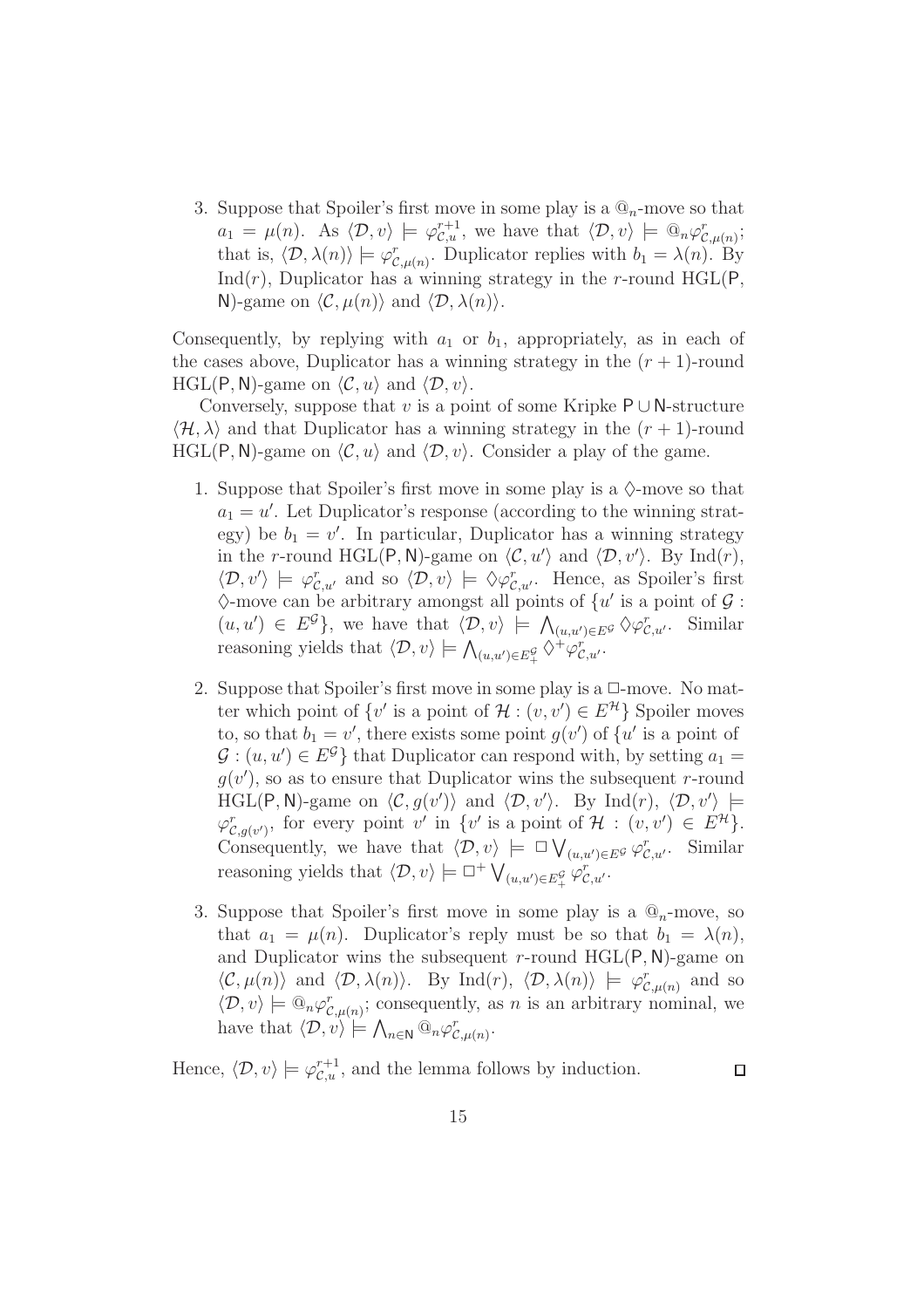We can now return to our proof of the main theorem. As our induction hypothesis Ind(r), where  $r > 0$ , we assume that for any Kripke P ∪ Nstructures  $\langle \mathcal{G}, \mu \rangle$  and  $\langle \mathcal{H}, \lambda \rangle$  and for any points u and v of G and H, respectively, the following are equivalent:

- 1.  $\langle\langle \mathcal{G}, \mu \rangle, u \rangle \equiv_{\text{HGL}_r(P,N)} \langle\langle \mathcal{H}, \lambda \rangle, v \rangle.$
- 2. Duplicator has a winning strategy in the  $r$ -round  $HGL(P, N)$ -game on  $\langle \langle \mathcal{G}, \mu \rangle, u \rangle$  and  $\langle \langle \mathcal{H}, \lambda \rangle, v \rangle$ .

We have already remarked that  $Ind(0)$  holds.

Let  $\langle \mathcal{G}, \mu \rangle$  and  $\langle \mathcal{H}, \lambda \rangle$  be Kripke P ∪ N-structures and u and v points of G and H, respectively. Suppose that  $\langle \mathcal{C}, u \rangle \equiv_{\text{HGL}_{r+1}(P,N)} \langle \mathcal{D}, v \rangle$ ; that is, for every formula  $\varphi \in \text{HGL}_{r+1}(\mathsf{P}, \mathsf{N}), \langle \mathcal{C}, u \rangle \models \varphi$  if, and only if,  $\langle \mathcal{D}, v \rangle \models \varphi$ . Let us assume that Spoiler has a winning strategy for the  $(r + 1)$ -round HGL(P, N)-game played on the Kripke P ∪ N-structures  $\langle C, u \rangle$  and  $\langle \mathcal{D}, v \rangle$ . By (two applications of) Lemma 14,  $\langle C, u \rangle \models \varphi_{\mathcal{C}, u}^{r+1}$  and  $\langle \mathcal{D}, v \rangle \not\models \varphi_{\mathcal{C},u}^{r+1}$ , with  $\varphi_{\mathcal{C},u}^{r+1} \in \text{HGL}_{r+1}(\mathsf{P},\mathsf{N})$ . This yields a contradiction.

Conversely, suppose that  $\langle \mathcal{C}, u \rangle \neq_{\text{HGL}_{r+1}(\mathsf{P},\mathsf{N})} \langle \mathcal{D}, v \rangle$ . So, there exists a formula  $\varphi \in \text{HGL}_{r+1}(\mathsf{P},\mathsf{N})$  such that  $\langle \mathcal{C}, u \rangle \models \varphi$  and  $\langle \mathcal{D}, v \rangle \not\models \varphi$ . W.l.o.g. we may assume that  $\varphi$  is of the form

$$
\Diamond \psi
$$
;  $\Diamond^+ \psi$ ;  $\Box \psi$ ;  $\Box^+ \psi$ ; or  $\mathcal{Q}_n \psi$ ,

where  $\psi \in \text{HGL}_r(\mathsf{P},\mathsf{N})$  and n is a nominal of N. To see this, note that if  $\varphi$  is of the form  $\varphi_1 \Rightarrow \varphi_2$ , for example, then  $\langle \mathcal{D}, u \rangle \models \varphi_1$  but  $\langle \mathcal{D}, u \rangle \not\models \varphi_2$ . If  $\langle \mathcal{C}, u \rangle \models \varphi_1$  then take  $\varphi$  as  $\varphi_2$ , otherwise take  $\varphi$  as  $\neg \varphi_1$ .

- 1. Suppose that  $\varphi$  is of the form  $\Diamond \psi$ . There exists a point u' of  $\mathcal G$  such that  $(u, u') \in E^{\mathcal{G}}$  and  $\langle \mathcal{C}, u' \rangle \models \psi$ . Let Spoiler's first move of an  $(r +$ 1)-round HGL(P, N)-game on  $\langle \mathcal{C}, u \rangle$  and  $\langle \mathcal{D}, v \rangle$  be a  $\Diamond$ -move so that  $a_1 = u'$ . No matter which point v' of  $\{v' \text{ is a point of } H : (v, v') \in$  $E^{\mathcal{H}}$  Duplicator replies with,  $\langle \mathcal{D}, v' \rangle \not\models \psi$ . By Ind(*r*), Spoiler has a winning strategy in the subsequent r-round  $HGL(P, N)$ -game on  $\langle C, u' \rangle$  and  $\langle \mathcal{D}, v' \rangle$ . We argue similarly when  $\varphi$  is of the form  $\Diamond^+ \psi$ .
- 2. Suppose that  $\varphi$  is of the form  $\Box \psi$ . For every point u' of  $\mathcal G$  such that  $(u, u') \in E^{\mathcal{G}}$ , we have that  $\langle \mathcal{C}, u' \rangle \models \psi$ . However, there is a point v' of  $\{v' \text{ is a point of } H : (v, v') \in E^{\mathcal{H}}\}\$  such that  $\langle \mathcal{D}, v' \rangle \not\models \psi$ . Let Spoiler's first move of an  $(r + 1)$ -round HGL(P, N)-game be a  $\Box$ move so that  $b_1 = v'$ . No matter which point u' of  $\{u' \text{ is a point of } \}$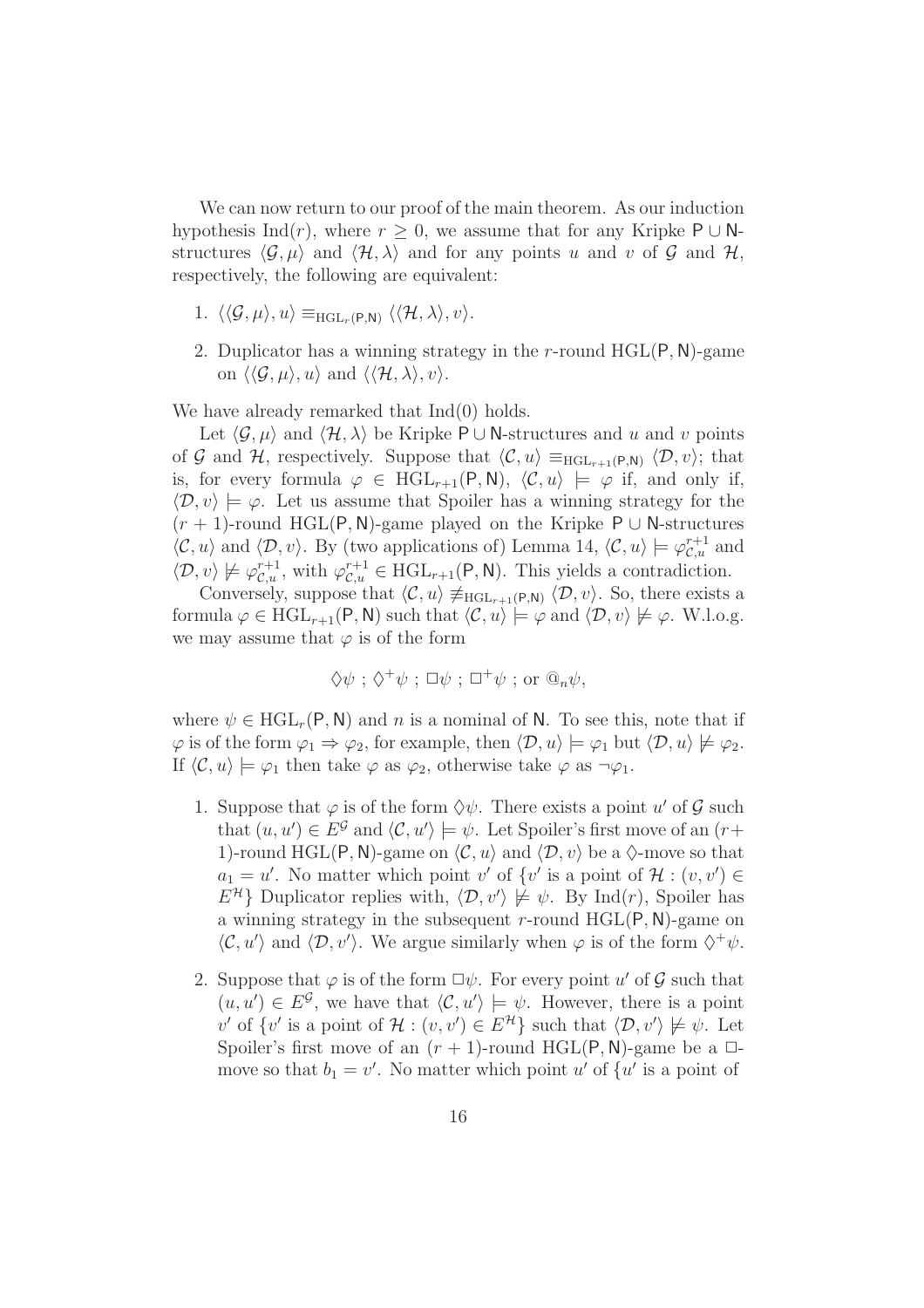$\mathcal{G} : (u, u') \in E^{\mathcal{G}}$  Duplicator replies with,  $\langle \mathcal{C}, u' \rangle \models \psi$ . By Ind(*r*), Spoiler has a winning strategy in the subsequent r-round  $HGL(P,$ N)-game on  $\langle \mathcal{C}, u' \rangle$  and  $\langle \mathcal{D}, v' \rangle$ . We argue similarly when  $\varphi$  is of the form  $\Box^+\psi$ .

3. Suppose that  $\varphi$  is of the form  $\mathbb{Q}_n \psi$ , where *n* is a nominal of N. Thus,  $\langle \mathcal{C}, \mu(n) \rangle \models \psi$  and  $\langle \mathcal{D}, \lambda(n) \rangle \not\models \psi$ . Let Spoiler's first move of an  $(r+1)$ -round HGL(P, N)-game be an  $\mathcal{Q}_n$ -move. By Ind(r), Spoiler has a winning strategy in the subsequent r-round  $HGL(P, N)$ -game on  $\langle \mathcal{C}, \mu(n) \rangle$  and  $\langle \mathcal{D}, \lambda(n) \rangle$ .

Thus, Spoiler has a winning strategy in the  $(r + 1)$ -round HGL(P, N)game played on the Kripke P ∪ N-structures  $\langle \langle \mathcal{G}, \mu \rangle, u \rangle$  and  $\langle \langle \mathcal{H}, \lambda \rangle, v \rangle$ . The result follows by induction.  $\Box$ 

#### 3.2 Games on frames

We now extend the games of the previous sub-section to games on frames as opposed to pointed Kripke structures.

Definition 15 Let P be a set of propositional symbols and let N be a set of nominals. The *r*-round colouring  $HGL(P, N)$ -game is played on two frames  $\mathcal G$  and  $\mathcal H$  and proceeds as follows.

- Either:
	- (a) Spoiler chooses a valuation function  $\lambda : \mathsf{P} \cup \mathsf{N} \to \wp(V^{\mathcal{H}})$  and a point v of  $\mathcal H$

or:

- (b) Spoiler chooses a valuation function  $\mu : \mathsf{P} \cup \mathsf{N} \to \varphi(V^{\mathcal{G}})$  and a point u of  $\mathcal G$ .
- In case  $(a)$ :
	- Duplicator replies with a valuation function  $\mu$  : P∪N  $\rightarrow \varphi(V^{\mathcal{G}})$ and a point  $u$  of  $\mathcal G$

and in case  $(b)$ :

– Duplicator replies with a valuation function  $λ$ : P∪N  $\rightarrow$   $\wp(V^{\mathcal{H}})$ and a point  $v$  of  $H$ .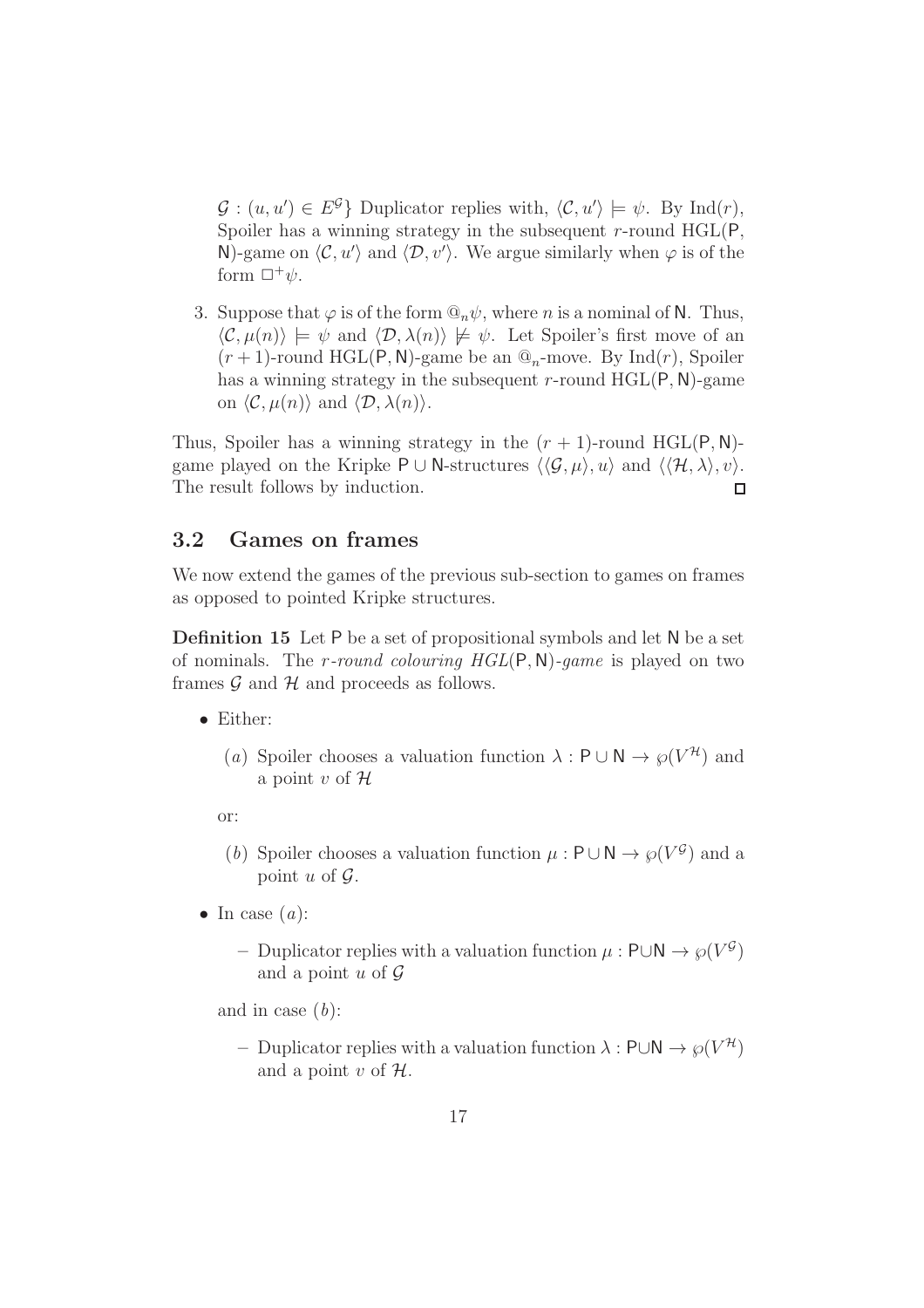• There then follows an r-round HGL(P, N)-game on the pointed P∪ N-structures  $\langle \langle \mathcal{G}, \mu \rangle, u \rangle$  and  $\langle \langle \mathcal{H}, \lambda \rangle, v \rangle$ .

The winning conditions for a play of the r-round colouring  $HGL(P, N)$ game are analogous to those of the r-round  $HGL(P, N)$ -game.

We refer to the choice of pointed Kripke structures (on which to play the subsequent r-round  $HGL(P, N)$ -game) by Spoiler and Duplicator as the colouring-start phase of a play of the game, with the choice made by either Spoiler or Duplicator as their colouring-start move.

There is a relationship between r-round colouring  $HGL(P, N)$ -games and frame definability in the logic  $HGL_r(P, N)$ .

**Theorem 16** Let  $r > 0$ , let P be a set of propositional symbols and let N be a set of nominals. Let  $\mathcal G$  and  $\mathcal H$  be two frames. The following are equivalent.

- 1.  $\mathcal{G} \equiv_{\text{HGL}_r(P,N)} \mathcal{H}$ .
- 2. Duplicator has a winning strategy in the  $r$ -round colouring  $HGL(P)$ , N)-game on  $\mathcal G$  and  $\mathcal H$ .

**Proof** Assume that  $\mathcal{G} \equiv_{\text{HGL}_r(P,N)} \mathcal{H}$ . Suppose that Spoiler has a winning strategy in the r-round colouring HGL(P, N)-game on  $\mathcal G$  and  $\mathcal H$ , and consider the following play. According to his winning strategy, Spoiler builds the Kripke P ∪ N-structure  $\langle \mathcal{H}, \lambda \rangle$  and chooses a point v of  $\mathcal{H}$ . Duplicator responds by building some Kripke P∪N-structure  $\langle \mathcal{G}, \mu \rangle$  and choosing the point  $u$  of  $\mathcal{G}$ . Irrespective of Duplicator's choice, Spoiler can now win the r-round HGL(P, N)-game on  $\langle \langle \mathcal{G}, \mu \rangle, u \rangle$  and  $\langle \langle \mathcal{H}, \lambda \rangle, v \rangle$ . Thus, by Theorem 13, there is a formula  $\varphi_{\mu,u}^r$  of  $HGL_r(P, N)$  for which  $\langle\langle \mathcal{G}, \mu \rangle, u \rangle \models \varphi_{\mu, u}^r$  and  $\langle\langle \mathcal{H}, \lambda \rangle, v \rangle \not\models \varphi_{\mu, u}^r$ . Define  $\Phi$  as  $\bigvee \{\varphi_{\mu, u}^r : \mu :$  $P \cup N \rightarrow \varphi(V^{\mathcal{G}})$  is a valuation function, u is a point of  $\mathcal{G}$ . In particular,  $\mathcal{G} \models \Phi$ , and so, by hypothesis, we must have that  $\mathcal{H} \models \Phi$ . However,  $\langle\langle \mathcal{H}, \lambda \rangle, v \rangle \not\models \Phi$ , which yields a contradiction. There is an analogous argument should Spoiler first build the Kripke P ∪ N-structure  $\langle \mathcal{H}, \lambda \rangle$  and choose the point v of  $\mathcal{H}$ .

Conversely, suppose that there exists a formula  $\varphi$  of  $HGL_r(P,N)$  such that either  $\mathcal{G} \models \varphi$  and  $\mathcal{H} \not\models \varphi$  or  $\mathcal{G} \not\models \varphi$  and  $\mathcal{H} \models \varphi$ . Suppose it is the former case. In particular, there exist some valuation function  $\lambda : \mathsf{P} \cup \mathsf{N} \to \wp(V^{\mathcal{H}})$  and some point v of H such that  $\langle \langle \mathcal{H}, \lambda \rangle, v \rangle \not\models \varphi$ . Spoiler begins by building the Kripke  $P \cup N$ -structure  $\langle \mathcal{H}, \lambda \rangle$  and chooses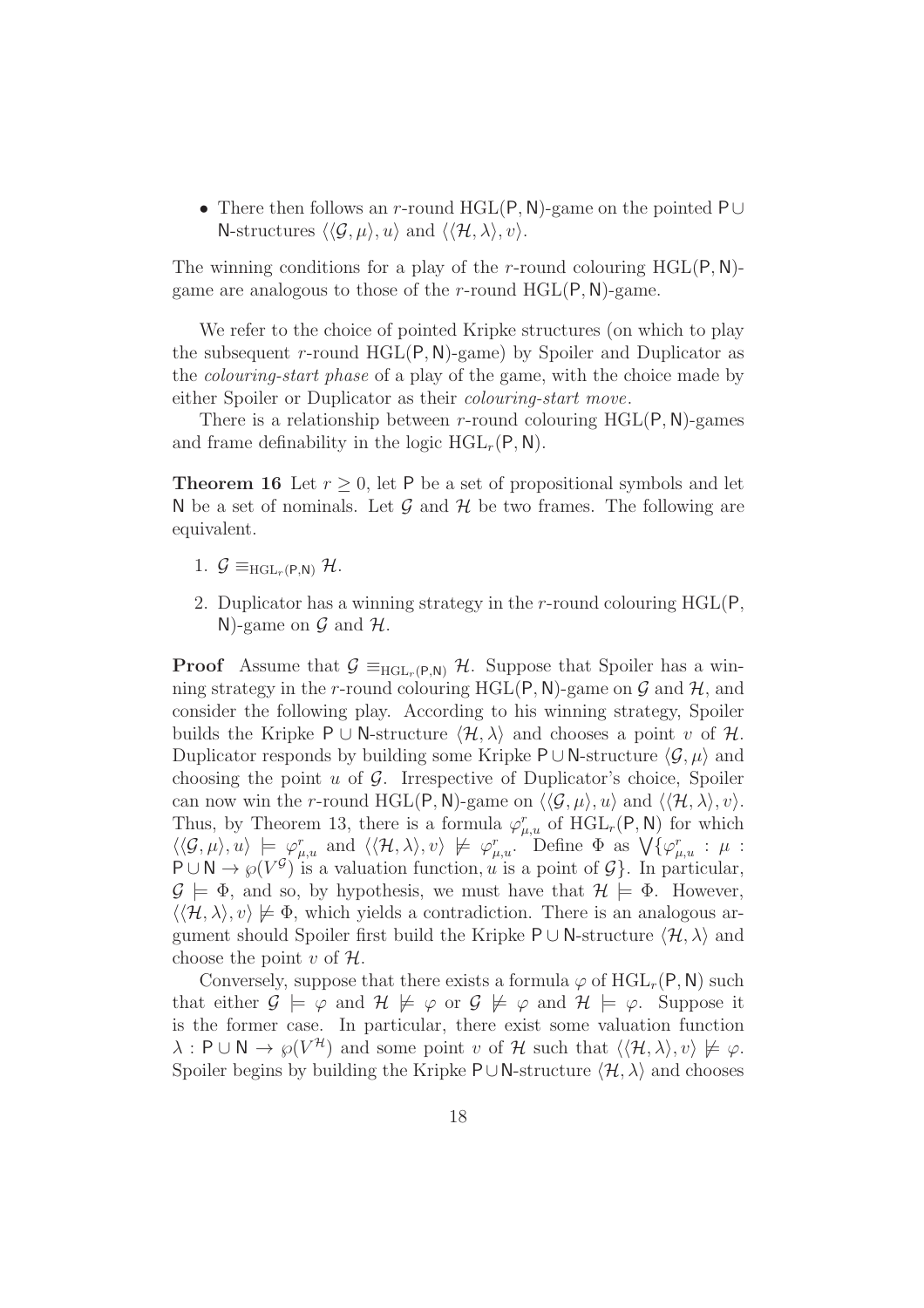the point v of  $\mathcal H$ . No matter how Duplicator replies, by building some Kripke P∪N-structure  $\langle G, \mu \rangle$  and choosing the point u of G, we have that  $\langle \langle \mathcal{G}, \mu \rangle, u \rangle \models \varphi$ . By Theorem 13, Spoiler has a winning strategy in the r-round  $HGL_r(P, N)$ -game on  $\langle\langle \mathcal{G}, \mu \rangle, u\rangle$  and  $\langle\langle \mathcal{H}, \lambda \rangle, v\rangle$ . Hence, Spoiler has a winning strategy in the r-round colouring HGL(P, N)-game on  $\mathcal G$ and H. Alternatively, if  $\mathcal{G} \not\models \varphi$  and  $\mathcal{H} \models \varphi$  then an analogous argument yields the same conclusion. The result follows.  $\Box$ 

Given the relationship in Theorem 16, let us look more closely at what it means for Spoiler or Duplicator to have a winning strategy in some rround colouring  $HGL(P, N)$ -game on two *strongly connected* frames  $G$  and  $H$ . Suppose that Spoiler has a winning strategy and that in a particular play of the game, after the colouring-start phase Spoiler's strategy is such that a  $\Diamond^+$ -move, a  $\Box^+$ -move or a  $@_n$ -move is made but not as the first move of the r-round  $HGL(P, N)$ -game (on the two pointed Kripke structures). We observe that because  $\mathcal G$  and  $\mathcal H$  are strongly connected (and there is no 'history' associated with any play), Spoiler's strategy can be amended so that if there is a need for Spoiler to make a  $\diamondsuit^+$ -move, a  $\Box^+$ -move or a  $\mathcal{Q}_n$ -move then Spoiler necessarily makes this move as the first move of the play and thereafter only makes  $\Diamond$ -moves or  $\Box$ -moves. We emphasise that this is only because the frames are strongly connected. This observation considerably simplifies the strategies of Spoiler that Duplicator has to contend with and we implicitly assume that all Spoiler's winning strategies are of this type in what follows.

Given the above observation, we also note that we can characterize exactly when Duplicator has a winning strategy in some r-round HGL(P,N)-game on two strongly connected pointed Kripke structures  $\langle\langle \mathcal{G}, \mu \rangle, u \rangle$  and  $\langle\langle \mathcal{H}, \lambda \rangle, v \rangle$ . From above, this is self-evidently when:

- Duplicator has a winning strategy in the r-round  $HGL(P, N)$ -game on  $\langle \langle \mathcal{G}, \mu \rangle, u \rangle$  and  $\langle \langle \mathcal{H}, \lambda \rangle, v \rangle$  but where the only moves allowed are  $\Diamond$ -moves and  $\Box$ -moves; and
- given any point x of  $\langle \mathcal{G}, \mu \rangle$  (resp.  $\langle \mathcal{H}, \lambda \rangle$ ) there is a point y of  $\langle \mathcal{H}, \lambda \rangle$ (resp.  $\langle \mathcal{G}, \mu \rangle$ ) such that Duplicator has a winning strategy in the  $(r-1)$ -round HGL(P, N)-game on  $\langle \langle \mathcal{G}, \mu \rangle, x \rangle$  and  $\langle \langle \mathcal{H}, \lambda \rangle, y \rangle$  (resp.  $\langle\langle \mathcal{G}, \mu \rangle, y \rangle$  and  $\langle\langle \mathcal{H}, \lambda \rangle, x \rangle$  but where the only moves allowed are  $\Diamond$ -moves and  $\Box$ -moves.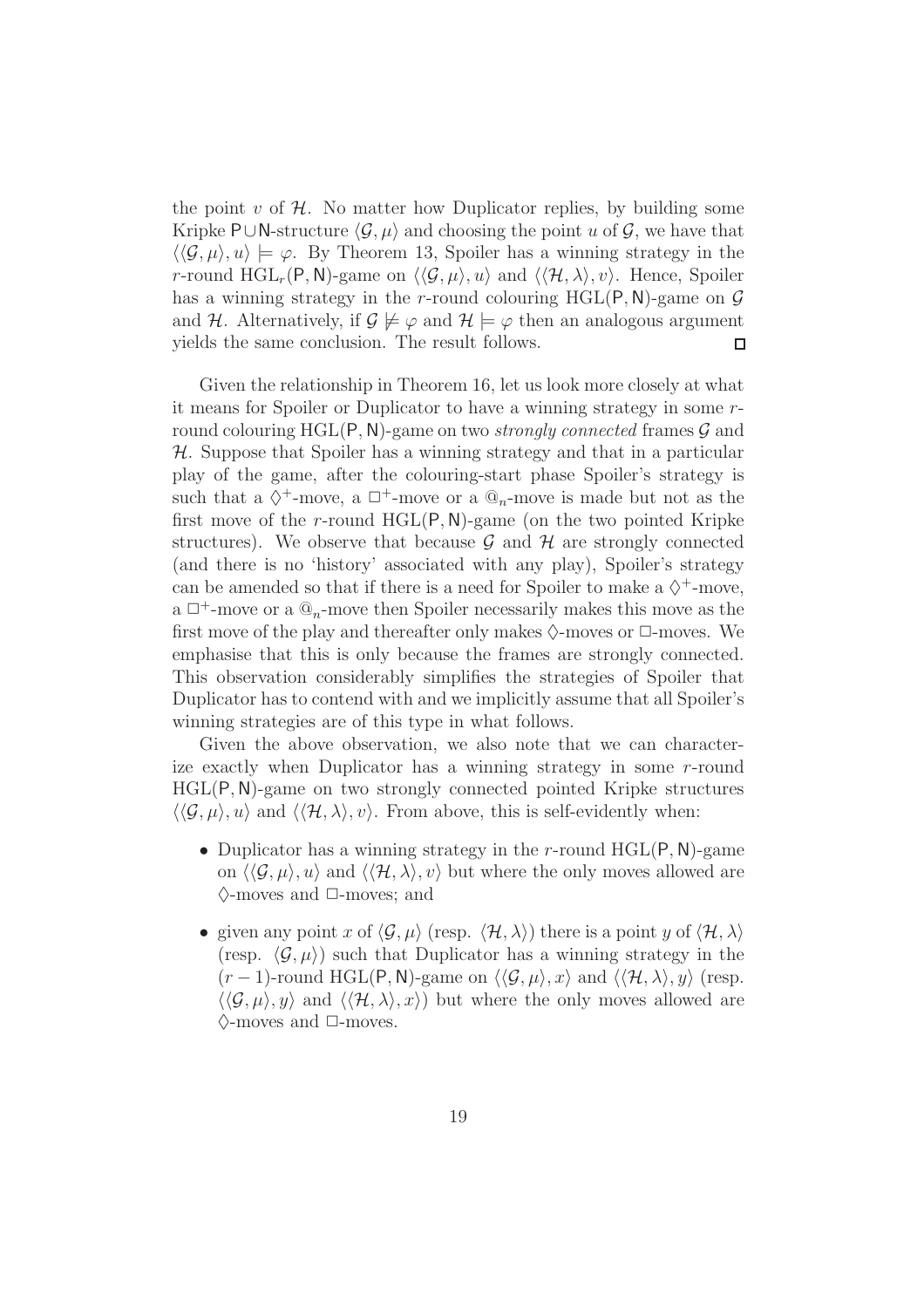### 4 Playing games in Hybrid Graph Logic

We are now in a position to prove expressibility results as regards the problems definable in various fragments of Hybrid Graph Logic.

#### 4.1 Variable quantifier-rank

We start by focussing on hierarchies obtained by fixing the number of propositional symbols and nominals and allowing the quantifier-rank to vary.

Consider the situation where we have no propositional symbols or nominals at our disposal.

#### **Lemma 17** Let  $r \geq 0$ . We have that  $HGL_r(\emptyset, \emptyset) \subset HGL_{r+1}(\emptyset, \emptyset)$ .

**Proof** Suppose first that  $r > 1$  and denote the directed path of length r by  $\mathcal{P}_r$ ; that is, the frame that as a digraph consists of a directed path of r edges. Consider the r-round colouring  $HGL_r(\emptyset, \emptyset)$ -game on  $\mathcal{P}_r$  and  $P_{r+1}$ . Note that the colouring-start phase of any play consists of Spoiler and Duplicator each choosing just a start point in one of  $\mathcal{P}_r$  and  $\mathcal{P}_{r+1}$ .

Suppose that Spoiler chooses the point v of  $\mathcal{P}_{r+1}$  in the colouring-start phase of some play. Let  $l$  be the length of the path from  $v$  to the endpoint of  $\mathcal{P}_{r+1}$ . Duplicator chooses the point u in  $\mathcal{P}_r$  so that the length of the path from u to the end-point of  $\mathcal{P}_r$  is  $\min\{l, r\}$ . No matter how Spoiler plays in the subsequent play (of the r-round  $HGL_r(\emptyset, \emptyset)$ -game on  $\langle \mathcal{P}_r, u \rangle$  and  $\langle \mathcal{P}_{r+1}, v \rangle$ , Duplicator can clearly win the play.

Alternatively, suppose that Spoiler chooses the point u of  $\mathcal{P}_r$  in the colouring-start phase. Let  $l$  be the length of the path from  $u$  to the endpoint of  $\mathcal{P}_r$ . Duplicator chooses the point v in  $\mathcal{P}_{r+1}$  so that the length of the path from v to the end-point of  $\mathcal{P}_{r+1}$  is l. No matter how Spoiler plays in the subsequent play, Duplicator can clearly win the play.

Hence, Duplicator has a winning strategy in the r-round colouring  $HGL_r(\emptyset, \emptyset)$ -game on  $\mathcal{P}_r$  and  $\mathcal{P}_{r+1}$ . By Theorem 16,  $\mathcal{P}_r \equiv_{HGL_r(\emptyset, \emptyset)} \mathcal{P}_{r+1}$ .

Consider the formula  $\varphi_{r+1}$  defined as  $\neg \Diamond \Diamond \dots \Diamond \top$ , where  $\Diamond$  is repeated  $r + 1$  times. Clearly,  $\mathcal{P}_r \models \varphi_{r+1}$  as no matter which point we start from, taking an  $r + 1$ -edge walk is impossible. However, if we choose the first point of  $\mathcal{P}_{r+1}$  to start from then we can take an  $r+1$ -edge walk; thus,  $\mathcal{P}_{r+1} \not\models \varphi_{r+1}$ . As  $\varphi_{r+1}$  has quantifier-rank  $r + 1$ , we have that  $HGL_r(\emptyset, \emptyset) \subset HGL_{r+1}(\emptyset, \emptyset).$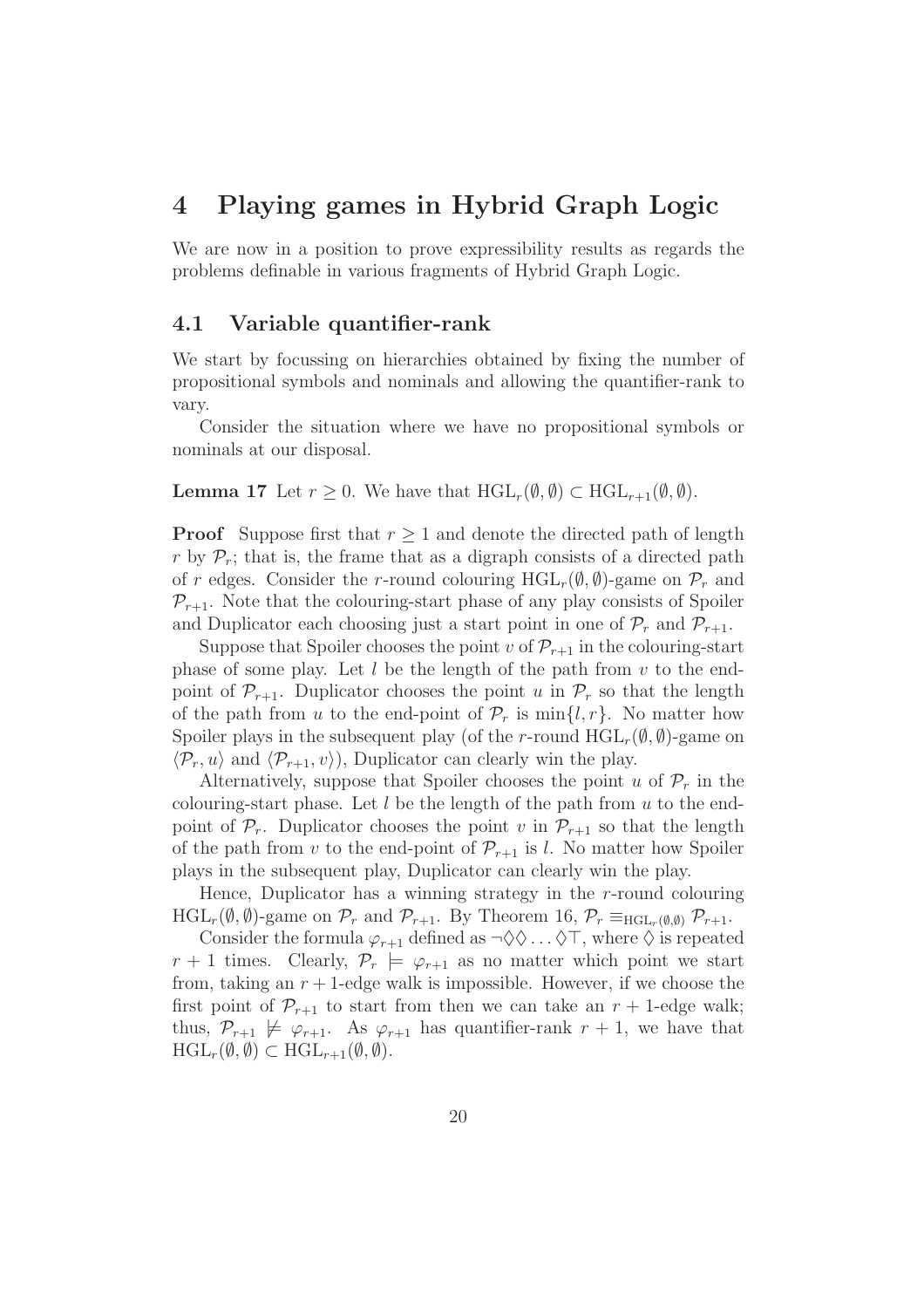The result follows by noting that only the problem consisting of every digraph and the problem consisting of no digraphs can be defined by formulae of  $HGL_0(\emptyset, \emptyset)$ .  $\Box$ 

We now move on to the situation where we have no propositional symbols at our disposal but do have at least 1 nominal. For any  $m \geq 1$ , denote the directed cycle on m vertices by  $\mathcal{C}_m$ . Our basic strategy is to play games on two cycles whose lengths are 'long enough', but differ by 1, and where these lengths are at the 'cusp' in relation to the numeric parameters relating to the logic  $HGL_r(0, d)$ . As we'll see, the fact that our cycle lengths are 'long enough' will enable us to prove equivalence in  $HGL<sub>r</sub>(0, d)$ , in Lemma 18, and the fact that we work at the 'cusp' means that we'll be able to tell the cycles apart in  $HGL_{r+1}(0, d)$ , in Lemma 19.

**Lemma 18** Let  $r \geq 1$  and  $d \geq 1$ , and define  $m = d(r + 1)$ . We have that  $\mathcal{C}_{m+1} \equiv_{\text{HGL}_r(0,d)} \mathcal{C}_{m+2}$ .

**Proof** Let  $N = \{n_0, n_1, \ldots, n_{d-1}\}\)$  be a set of  $d \geq 1$  nominals. For brevity, denote  $\mathcal{C}_{m+1}$  by  $\mathcal{G} = \langle V^{\mathcal{G}}, E^{\mathcal{G}} \rangle$  and  $\mathcal{C}_{m+2}$  by  $\mathcal{H} = \langle V^{\mathcal{H}}, E^{\mathcal{H}} \rangle$ . Consider the r-round colouring HGL $(\emptyset, N)$ -game on  $\mathcal G$  and  $\mathcal H$ .

Suppose that in the colouring-start phase Spoiler chooses the valuation function  $\mu : \mathbb{N} \to V^{\mathcal{G}}$  and the point u. Suppose that in the first instance  $\mu(n_0) = \mu(n_1) = \ldots = \mu(n_{d-1})$ . Duplicator chooses the valuation function  $\lambda : \mathsf{N} \to V^{\mathcal{H}}$  so that  $\lambda(n_0) = \lambda(n_1) = \ldots = \lambda(n_{d-1})$  and chooses v so that the length of the path from v to  $\lambda(n_0)$  in H is equal to the length of the path from u to  $\mu(n_0)$  in  $\mathcal{G}$ . Duplicator clearly has a winning strategy in the subsequent r-round HGL( $\emptyset$ , N)-game on  $\langle \langle \mathcal{G}, \mu \rangle, u \rangle$ and  $\langle\langle \mathcal{H}, \lambda \rangle, v\rangle$ . The only remark to make is that if Spoiler's first move is a  $\Box^+$ -move so that  $b_1$  is such that there is an edge from  $\lambda(n_0)$  to  $b_1$ (that is, the path from  $b_1$  to  $\lambda(n_0)$  has length  $m + 1$ ) then Duplicator replies so that there is an edge from  $\mu(n_0)$  to  $a_1$  (that is, the path from  $a_1$  to  $\mu(n_0)$  has length m). Duplicator can always successfully respond to Spoiler's subsequent  $r - 1$   $\Diamond$ - or  $\Box$ -moves.

Alternatively, suppose that in the colouring-start phase Spoiler begins by choosing the valuation function  $\lambda : \mathbb{N} \to V^{\mathcal{H}}$  and the point v. Similarly to as above, suppose that  $\lambda(n_0) = \lambda(n_1) = \ldots = \lambda(n_{d-1})$ . Let the length of the path from v to  $\lambda(n_0)$  be l. Duplicator chooses the valuation function  $\mu : \mathbb{N} \to V^{\mathcal{G}}$  so that  $\mu(n_0) = \mu(n_1) = \ldots = \mu(n_{d-1}),$  and she chooses u so that the length of the path from u to  $\mu(n_0)$  in G is  $\min\{l, m\}$  (note that l might be equal to  $m + 1$ ). Clearly (as in the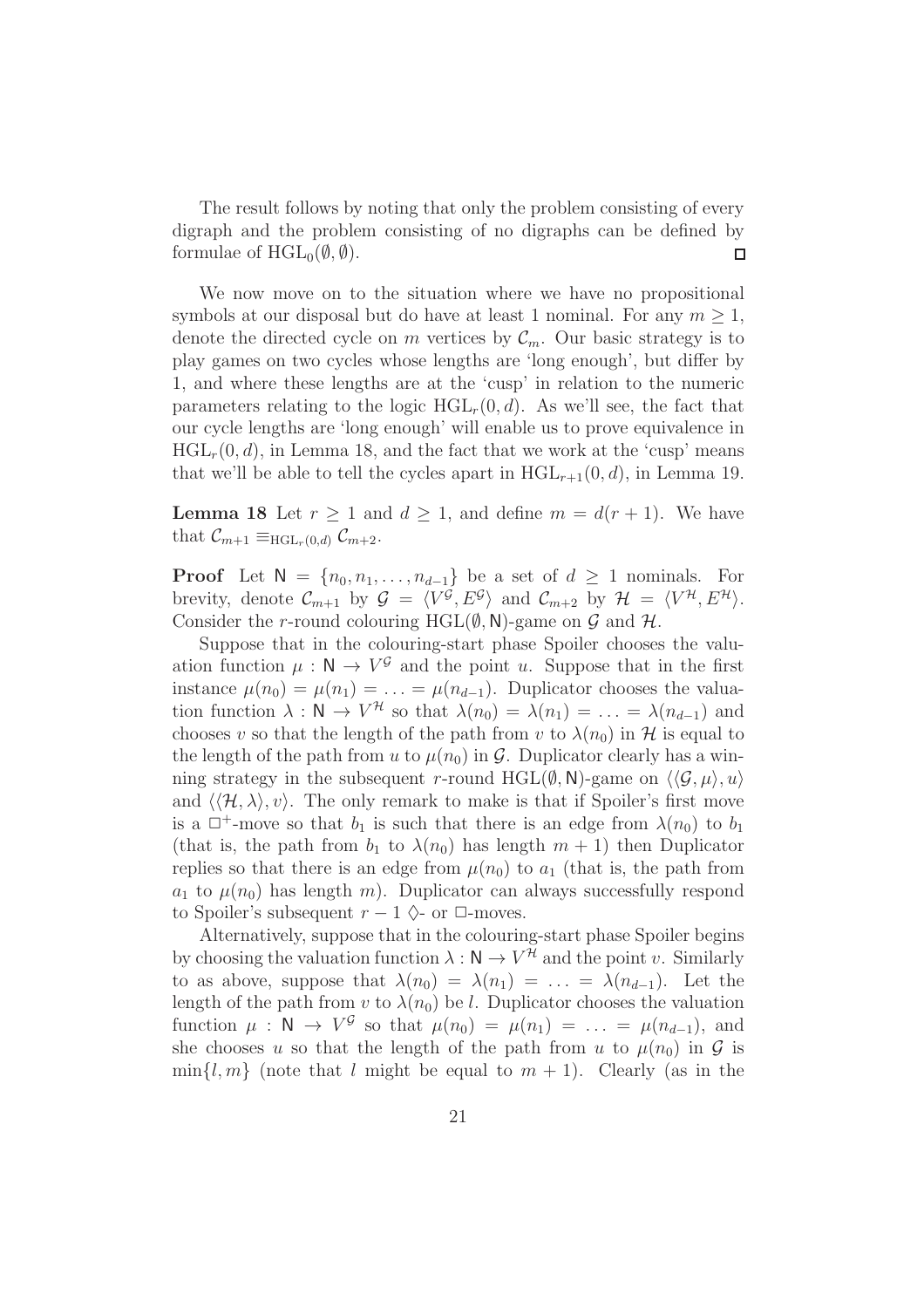previous paragraph), Duplicator has a winning strategy in the subsequent r-round HGL( $\emptyset$ , N)-game on  $\langle \langle \mathcal{G}, \mu \rangle, u \rangle$  and  $\langle \langle \mathcal{H}, \lambda \rangle, v \rangle$ .

Now suppose that in the colouring-start phase Spoiler chooses the valuation function  $\mu : \mathbb{N} \to V^{\mathcal{G}}$  and the point u where w.l.o.g.:  $\lambda(n_0) \neq$  $\lambda(n_1)$  (and so  $d \geq 2$ ); the nominals appear on the cycle G in the order  $n_0, n_1, \ldots, n_{d-1}$  (consecutive nominals might sit on the same vertex); and u lies on the path from  $\lambda(n_0)$  to  $\lambda(n_1)$  in G but where  $u \neq \lambda(n_1)$  (it might be the case that  $u = \lambda(n_0)$ , though). Duplicator replies by choosing the valuation function  $\lambda : \mathbb{N} \to V^{\mathcal{H}}$  and point v as follows. Duplicator takes a copy of  $\langle \langle \mathcal{G}, \mu \rangle, u \rangle$  and 'splits' an edge by replacing it with a path of length 2, with the edge to be split chosen as we now describe:

- 1. if the length of the path from  $\mu(n_0)$  to  $\mu(n_1)$  is at most  $r + 2$  then there must be some  $n_i$ , where  $i \neq 0$ , so that the length of the path from  $\mu(n_i)$  to  $\mu(n_{i+1})$  (with addition modulo d) is at least  $r+2$ ; choose the first edge on this path to split
- 2. if the length of the path from  $\mu(n_0)$  to  $\mu(n_1)$  is at least  $r+3$  and  $v = \mu(n_0)$  then split the first edge of this path
- 3. if the length of the path from  $\mu(n_0)$  to  $\mu(n_1)$  is at least  $r+3$  and  $v \neq \mu(n_0)$  then split the first edge of the path from  $\mu(n_0)$  to v.

The pointed Kripke structure  $\langle\langle \mathcal{H}, \lambda \rangle, v \rangle$  is obtained from this 'split-edge' structure by setting  $\lambda(n_i) = \mu(n_i)$ , for  $i \in \{0, 1, ..., d-1\}$ , and renaming u to v. The three different constructions can be visualized in Fig. 1 (where the grey vertex is the 'new' vertex and the white vertex is  $u$  or  $v$ ).

It is not difficult to see that Duplicator has a winning strategy in the subsequent r-round HGL( $\emptyset$ , N)-game on  $\langle\langle \mathcal{G}, \mu \rangle, u \rangle$  and  $\langle\langle \mathcal{H}, \lambda \rangle, v \rangle$ . The only remark to make is that if Spoiler's first move is a  $\Box^+$ -move so that  $b_1$  is the 'new' point, in H, introduced by splitting the edge  $(x, y)$  of G then  $a_1$  is chosen to be the point y of  $\mathcal G$ .

Alternatively, suppose that Spoiler begins the colouring-start phase by choosing the valuation function  $\lambda : \mathbb{N} \to V^{\mathcal{H}}$  and the point v where w.l.o.g.:  $\lambda(n_0) \neq \lambda(n_1)$  (and so  $d > 2$ ); the nominals appear on the cycle H in the order  $n_0, n_1, \ldots, n_{d-1}$  (consecutive nominals might sit on the same vertex); and v lies on the path from  $\lambda(n_0)$  to  $\lambda(n_1)$  in H but where  $v \neq \lambda(n_1)$  (it might be the case that  $v = \lambda(n_0)$ , though). Duplicator chooses the valuation function  $\mu : \mathbb{N} \to V^{\mathcal{G}}$  and point u as follows. Duplicator takes a copy of  $\langle\langle \mathcal{H}, \lambda \rangle, v \rangle$  and 'merges' a path of length 2 by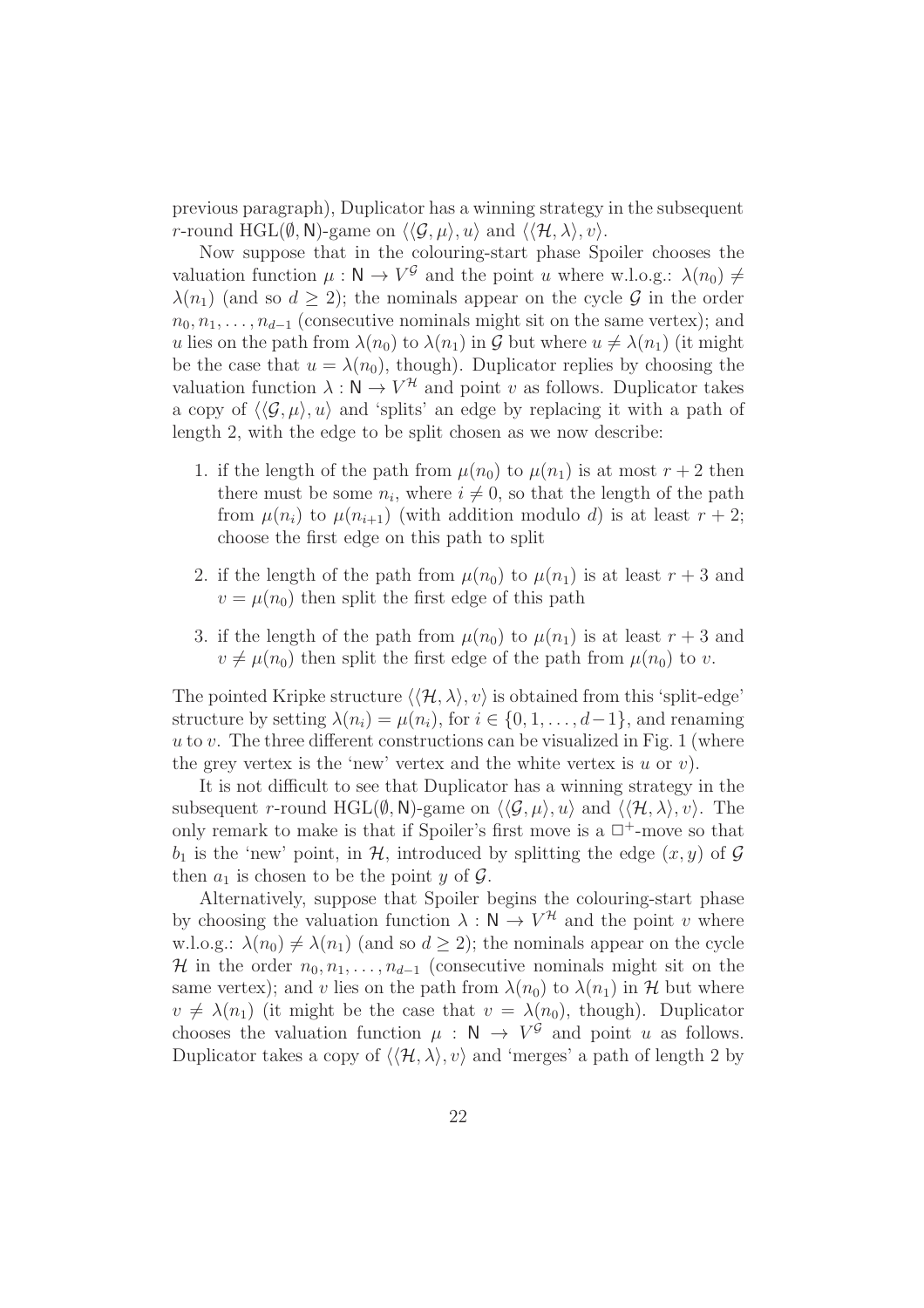replacing it with an edge, with the path to be merged chosen as we now describe:



Figure 1. Building  $\langle\langle \mathcal{H}, \lambda \rangle, v \rangle$  from  $\langle\langle \mathcal{G}, \mu \rangle, u \rangle$ .

- 1. if the length of the path from  $\lambda(n_0)$  to  $\lambda(n_1)$  is at most  $r + 2$  then there must be some  $n_i$ , where  $i \neq 0$ , so that the length of the path from  $\lambda(n_i)$  to  $\lambda(n_{i+1})$  (with addition modulo d) is at least  $r+2$ ; choose the first 2 edges of this path to merge (so that the point common to both edges is removed)
- 2. if the length of the path from  $\lambda(n_0)$  to  $\lambda(n_1)$  is at least  $r+3$  and either  $v = \lambda(n_0)$  or there is an edge from  $\lambda(n_0)$  to v then choose the last 2 edges of this path to merge
- 3. if the length of the path from  $\lambda(n_0)$  to  $\lambda(n_1)$  is at least  $r+3$  and  $v \neq \lambda(n_0)$  and there is no edge from  $\lambda(n_0)$  to v then choose the first 2 edges of this path to merge.

The pointed Kripke structure  $\langle \langle \mathcal{G}, \mu \rangle, u \rangle$  is obtained from this 'mergeedge' structure by setting  $\mu(n_i) = \lambda(n_i)$ , for  $i \in \{0, 1, ..., d-1\}$ , and renaming  $v$  to  $u$ . The different constructions can be visualized in Fig. 2.

Again, it is not difficult to see that Duplicator has a winning strategy in the subsequent r-round HGL( $\emptyset$ , N)-game on  $\langle\langle \mathcal{G}, \mu \rangle, u \rangle$  and  $\langle\langle \mathcal{H}, \lambda \rangle, v \rangle$ . Consequently, the result follows from Theorem 16.  $\Box$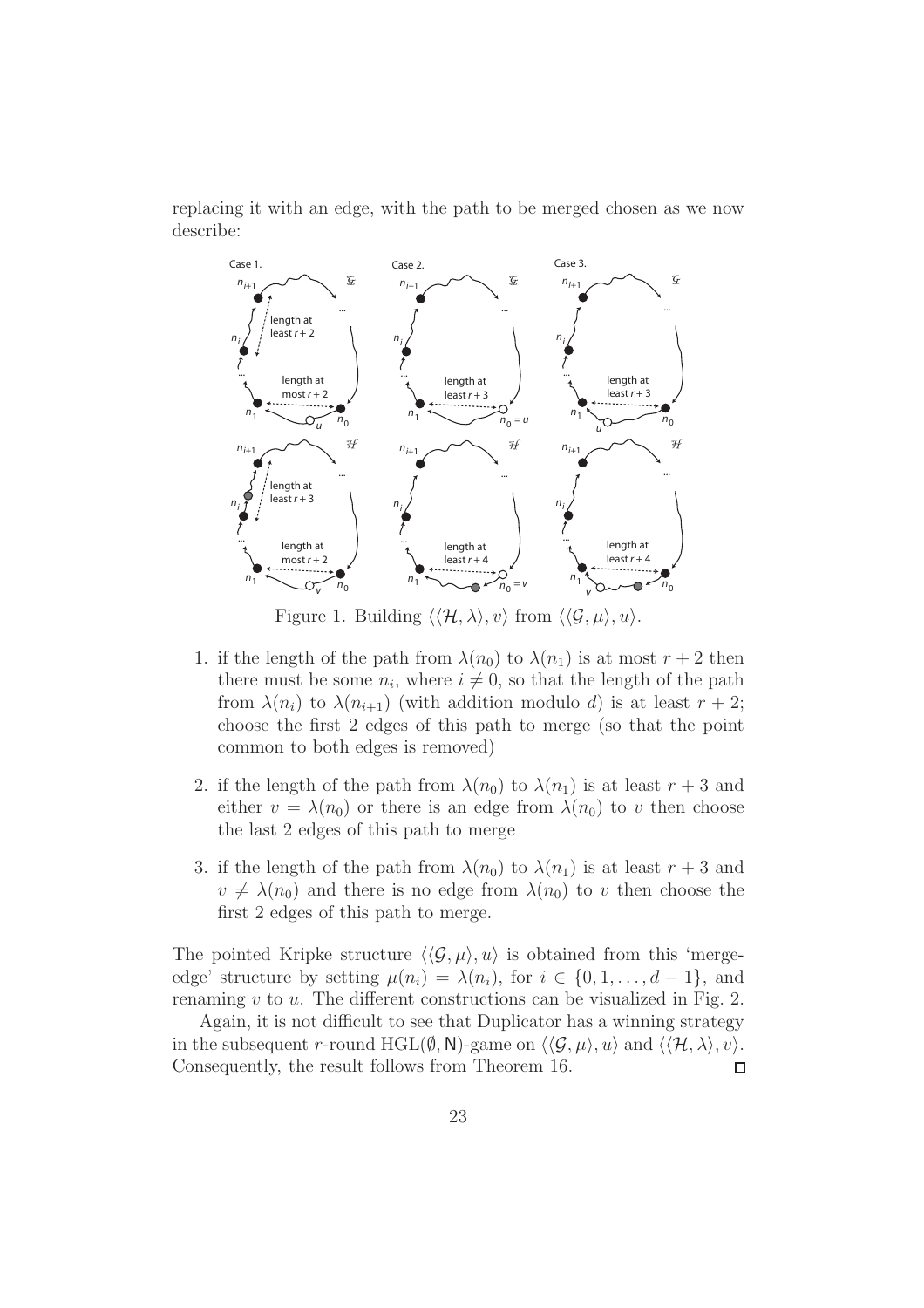

Figure 2. Building  $\langle \langle \mathcal{G}, \mu \rangle, u \rangle$  from  $\langle \langle \mathcal{H}, \lambda \rangle, v \rangle$ .

**Lemma 19** Let  $r \ge 1$  and  $d \ge 1$ , and define  $m = d(r + 1)$ . There exists a formula  $\varphi$  of HGL<sub>r+1</sub>(0, d) such that  $C_{m+1} \models \varphi$  and  $C_{m+2} \not\models \varphi$ .

**Proof** Let  $N = \{n_0, n_1, \ldots, n_{d-1}\}\$ be a set of  $d \geq 1$  nominals. For brevity, denote  $\mathcal{C}_{m+1}$  by  $\mathcal{G} = \langle V^{\mathcal{G}}, E^{\mathcal{G}} \rangle$  and  $\mathcal{C}_{m+2}$  by  $\mathcal{H} = \langle V^{\mathcal{H}}, E^{\mathcal{H}} \rangle$ . We shall prove that Spoiler has a winning strategy in the  $(r + 1)$ -round colouring HGL $(\emptyset, N)$ -game on G and H. The result then follows by Theorem 16.

Consider a play in the  $(r + 1)$ -round colouring HGL $(\emptyset, \mathbb{N})$ -game on  $\mathcal G$ and  $H$ . Suppose that  $d > 1$ . In Spoiler's colouring-start move: Spoiler chooses  $\lambda : \mathsf{N} \to V^{\mathcal{H}}$  such that the nominals  $n_0, n_1, \ldots, n_{d-1}$  appear in this order as we traverse the directed cycle  $\mathcal H$  and so that: the length of the path from  $\lambda(n_0)$  to  $\lambda(n_1)$  is  $r+3$ ; for  $i=1,2,\ldots,d-2$ , the length of the path from the point  $\lambda(n_i)$  to the point  $\lambda(n_{i+1})$  is  $r + 1$ ; and the length of the path from the point  $\lambda(n_{d-1})$  to the point  $\lambda(n_0)$  is  $r + 1$ . In addition, Spoiler chooses  $v$  as the point  $x$  for which there is an edge  $(\lambda(n_0), x)$ .

Consider Duplicator's response if she wishes to progress to a win. No matter which valuation function  $\mu$  and point  $u$  Duplicator chooses, the path of length  $r + 1$  starting at u in  $\langle \langle \mathcal{G}, \mu \rangle, u \rangle$  must be nominal-free (otherwise, Spoiler would walk along the path starting at  $v$  in  $\mathcal H$  via  $r+1$   $\Box$ -moves). Hence, there are two nominals,  $n_i$  and  $n_j$ , say, so that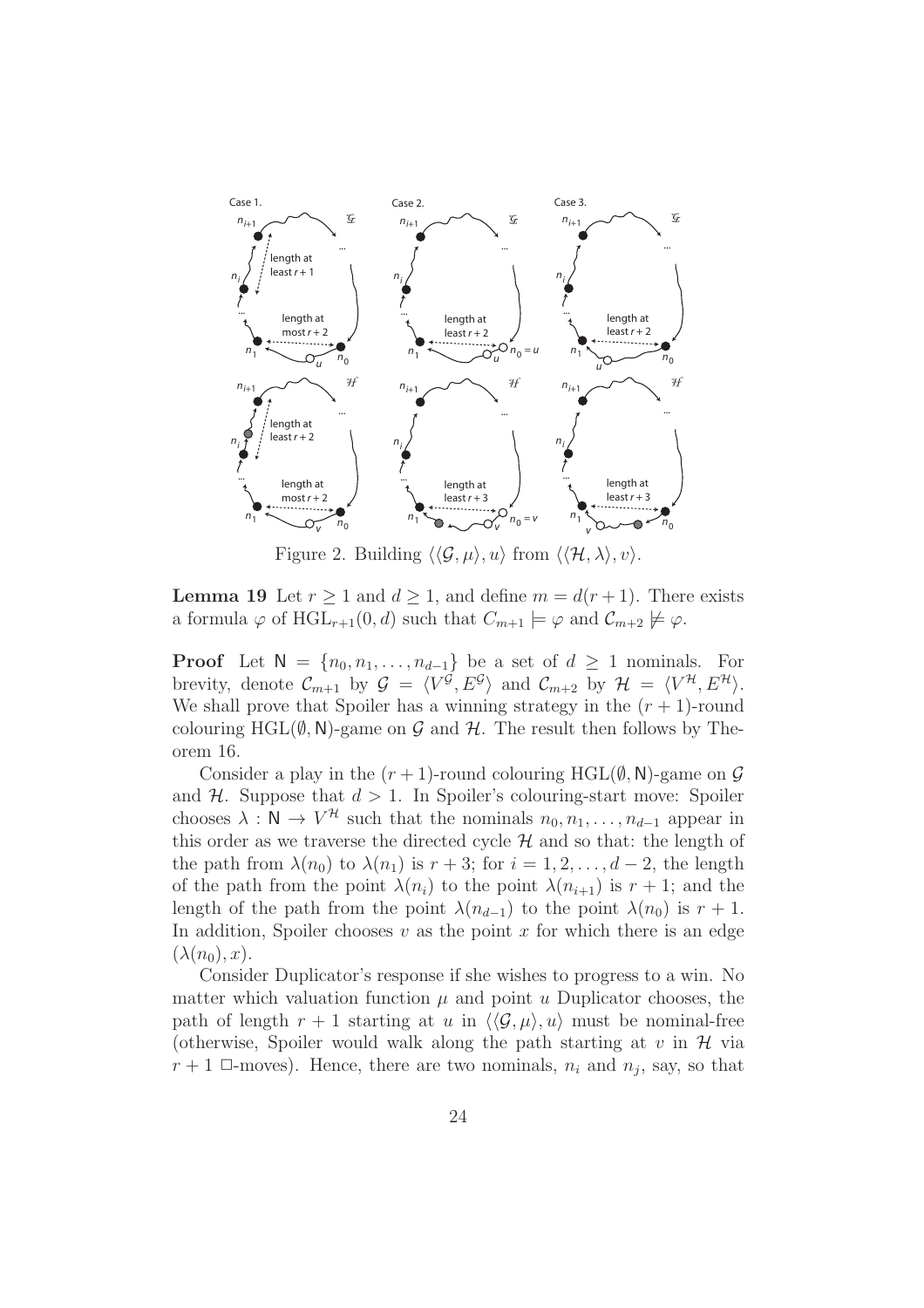there is a nominal-free path from  $\mu(n_i)$  to  $\mu(n_i)$  in  $\langle \langle \mathcal{G}, \mu \rangle, u \rangle$  of length at least  $r + 3$ . Consequently, there are two nominals,  $n_{i'}$  and  $n_{j'}$ , say, so that there is a nominal-free path from  $\mu(n_{i'})$  to  $\mu(n_{j'})$  in G of length at at most r (recall, G is a cycle of length  $d(r + 1) + 1$  and  $d \ge 2$ ). Spoiler now makes a  $\mathbb{Q}_{n_{i'}}$ -move so that  $a_1 = \mu(n_{i'})$ , with Duplicator necessarily having to ensure that  $b_1 = \lambda(n_{i'})$ . Spoiler now makes  $r \diamond$ -moves which results in him winning the play.

Suppose that  $d = 1$ . Spoiler proceeds as follows. After choosing  $\lambda(n_0)$ , Spoiler chooses v as the point x where there is an edge  $(\lambda(n_0), x)$ . No matter how Duplicator replies, when Spoiler subsequently makes  $r+1$  $\Diamond$ -moves, Spoiler wins the play. Hence, Spoiler has a winning strategy in the  $(r + 1)$ -round colouring HGL $(\emptyset, \mathsf{N})$ -game on  $\mathcal G$  and  $\mathcal H$ . The result follows.  $\Box$ 

Our proof of Lemma 19 is via establishing a winning strategy for Spoiler. However, we can also obtain this result by presenting an explicit formula of  $HGL_{r+1}(0, d)$  that tells  $C_{m+1}$  and  $C_{m+2}$  apart. It is quicker to proceed as we have done above and also instructive to fully appreciate the power of game playing. Nevertheless, let us state here an explicit formula of  $HGL_{r+1}(0,d)$  that does indeed tell  $\mathcal{C}_{m+1}$  and  $\mathcal{C}_{m+2}$  apart (we leave it up to the reader to verify that this is the case).

- Define  $\chi$  as  $\neg n_0 \wedge \neg n_1 \wedge \dots \wedge \neg n_{d-1}$ . So,  $\chi$  holds at some point of some Kripke structure if no nominal sits on this point.
- Define  $\eta$  as  $\bigwedge_{i \neq j} (\neg n_i \vee \neg n_j)$ , where  $i, j \in \{0, 1, \ldots, d 1\}$ . So,  $\eta$ holds at some point of some Kripke structure if at most one nominal sits on this point.
- Define  $\varphi_0$  as  $\chi$  and for  $i \geq 1$ , define  $\varphi_i$  as  $\chi \wedge \Diamond(\varphi_{i-1})$ . So,  $\varphi_i$  holds at some point of some Kripke structure if there is a path of length i from this point so that no nominal sits on any point of this path.
- Define  $\psi_1$  as  $\Diamond \chi$  and for  $i \geq 2$ , define  $\psi_i$  as  $\Diamond (\chi \wedge \psi_{i-1})$ . So,  $\psi_i$ holds at some point of some Kripke structure if there is a path of length i from this point so that no nominal sits on any point of this path apart from possibly the first.
- If  $d = 1, r \geq 1$  and  $m = r + 1$  then we have that  $\mathcal{C}_{m+1} \models \neg \varphi_{r+1}$ but  $\mathcal{C}_{m+2} \not\models \neg \varphi_{r+1}$ .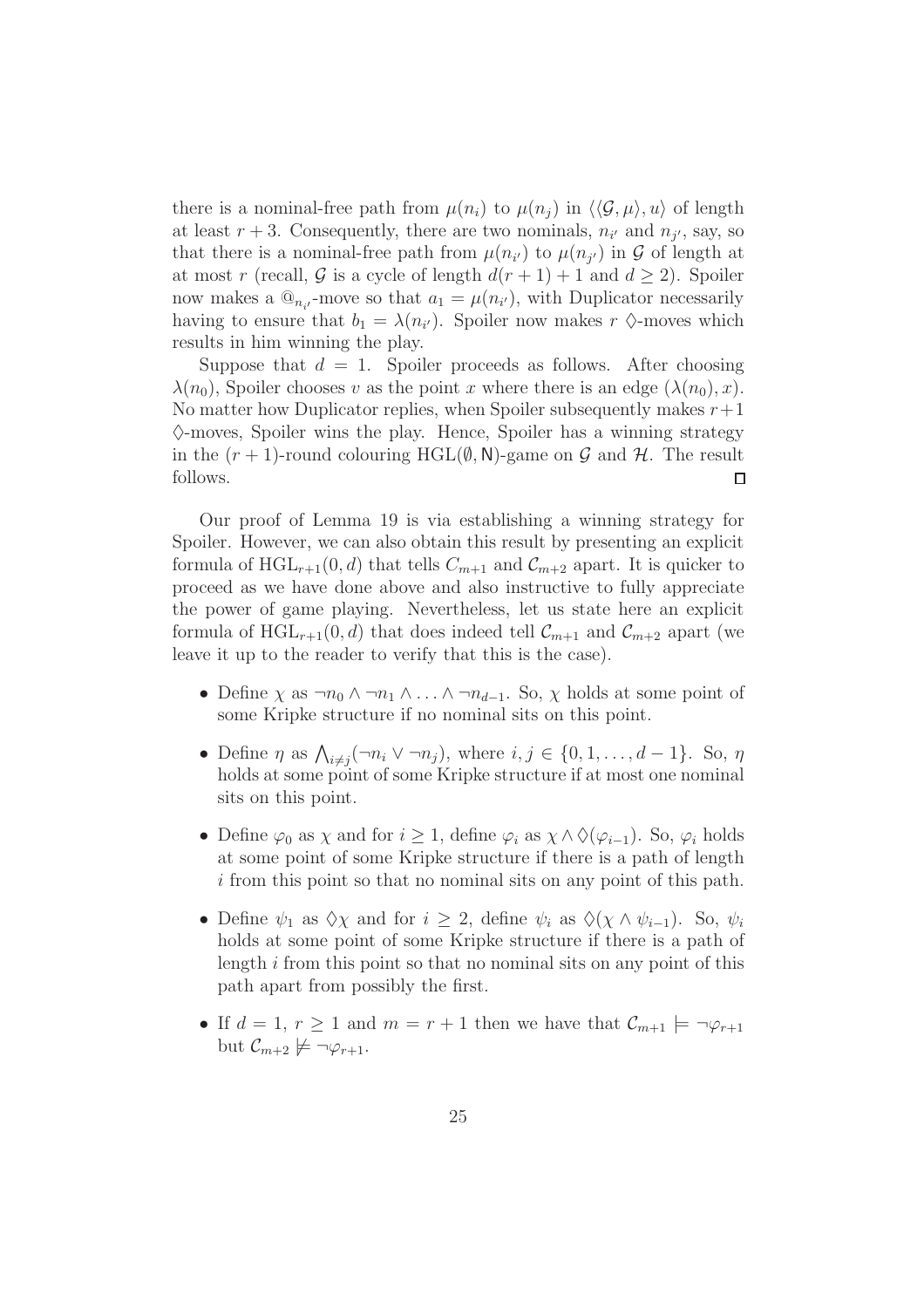• Define  $\Phi$  as  $\eta \wedge \varphi_{r+1} \wedge \bigwedge_{i=0}^{d-1} \mathbb{Q}_{n_i} \psi_r$ . If  $d \geq 2, r \geq 1$  and  $m = d(r+1)$ then we have that  $\mathcal{C}_{m+1} \models \neg \Phi$  but  $\mathcal{C}_{m+2} \not\models \neg \Phi$ .

Note that we have not used  $\diamondsuit^+$  and  $\square^+$  in the construction of the above formula.

The following lemma is immediate.

**Lemma 20** Let  $c \geq 0$  and  $d \geq 0$ . Let G be the frame with one point and no edges, and let  $H$  be the frame with one point and a self-loop. We have that  $\mathcal{G} \equiv_{\text{HGL}_0(c,d)} \mathcal{H}$  but that  $\mathcal{G} \models \neg \Diamond \top$  and  $\mathcal{H} \not\models \neg \Diamond \top$ .

Lemmas 18, 19 and 20 yield the following result.

**Theorem 21** When  $r \geq 0$  and  $d \geq 1$ , we have that

 $HGL_r(0, d) \subset HGL_{r+1}(0, d).$ 

We now turn to when we have access to propositional symbols as well as nominals. We denote a path  $\rho$  in some digraph from vertex s to vertex t by  $\rho(s, t)$ . For  $i \geq 1$  and  $j \geq 0$ , define the digraph  $\mathcal{G}_{i,j}$  as follows:

- take the disjoint union of  $i$  directed paths of length  $j$ , namely the paths  $\rho_1(s_1,t_1), \rho_2(s_2,t_2), \ldots, \rho_i(s_i,t_i)$  (where if  $j = 0$  then  $s_1 =$  $t_1, s_2 = t_2, \ldots, s_i = t_i$
- include also the distinct vertex s along with the edges of  $\{(s, s_l), (t_l,$  $s)$ :  $l = 1, 2, \ldots, i$ .

The digraph  $\mathcal{G}_{i,j}$  can be visualized as in Fig. 3.



Figure 3. The digraph  $\mathcal{G}_{i,j}$ .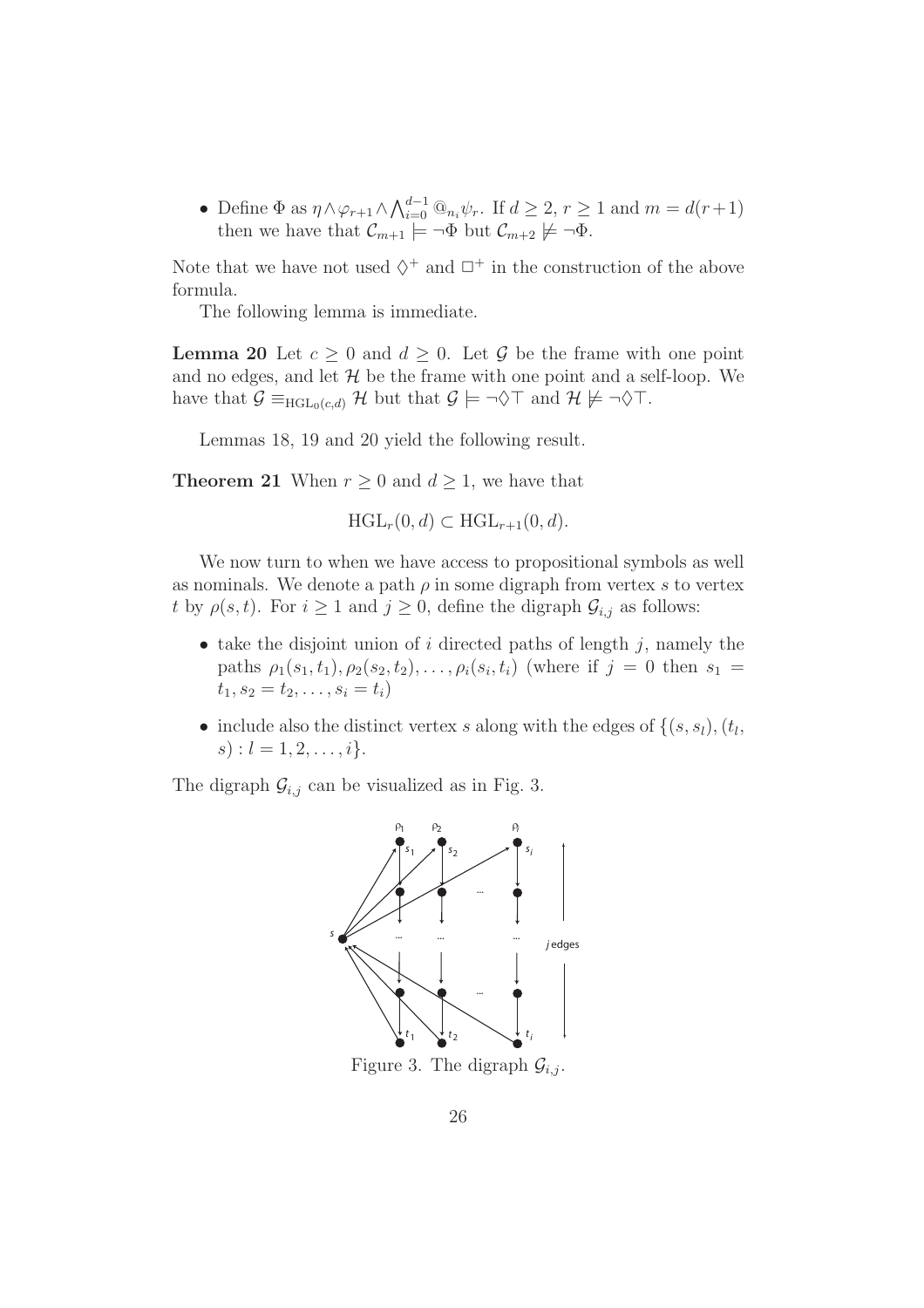**Lemma 22** Let  $r \ge 1$ ,  $c \ge 1$  and  $d \ge 0$ . Define  $m = d + 2^{c(r+1)}$ . We have that  $\mathcal{G}_{m-1,r} \equiv_{\text{HGL}_r(c,d)} \mathcal{G}_{m,r}.$ 

**Proof** For brevity, denote  $\mathcal{G}_{m-1,r}$  by  $\mathcal{G} = \langle V^{\mathcal{G}}, E^{\mathcal{G}} \rangle$  and denote  $\mathcal{G}_{m,r}$  by  $\mathcal{H} = \langle V^{\mathcal{H}}, E^{\mathcal{H}} \rangle$ . A path  $\rho_i$  in G or H will be denoted  $\rho_i^{\mathcal{G}}$  $\int_i^{\mathcal{G}}$  or  $\rho_i^{\mathcal{H}}$ , depending upon whether it lies in  $\mathcal G$  or  $\mathcal H$ , respectively, and the same goes for vertices (so, we have the vertex  $s^{\mathcal{G}}$  of  $V^{\mathcal{G}}$ , the vertex  $s^{\mathcal{H}}$  of  $V^{\mathcal{H}}$ , and so on).

Let P be a set of c propositional symbols and let N be a set of  $d$ nominals. Consider a play of the *r*-round colouring  $HGL(P, N)$ -game on  $\mathcal G$  and  $\mathcal H$ . Suppose that Spoiler makes a colouring-start move so as to build the pointed Kripke P∪N-structure  $\langle \langle \mathcal{H}, \lambda \rangle, v \rangle$ . This results in each path  $\rho_i^{\mathcal{H}}$  having a specific *colour-type*: an ordered list of  $r + 1$  subsets of P∪N, one for each vertex w of  $\rho_i^{\mathcal{H}}$ , detailing for which  $p \in P$  or  $n \in N$  we have that  $w \in \lambda(p)$  or  $w \in \lambda(n)$ . We call a path  $\rho_i^{\mathcal{H}}$  clean if no nominal is involved in any of the  $r + 1$  sets of the colour-type of  $\rho_i^{\mathcal{H}}$ , and dirty otherwise; we extend the definition of clean and dirty to colour-types also. W.l.o.g. we may assume that none of the paths of  $\{\rho_{d+1}^{\mathcal{H}}, \rho_{d+2}^{\mathcal{H}}, \ldots, \rho_m^{\mathcal{H}}\}$ are dirty. We can also make the following assumptions.

- 1. If two clean paths from  $\{\rho_1^{\mathcal{H}}, \rho_2^{\mathcal{H}}, \ldots, \rho_m^{\mathcal{H}}\}$  have the same colour-type then the path  $\rho_m^{\mathcal{H}}$  has the same colour-type as some clean path from  $\{\rho_1^{\mathcal{H}}, \rho_2^{\mathcal{H}}, \ldots, \rho_{m-1}^{\mathcal{H}}\}.$
- 2. If no two clean paths have the same colour-type then the path  $\rho_m^{\mathcal{H}}$  is the path of colour-type  $S, S, \ldots, S$ , where  $S = \{p \in \mathsf{P} : s^{\mathcal{H}} \in \lambda(p)\}\$ (note that in this case: every path of  $\{\rho_i^{\mathcal{H}} : i = 1, 2, ..., d\}$  must be dirty; every path of  $\{\rho_i^{\mathcal{H}} : i = d + 1, d + 2, \ldots, m\}$  must be clean; and  $s \neq \mu(n)$ , for all  $n \in \mathbb{N}$ ).

Consider  $\mathcal H$  with the vertices of the path  $\rho_m^{\mathcal H}$  removed (along with any incident edges); that is,  $\mathcal{H} \setminus {\{\rho_m^{\mathcal{H}}\}}$ . Let  $\lambda'$ :  $P \cup N \rightarrow V^{\mathcal{H}} \setminus \{w:$ w is a vertex of  $\rho_m^{\mathcal{H}}$  be defined via  $\lambda'(p) = \lambda(p) \setminus \{w : w$  is a vertex of  $\rho_m^{\mathcal{H}}$ , for  $p \in \mathsf{P}$ , and  $\lambda'(n) = \lambda(n)$ , for  $n \in \mathsf{N}$ . For simplicity, denote the Kripke P  $\cup$  N-structure  $\langle \mathcal{H} \setminus {\{\rho_m^{\mathcal{H}}\}, \lambda'\rangle}$  by  $\langle \mathcal{H} \setminus {\{\rho_m^{\mathcal{H}}\}, \lambda\rangle}$ . Duplicator replies with a colouring-start move so as to build the Kripke  $P \cup N$ structure  $\langle \mathcal{G}, \mu \rangle$  such that  $\langle \mathcal{G}, \mu \rangle$  is isomorphic to  $\langle \mathcal{H} \setminus {\{\rho_m^{\mathcal{H}}\}, \lambda \rangle}$ , via the natural isomorphism  $f : \mathcal{G} \to \mathcal{H} \setminus {\{\rho_m^{\mathcal{H}}\}}$ . However, some care needs to be taken by Duplicator in the choice of  $u$ . If Spoiler has chosen  $v$  in the isomorphic copy of  $\mathcal G$  in  $\mathcal H$  (w.r.t. to the natural isomorphism f) then Duplicator chooses u in  $\mathcal G$  according to the isomorphism f. There are other possibilities.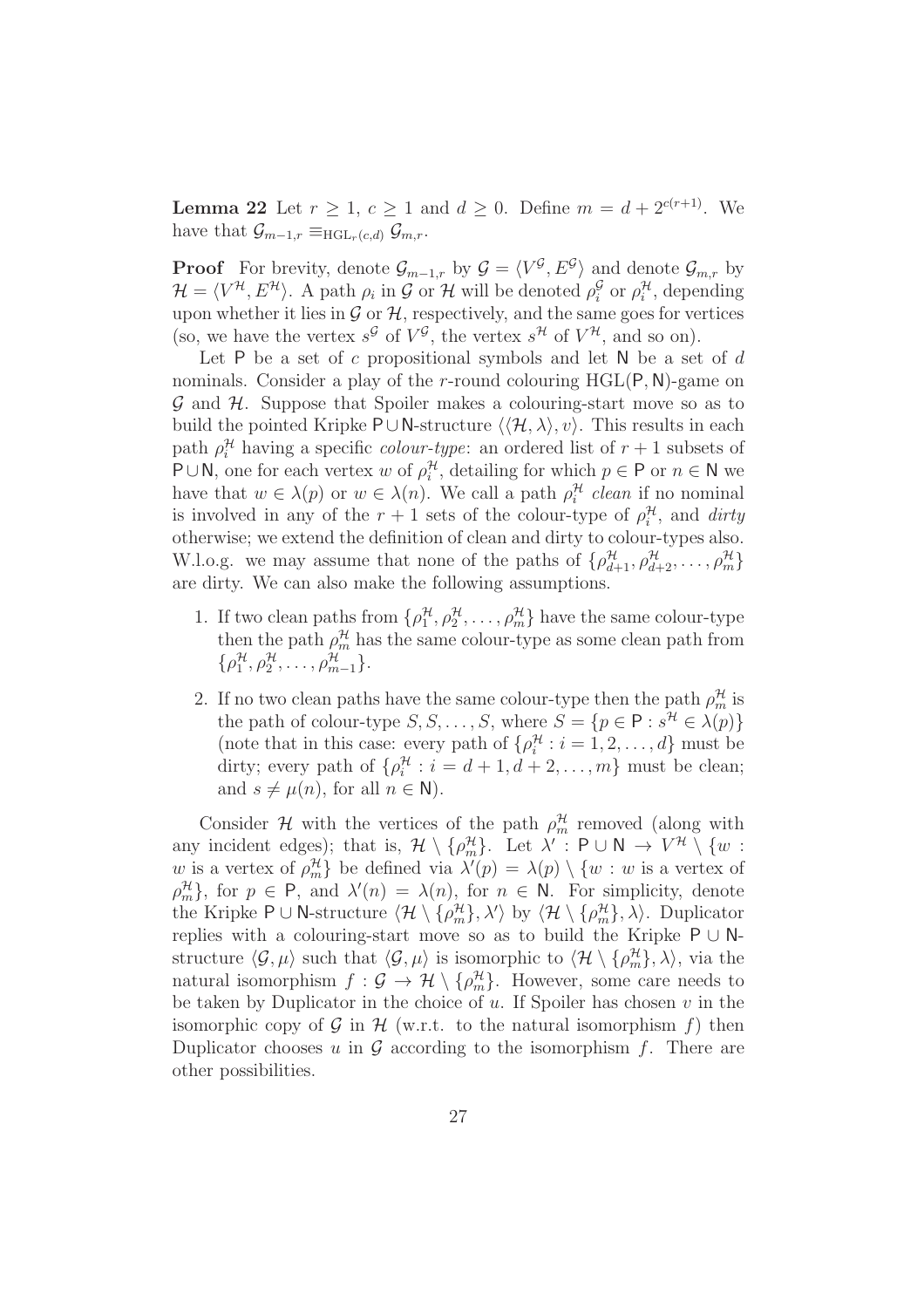- 1. Suppose that the path  $\rho_m^{\mathcal{H}}$  and the path  $\rho_j^{\mathcal{H}}$ , where  $1 \leq j \leq m$ , have the same (clean) colour-type. If Spoiler has chosen  $v$  to be the *i*th vertex of  $\rho_m^{\mathcal{H}}$  then w.l.o.g. we may assume that Spoiler has chosen v as the *i*th vertex of  $\rho_j^{\mathcal{H}}$  and Duplicator chooses u according to the natural isomorphism  $\tilde{f}$ .
- 2. Suppose that all clean paths from  $\{\rho_i^{\mathcal{H}}: 1 \leq i \leq m\}$  have a unique colour-type, and so all paths of  $\{\rho_i^{\mathcal{H}}: 1 \leq i \leq d\}$  must be dirty with all paths of  $\{\rho_i^{\mathcal{H}}: d+1 \leq i \leq m\}$  clean. Recall that the colour-type of  $\rho_m^{\mathcal{H}}$  is  $S, S, \ldots, S$ , where  $S = \{p \in \mathsf{P} : s^{\mathcal{H}} \in \lambda(p)\}\$ , and that this colour-type does not appear as the colour-type of any path of  $\{\rho_i^{\mathcal{G}}\}$  $\frac{g}{i}: 1 \leq i \leq m-1$ . W.l.o.g. let  $\rho_{d+1}^{\mathcal{H}}$  be a path whose colourtype is  $S', S, \ldots, S$ , for some  $S' \neq S$ , and let  $\rho_{d+2}^{\mathcal{H}}$  be a path whose colour-type is  $S, S, \ldots, S, S''$ , for some  $S'' \neq S$ . The situation can be visualized as in Fig. 4 where a vertex w (of  $V^{\mathcal{G}}$  or  $V^{\mathcal{H}}$ ) with the property that  $\{p \in \mathsf{P} : w \in \lambda(p)\} = S$  is depicted in white.
	- If Spoiler has chosen the first vertex of the path  $\rho_m^{\mathcal{H}}$  as v then Duplicator chooses the second vertex of  $\rho_{d+1}^{\mathcal{G}}$  as u.
	- If Spoiler has chosen the *i*<sup>th</sup> vertex of the path  $\rho_m^{\mathcal{H}}$  as v, where  $2 \leq i \leq r+1$ , then Duplicator chooses the *i*th vertex of  $\rho_d^{\mathcal{G}}$  $d+1$ as u.

Following the colouring-start move, there are two essential situations.



<u>Case 1</u>: Suppose that the colour-type of the (clean) path  $\rho_m^{\mathcal{H}}$  is the same as the colour-type of the path  $\rho_j^{\mathcal{H}}$ , for some path  $\rho_j^{\mathcal{H}}$  where  $1 \leq j \leq m$ .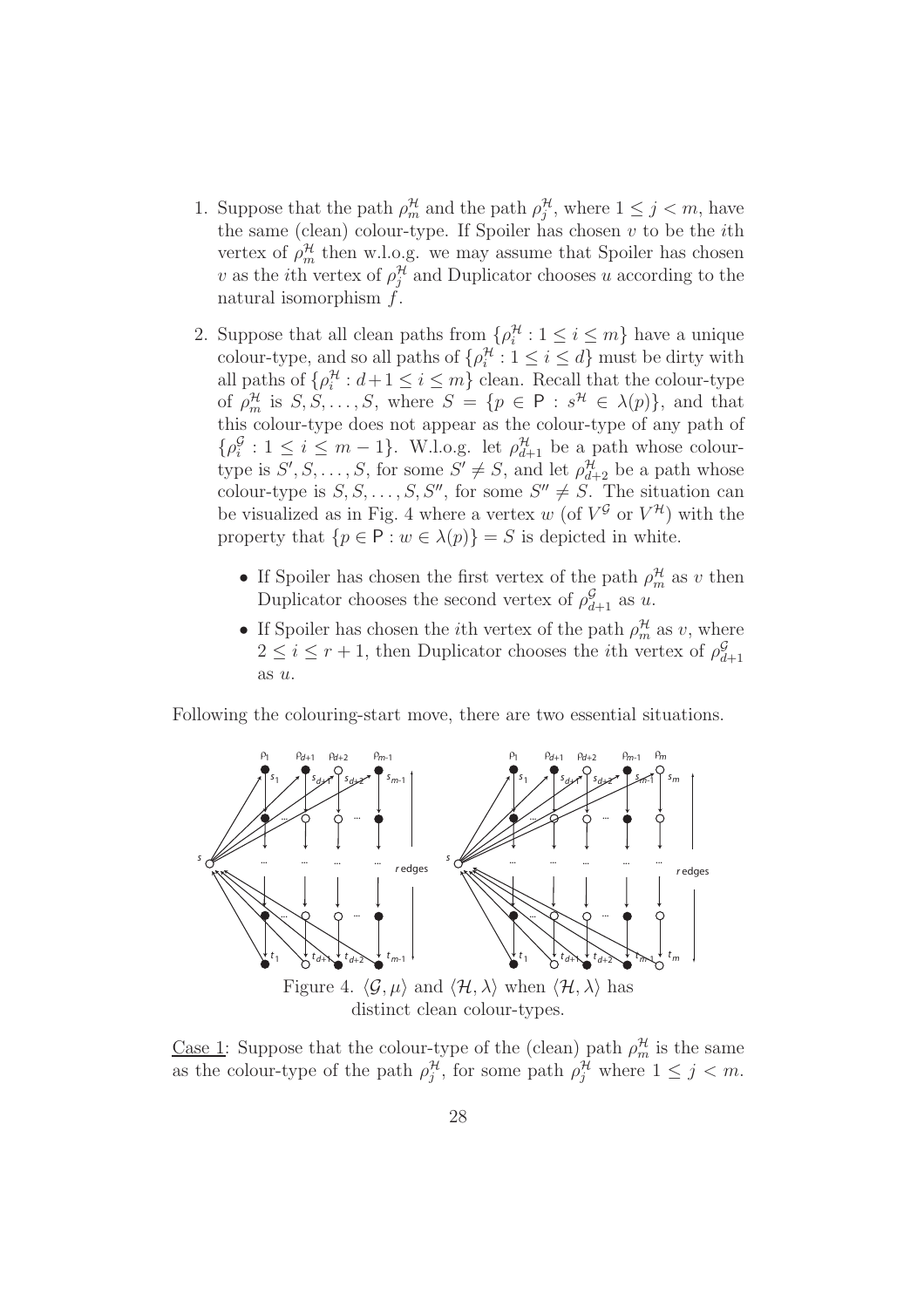Extend the natural isomorphism  $f^{-1}$  from  $\mathcal{H} \setminus {\rho_m^{\mathcal{H}}}$  to  $\mathcal{G}$  to the map g from H to G so that if w is some point of  $\rho_m^{\mathcal{H}}$  then  $g(w) = f^{-1}(w')$ , where w' is the point of  $\rho_j^{\mathcal{H}}$  analogous to w (that is, if w is the *i*th vertex of  $\rho_m^{\mathcal{H}}$ then w' is the *i*th vertex of  $\rho_j^{\mathcal{H}}$ ). Duplicator's strategy in the subsequent r-round HGL(P, N)-game on  $\langle \langle \mathcal{G}, \mu \rangle, u \rangle$  and  $\langle \langle \mathcal{H}, \lambda \rangle, v \rangle$  is simply to play according to q, if Spoiler plays in  $H$ , or according to f, if Spoiler plays in  $\mathcal G$ . Clearly, this yields a winning strategy for Duplicator in the r-round colouring HGL(P, N)-game on  $\mathcal G$  and  $\mathcal H$ .

<u>Case 2</u>: Suppose that all of the colour-types of the clean paths of  $\{\rho_i^{\mathcal{H}}:$  $1 \leq i \leq m = d + 2^{c(r+1)}$  are distinct. As remarked earlier, we must have that every path of  $\{\rho_1^{\mathcal{H}}, \rho_2^{\mathcal{H}}, \ldots, \rho_d^{\mathcal{H}}\}$  is dirty with every path of  $\{\rho_{d+1}^{\mathcal{H}}, \rho_{d+2}^{\mathcal{H}}, \ldots, \rho_m^{\mathcal{H}}\}$  clean. By construction:  $\rho_m^{\mathcal{H}}$  has colour-type  $S, S, \ldots$ , S;  $\rho_{d+1}^{\mathcal{H}}$  has colour-type  $S', S, \ldots, S$ ; and  $\rho_{d+1}^{\mathcal{H}}$  has colour-type  $S, S, \ldots, S$ ,  $S''$  (with  $S$ ,  $S'$  and  $S''$  defined as above).

Consider Spoiler's moves in a play of the r-round  $HGL(P, N)$ -game on  $\langle \langle \mathcal{G}, \mu \rangle, u \rangle$  and  $\langle \langle \mathcal{H}, \lambda \rangle, v \rangle$ . Recall that we may assume that if Spoiler makes a  $\diamondsuit^+$ -move, a  $\square^+$ -move or a  $\mathcal{Q}_n$ -move then this is will be the first move of the play and every subsequent move will be a  $\Diamond$ -move or a  $\Box$ move (indeed, we may assume that no  $\mathbb{Q}_n$ -move is ever made by Spoiler as Spoiler can incorporate such a move into the choice of  $v$ ). Note also that Duplicator's reply to a move of Spoiler involves no choice unless either: the pebble Duplicator is moving happens to lie on  $s^{\mathcal{G}}$  or  $s^{\mathcal{H}}$ ; or Spoiler's move is a  $\Diamond^+$ -move or a  $\Box^+$ -move, either of which can only happen if the move is the first move of the play. If Spoiler's (first) move is a  $\diamondsuit^+$ -move then Duplicator simply plays according to the natural isomorphism f.

The strategy for Duplicator will be such as to force that whenever pebble *a* is on  $s^{\mathcal{G}}$ , we have that pebble *b* is on  $s^{\mathcal{H}}$ , and *vice versa*, apart from the possibility that after the rth move of the play pebble a is on  $s^{\mathcal{G}}$ and pebble b is not on  $s^{\mathcal{H}}$ . If it is the case that pebble a is on  $s^{\mathcal{G}}$  and pebble b is on  $s^{\mathcal{H}}$ , and less than r moves have been made, then unless Spoiler makes a  $\Box$ -move or a  $\Box$ <sup>+</sup>-move to a vertex of  $\rho_m^{\mathcal{H}}$ , Duplicator plays according to the natural isomorphism f. If Spoiler makes a  $\Box$ -move and places pebble b on  $s_m^{\mathcal{H}}$  then Duplicator replies by placing pebble a on  $s_{d+2}^{\mathcal{G}}$ .

Suppose that Spoiler makes a  $\Box^+$ -move (as the first move and irrespective of the choice of v). If Spoiler places the pebble  $b$  on a point of  $\mathcal{H} \setminus {\rho_m^{\mathcal{H}}}$  then Duplicator places pebble a according to the natural isomorphism. If Spoiler places the pebble b on a point of  $\rho_m^{\mathcal{H}}$  then Duplicator's reply is as follows: if Spoiler plays on the first vertex of  $\rho_m^{\mathcal{H}}$  then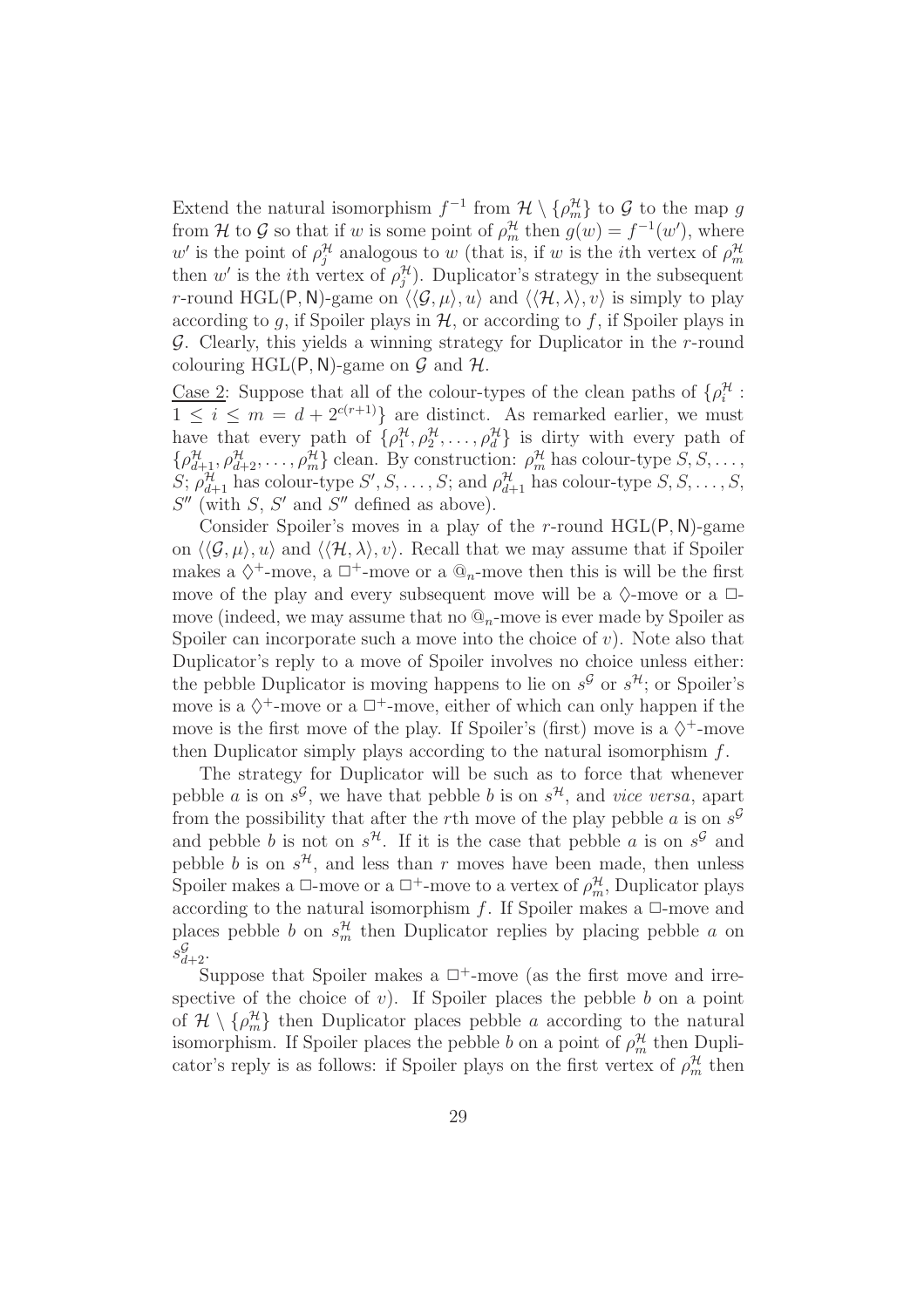Duplicator replies by playing on the second vertex of  $\rho_{d+1}^{\mathcal{G}}$ ; and if Spoiler plays on the *i*th vertex of  $\rho_m^{\mathcal{H}}$ , where  $2 \leq i \leq r+1$ , then Duplicator replies by playing on the *i*th vertex of  $\rho_{d+1}^{\mathcal{G}}$ . Note that because all of the subsequent  $r - 1$  moves are  $\Diamond$ -moves or  $\Box$ -moves, Duplicator can clearly win this play of the game:

- if  $b_1$  is the first vertex of  $\rho_m^{\mathcal{H}}$  and  $a_1$  is the second vertex of  $\rho_d^{\mathcal{G}}$  $d+2$ then in the remainder of the play the pebbles never leave the paths  $\rho_m^{\mathcal{H}}$  and  $\rho_{d+2}^{\mathcal{G}}$ ;
- if  $b_1$  is the *i*th vertex of  $\rho_m^{\mathcal{H}}$  and  $a_1$  is the *i*th vertex of  $\rho_{d+1}^{\mathcal{G}}$ , for some  $i \in \{2, 3, \ldots, r+1\}$ , then by playing as directed above (when the pebbles arrive at  $s^{\mathcal{G}}$  and  $s^{\mathcal{H}}$ ), Duplicator can win the play.

Finally, we note that when  $u$  and  $v$  are as defined above. Duplicator can win the play by playing as directed above. The only slightly awkward situation is when u is the second vertex of  $\rho_{d+1}^{\mathcal{G}}$ , v is the first vertex of  $\rho_m^{\mathcal{H}}$  and all r moves are  $\Diamond$ - or  $\Box$ -moves. However, the fact that the path in G consisting of the last r vertices of  $\rho_{d+1}^{\mathcal{G}}$  augmented with the vertex  $s^{\mathcal{G}}$  has the same colour-type as the path  $\rho_m^{\mathcal{H}}$  enables Duplicator to win the play.

Consequently, Duplicator has a winning strategy in the  $r$ -round colouring HGL(P, N)-game on  $\mathcal G$  and  $\mathcal H$ .

Alternatively, suppose that Spoiler's colouring-start move is so as to build the pointed Kripke P ∪ N-structure  $\langle \langle \mathcal{G}, \mu \rangle, u \rangle$ . W.l.o.g. we may assume that the path  $\rho_{m-1}^{\mathcal{G}}$  is clean. Duplicator builds the Kripke structure P ∪ N-structure  $\langle \mathcal{H}, \lambda \rangle$  by taking a copy of  $\langle \mathcal{G}, \mu \rangle$  and extending it with the path  $\rho_m^{\mathcal{H}}$  and edges from (resp. to)  $s^{\mathcal{H}}$  to the first (resp. from the last) vertex of  $\rho_m^{\mathcal{H}}$  so that the colour-type of  $\rho_m^{\mathcal{H}}$  is identical to the colour-type of  $\rho_{m-1}^{\mathcal{G}}$ . There is a natural embedding of  $\langle \mathcal{G}, \mu \rangle$  in  $\langle \mathcal{H}, \lambda \rangle$ , and the point  $v$  is taken to be the image of  $u$  under this embedding; this is the pointed Kripke structure  $\langle\langle \mathcal{H}, \lambda \rangle, v\rangle$ . Given our more complicated arguments above, it should be clear that Duplicator has a winning strategy in the r-round colouring HGL(P, N)-game on  $\mathcal G$  and  $\mathcal H$ . The result follows by Theorem 16.  $\Box$ 

**Lemma 23** Let  $r \geq 1$ ,  $c \geq 1$  and  $d \geq 0$ . Define  $m = d + 2^{c(r+1)}$ . There exists a formula  $\varphi$  of HGL<sub>r+1</sub>(c, d) such that  $\mathcal{G}_{m-1,r} \models \varphi$  and  $\mathcal{G}_{m,r} \not\models \varphi$ .

**Proof** Let P be a set of c propositional symbols and let  $N = \{n_0, n_1, \ldots, n_k\}$  $n_{d-1}$ } be a set of d nominals. For brevity, denote  $\mathcal{G}_{m-1,r}$  by  $\mathcal{G} = \langle V^{\mathcal{G}}, E^{\mathcal{G}} \rangle$ and  $\mathcal{G}_{m,r}$  by  $\mathcal{H} = \langle V^{\mathcal{H}}, E^{\mathcal{H}} \rangle$ .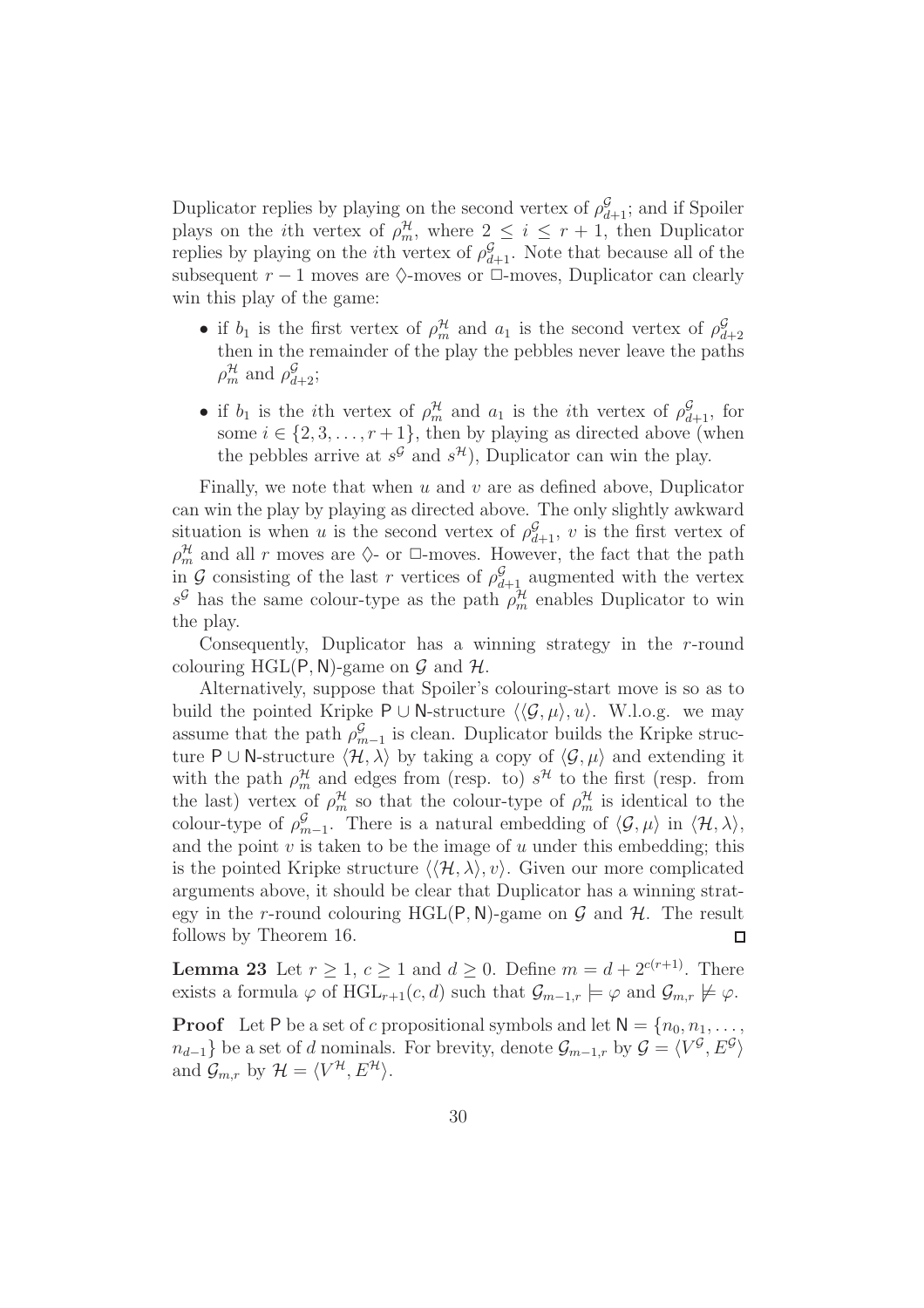Consider the following strategy by Spoiler in the  $(r+1)$ -move colouring HGL(P, N)-game on G and H. Spoiler begins by choosing the valuation function  $\lambda$ : P  $\cup$  N  $\rightarrow$   $V^{\mathcal{H}}$  so that if  $d \geq 1$  then the paths of  $\{\rho_1^{\mathcal{H}}, \rho_2^{\mathcal{H}}, \ldots, \rho_d^{\mathcal{H}}\}$  are all dirty, and so that the colour-types of the paths of  $\{\rho_{d+1}^{\mathcal{H}}, \rho_{d+2}^{\mathcal{H}}, \ldots, \rho_m^{\mathcal{H}}\}$  are all distinct. Moreover, if  $d \geq 1$  then Spoiler chooses  $\lambda$  so that  $\lambda(n_i)$  is the first vertex of  $\rho_{i+1}^{\mathcal{H}}$ , for  $i = 0, 1, \ldots, d - 1$ . Spoiler chooses v as  $s^{\mathcal{H}}$ . Duplicator replies with some valuation function  $\mu: \mathsf{P} \cup \mathsf{N} \to V^{\mathcal{G}}$  and in order to stand a chance of winning the play, Duplicator must clearly choose u as  $s^{\mathcal{G}}$ . If  $d \geq 1$  then in order for Duplicator to stand a chance of winning the play, we must clearly have that w.l.o.g.  $\mu(n_i)$  is the first vertex of  $\rho_{i+1}^{\mathcal{G}}$ , for  $i = 0, 1, ..., d - 1$ .

Consequently, the paths of  $\{\rho_1^{\mathcal{G}}\}$  $\mathcal{G}_1^{\mathcal{G}}, \mathcal{G}_2^{\mathcal{G}}, \ldots, \mathcal{G}_d^{\mathcal{G}}\}$  are all dirty and the paths of  $\{\rho_{d+1}^{\mathcal{G}}, \rho_{d+2}^{\mathcal{G}}, \ldots, \rho_{m-1}^{\mathcal{G}}\}$  are all clean. There must be some path  $\rho_j^{\mathcal{H}}$ in  $\{\rho_{d+1}^{\mathcal{H}}, \rho_{d+2}^{\mathcal{H}}, \ldots, \rho_m^{\mathcal{H}}\}\$  whose colour-type does not appear amongst the colour-types of the paths of  $\{\rho_{d+1}^{\mathcal{G}}, \rho_{d+2}^{\mathcal{G}}, \ldots, \rho_{m-1}^{\mathcal{G}}\}$ . Spoiler next makes  $r+1$   $\Box$ -moves and walks along the path  $\rho_j^{\mathcal{H}}$ . Clearly, this results in a winning play for Spoiler. Hence, Spoiler has a winning strategy for the  $(r+1)$ -move colouring HGL(P, N)-game on G and H. The result follows by Theorem 16.  $\Box$ 

Just as was the case with Lemma 19, we can prove Lemma 23 by constructing an explicit formula of  $HGL_{r+1}(c, d)$  to tell  $\mathcal{G}_{m-1,r}$  and  $\mathcal{G}_{m,r}$ apart. This time, it is much more complicated and proceeding by using our game makes life much easier. However, let us us describe such a formula. Essentially, given some pointed Kripke structure  $\langle \langle \mathcal{G}, \mu \rangle, u \rangle$ , our formula will be the negation of the formula  $\Phi$  that says: 'from u, upon which no nominal sits, we can always move along an edge so that thereafter there is a path of length  $r$  upon which no nominal sits and whose colour-type is any colour-type involving just the propositional symbols from the set  $P$ ; moreover, from  $u$ , we can move to a vertex on which exactly one nominal sits and where this nominal can be any nominal of N'. This formula is easy to construct. For example, suppose that  $P = \{p_1, p_2\}$ and  $N = \{n\}$ . To say that we can move along an edge to a point where no nominal sits and where thereafter there is a path of length 2 every point of which has colour-type  $\{p_1\}$  and upon which no nominal sits, we can use the formula  $\Diamond(\neg n \land \Diamond(p_1 \land \neg p_2 \land \neg n \land \Diamond(p_1 \land \neg p_2 \land \neg n)))$ . We note that it is possible to construct this formula so that it is in  $HGL_{r+1}(c, d)$ and contains no applications of  $\diamondsuit^+$  or  $\square^+$ . From above, it is not difficult to see that  $\mathcal{G}_{m-1,r} \models \neg \Phi$  whereas  $\mathcal{G}_{m,r} \not\models \neg \Phi$ .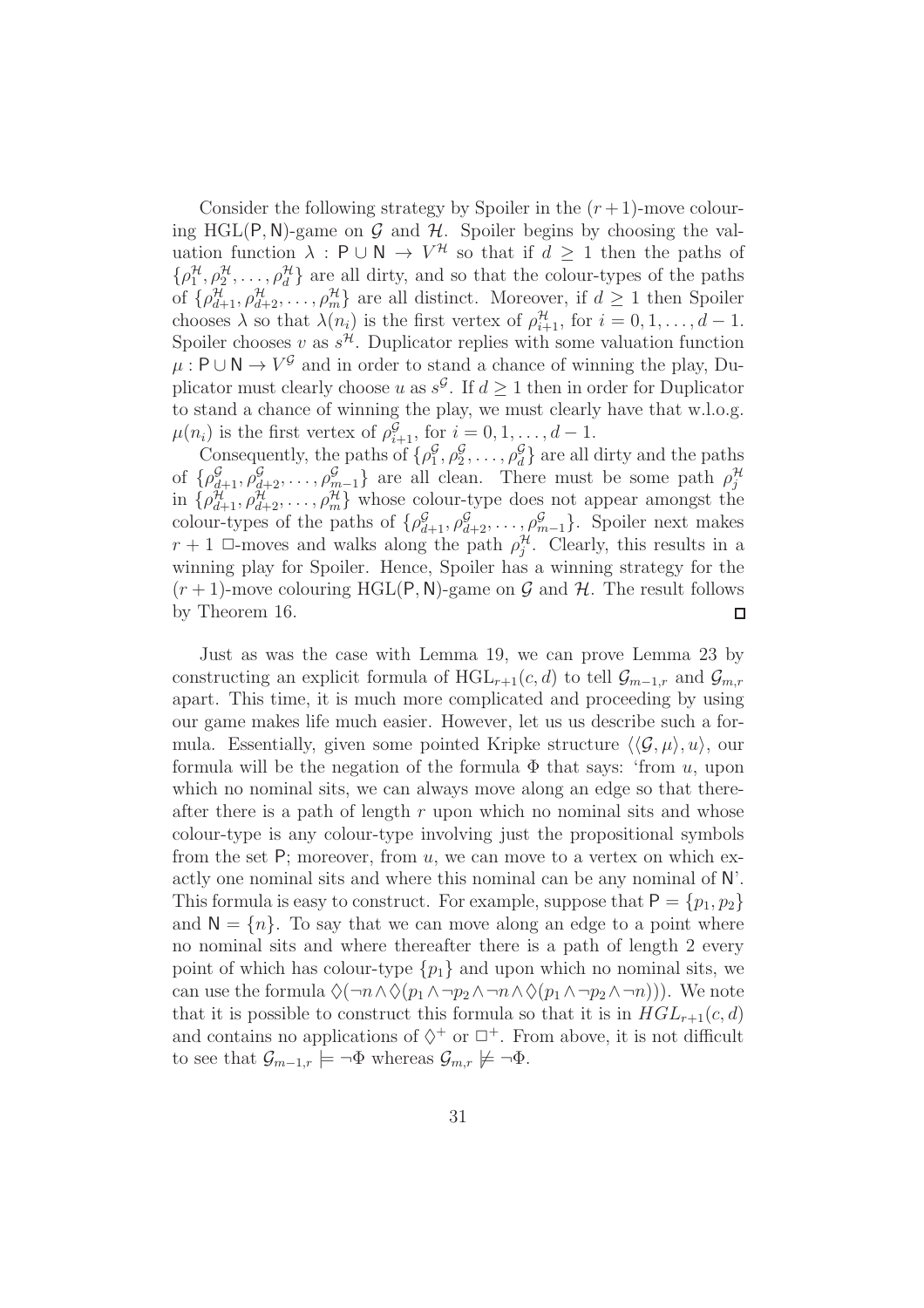The following result is immediate from Theorem 21 and Lemmas 20, 22 and 23.

**Theorem 24** When  $r \geq 0$ ,  $c \geq 0$  and  $d \geq 0$ , we have

$$
\text{HGL}_r(c,d) \subset \text{HGL}_{r+1}(c,d).
$$

Indeed, taking into account our remarks after the proofs of Lemmas 19 and 23, we can say more.

**Theorem 25** Suppose that  $r \geq 0$ ,  $c \geq 0$  and  $d \geq 0$ . There exists a problem definable in the fragment of  $\text{HGL}_{r+1}(c, d)$  where  $\Diamond^+$  and  $\Box^+$  are disallowed that is not definable in  $HGL<sub>r</sub>(c, d)$ .

### 4.2 Variable numbers of propositional symbols and nominals

We now consider letting the number of propositional symbols or nominals vary whilst keeping the quantifier-rank fixed. For  $m \geq 1$ , define the digraph  $\mathcal{H}_m$  as follows:

- the vertices of  $\mathcal{H}_m$  are  $\{s, t_1, t_2, \ldots, t_m\}$
- the edges of  $\mathcal{H}_m$  are those edges of  $\{(s, t_j) : 1 \le j \le m\}$ .

Hence,  $\mathcal{H}_m$  is a star with central vertex s and where all edges are directed away from s to m outer vertices, and can be visualized in Fig. 5.



Figure 5. The digraph  $\mathcal{H}_m$ .

**Lemma 26** Let  $r \geq 1, c \geq 0$  and  $d \geq 0$ . Define  $m = d+2^c$ . We have that  $\mathcal{H}_m \equiv_{\text{HGL}_r(c,d)} \mathcal{H}_{m+1}$ , but that if  $c' \geq c, d' \geq d$  and  $c' + d' = c + d + 1$  then there exists a formula  $\varphi$  of  $\text{HGL}_r(c', d')$  with the property that  $\mathcal{H}_m \models \varphi$ and  $\mathcal{H}_{m+1} \not\models \varphi$ . Thus,  $HGL_r(c,d) \subset HGL_r(c',d').$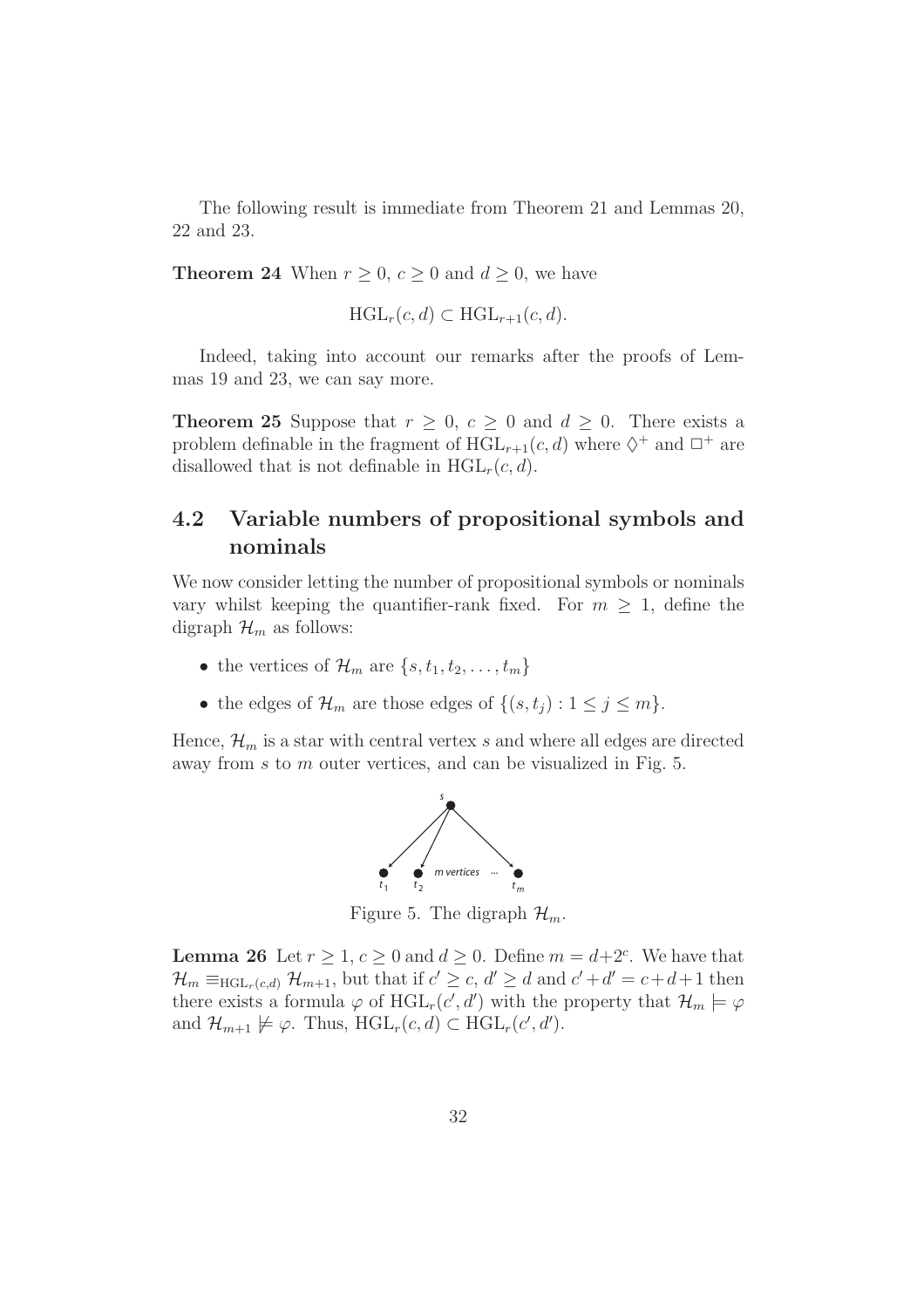**Proof** As before, we denote vertices of  $\mathcal{H}_m$  or  $\mathcal{H}_{m+1}$  by using superscripts, as in  $s^{\mathcal{H}_{m+1}}$  or  $t_1^{\mathcal{H}_m}$  $\frac{\mathcal{H}_m}{1}$ , for example.

Let  $P$  be a set of c propositional symbols and let  $N$  be a set of d nominals. Consider a play of the r-round colouring  $HGL(P, N)$ -game on  $\mathcal{H}_m$  and  $\mathcal{H}_{m+1}$ . Suppose that Spoiler makes a colouring-start move so as to build the pointed Kripke P ∪ N-structure  $\langle\langle \mathcal{H}_{m+1}, \lambda \rangle, v \rangle$ . We talk of the colour of a vertex x of  $\langle \mathcal{H}_{m+1}, \lambda \rangle$  as being the set of propositional symbols p of P for which  $x \in \lambda(p)$  in union with the set of nominals n of N for which  $x = \lambda(n)$  (and do likewise in other Kripke structures). In particular, there are two outer vertices of  $\langle \mathcal{H}_{m+1}, \lambda \rangle$ , say  $t_i^{\mathcal{H}_{m+1}}$  $\prod_{i=1}^{n}$  and  $t_i^{\mathcal{H}_{m+1}}$  $\int_{j}^{\pi_{m+1}}$ , with identical colours; moreover, w.l.o.g. we may assume that v is not  $t_i^{\mathcal{H}_{m+1}}$  $\mathcal{H}_{m+1}$ . Duplicator replies and builds the pointed Kripke P ∪ Nstructure  $\langle \langle \mathcal{H}_m, \mu \rangle, u \rangle$  by taking a copy of  $\langle \langle \mathcal{H}_{m+1}, \lambda \rangle, v \rangle$  and deleting the vertex  $t_i^{\mathcal{H}_m}$  $''_{j}$ <sup> $\mu_{m}$ </sup> (and its incident edge), as well as renaming v as u. Duplicator trivially has a winning strategy in the subsequent r-round  $HGL(P, N)$ game on  $\langle \langle \mathcal{H}_m, \mu \rangle, u \rangle$  and  $\langle \langle \mathcal{H}_{m+1}, \lambda \rangle, v \rangle$ .

Alternatively, if Spoiler makes a colouring-start move so as to build the pointed Kripke P ∪ N-structure  $\langle\langle \mathcal{H}_m, \mu \rangle, u \rangle$ . Duplicator replies and builds the pointed Kripke P ∪ N-structure  $\langle \langle \mathcal{H}_{m+1}, \lambda \rangle, v \rangle$  by taking a copy of  $\langle \langle \mathcal{H}_m, \mu \rangle, u \rangle$  and extending it with a new vertex  $t^{\mathcal{H}_{m+1}}$  and edge  $(s^{\mathcal{H}_{m+1}}, t^{\mathcal{H}_{m+1}})$  so that the colour of  $t^{\mathcal{H}_{m+1}}$  is identical to the colour of some point  $t_i^{\mathcal{H}_m}$  $\mathcal{H}_m$  of  $\mathcal{H}_m$  upon which no nominal sits and that is different from u. The point v is chosen as the point (corresponding to) u. Duplicator trivially has a winning strategy in the subsequent r-round  $HGL(P, N)$ game on  $\langle \langle \mathcal{H}_m, \mu \rangle, u \rangle$  and  $\langle \langle \mathcal{H}_{m+1}, \lambda \rangle, v \rangle$ . Hence,  $\mathcal{H}_m \equiv_{\text{HGL}_r(c,d)} \mathcal{H}_{m+1}$  by Theorem 16.

Let P' be a set of  $c'$  propositional symbols and let N' be a set of  $d'$ nominals (with  $c'$  and  $d'$  as in the statement of the result). Consider a play of the *r*-round colouring HGL(P', N')-game on  $\mathcal{H}_m$  and  $\mathcal{H}_{m+1}$ . Suppose that Spoiler makes a colouring-start move so as to build the pointed Kripke P∪N-structure  $\langle \langle \mathcal{H}_{m+1}, \lambda \rangle, v \rangle$  where every outer vertex has a different colour and v is the vertex  $s^{\mathcal{H}_{m+1}}$  (this is possible irrespective of whether  $c' > c$  or  $d' > d$ ). No matter which colouring-start move Duplicator replies with, so as to build  $\langle\langle \mathcal{H}_m, \mu \rangle, u \rangle$ , Duplicator must choose u as  $s^{\mathcal{H}_m}$  (in order to stand a chance of winning the play) and there will exist some outer vertex of  $\langle \mathcal{H}_{m+1}, \lambda \rangle$  whose colour is not represented in  $\langle \mathcal{H}_m, \mu \rangle$ . Spoiler clearly wins the subsequent r-round HGL(P', N')-game on  $\langle \langle \mathcal{H}_m, \mu \rangle, u \rangle$  and  $\langle \langle \mathcal{H}_{m+1}, \lambda \rangle, v \rangle$  by making the appropriate  $\Box$ -move. The result follows by Theorem 16.  $\Box$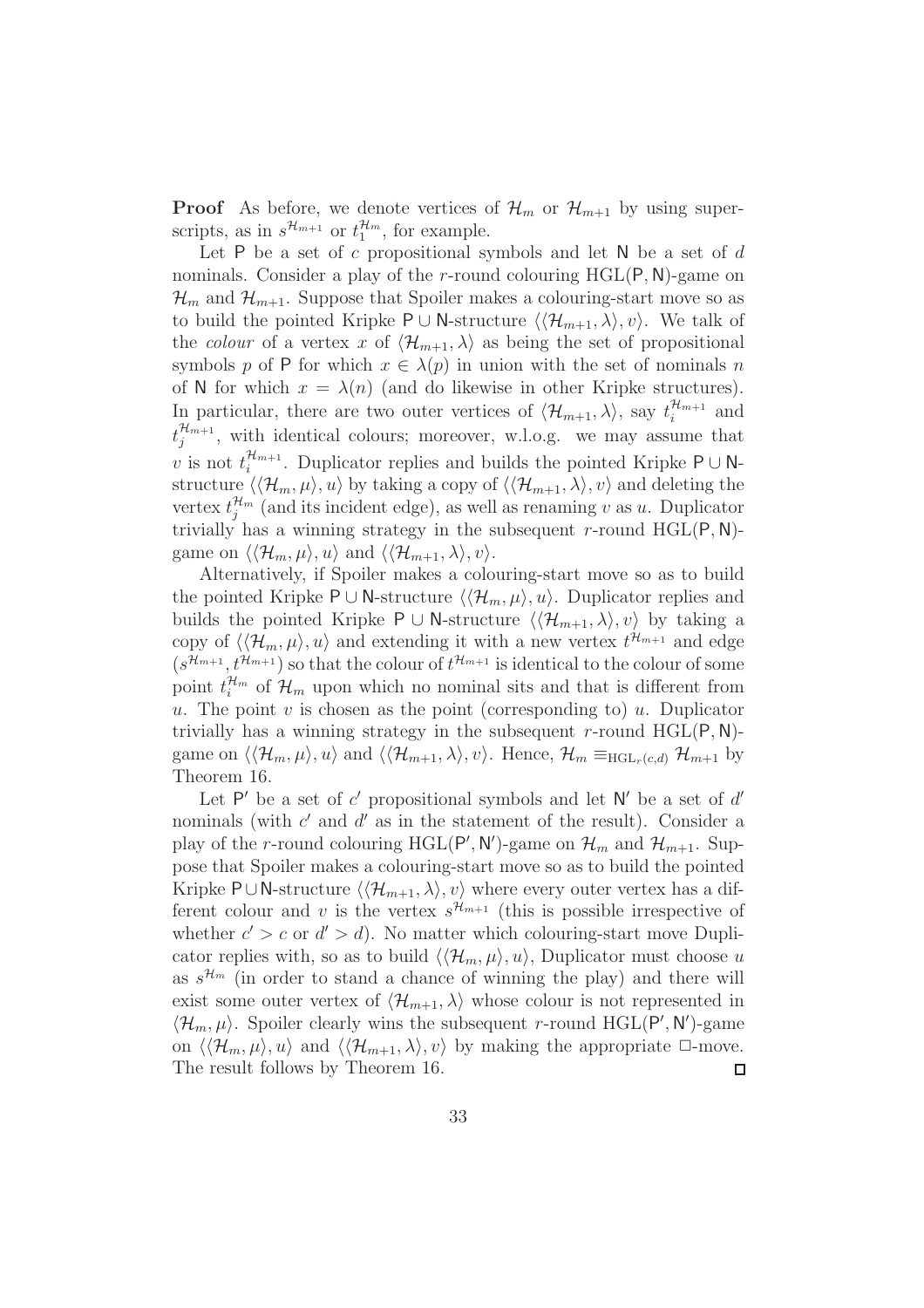Finally, we consider the situation for the logics  $HGL_0(c, d)$ , where  $c > 0$  and  $d > 0$ . Formulae of these logics do not involve the operators  $\Diamond, \Diamond^+, \Box, \Box^+$  and  $\mathcal{Q}_n$ ; that is, they are simply Boolean combinations of propositional symbols and nominals (and  $\top$  and  $\bot$ ). Let  $\varphi$  be a formula of one of these logics. It is not difficult to see that:

- if G is a digraph with at least 2 vertices then  $\mathcal{G} \models \varphi$  if, and only if, when we regard all propositional symbols and nominals in  $\varphi$  as Boolean variables,  $\varphi$  is a tautology
- if G is a digraph with 1 vertex then  $\mathcal{G} \models \varphi$  if, and only if, when we regard all propositional symbols and nominals in  $\varphi$  as Boolean variables and make all Boolean variables corresponding to nominals true, the resulting formula  $\varphi$  is a tautology.

In particular, if  $\varphi$  is a formula of one of the above logics:

- if there exists a digraph G with at least 2 vertices such that  $\mathcal{G} \models \varphi$ then the problem defined by  $\varphi$  consists of all digraphs
- if  $\varphi$  is not valid in any digraph with at least 2 vertices and no nominals appear in  $\varphi$  then the problem defined by  $\varphi$  is the empty problem
- if  $\varphi$  is not valid in any digraph with at least 2 vertices and at least 1 nominal appears in  $\varphi$  then either  $\varphi$  is valid in both digraphs with 1 vertex or neither (and both situations are possible).

Thus, we obtain the following result.

**Lemma 27** Let  $c \geq 0$  and  $d \geq 0$ .

- For each  $c \geq 0$ ,  $HGL_0(0,0) = HGL_0(c,0)$ , with the class of problems so defined consisting of the two problems consisting of all digraphs and of no digraphs.
- If  $d \geq 1$ , HGL<sub>0</sub>(c, d) consists of three problems, namely the problems consisting of all digraphs, of no digraphs and of both the digraphs with 1 vertex.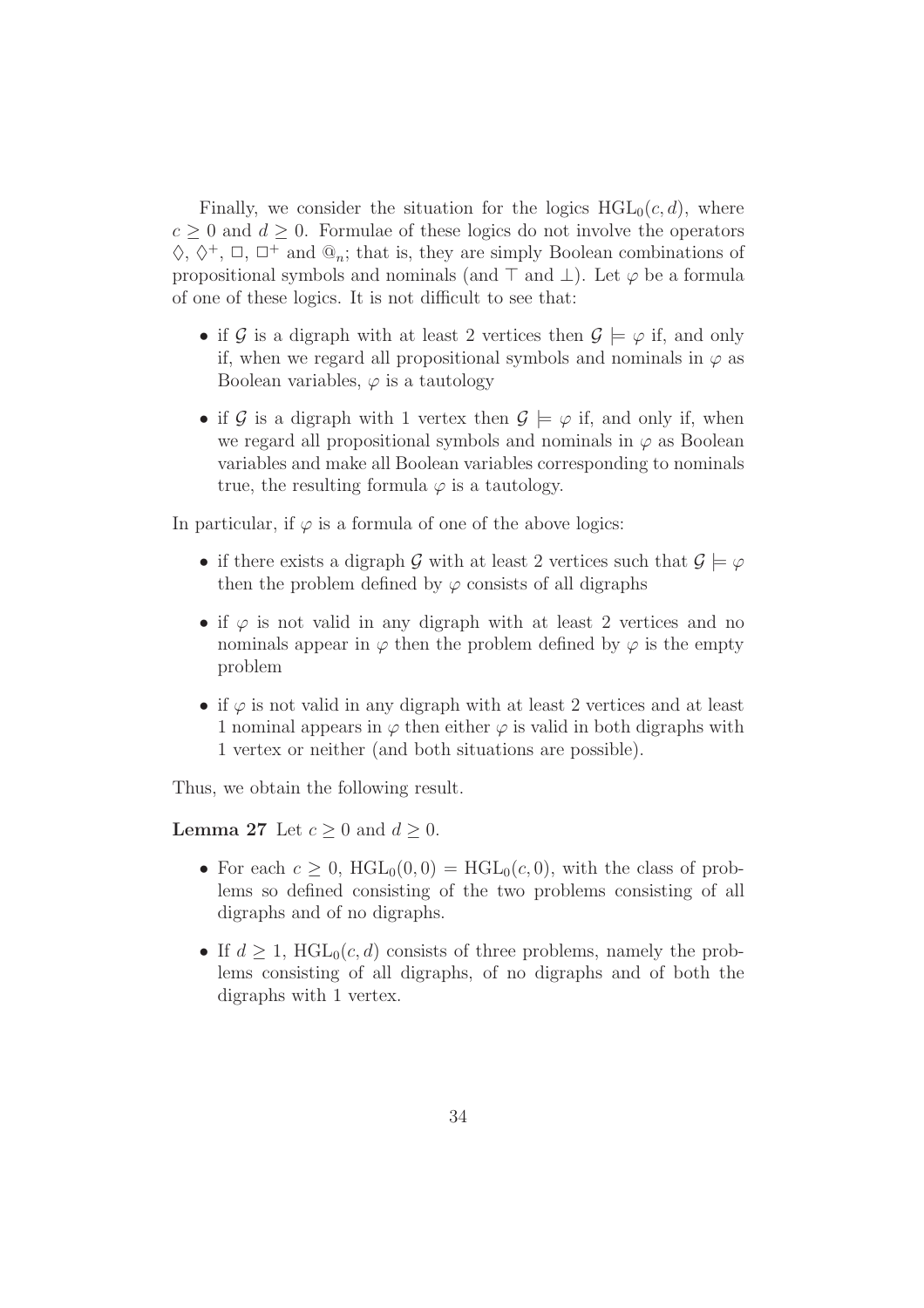## 5 Conclusion

Whilst we have obtained a complete classification of the relative expressibilities of the fragments of Hybrid Graph Logic obtain by restricting the quantifier-rank, the number of propositional symbols and the number of nominals, there are some obvious directions for further research. In particular, similar hierarchy results for more expressive hybrid logics, particularly those involving the binder  $\downarrow$ , should be sought out, and an attempt should be made to extend our hierarchy results to undirected graphs.

### References

- [1] C. Areces and B. ten Cate, Hybrid logics, in: Handbook of Modal Logic (P. Blackburn, J. van Benthem and F. Wolter, eds.), Elsevier (2006) 821–868.
- [2] C. Areces, P. Blackburn, and M. Marx, The computational complexity of hybrid temporal logics, Logic Journal of the IGPL 8 (2000) 653–679.
- [3] C. Areces, P. Blackburn and M. Marx, Hybrid logics: characterization, interpolation and complexity, Journal of Symbolic Logic 66 (3) (2001) 977–1010.
- [4] M.R.F. Benevides and L.M. Schechter, Using modal logics to express and check global graph properties, Logic Journal of the IGPL 17 (5) (2009) 559–587.
- [5] P. Blackburn and M. Tzakova, Hybridizing concept languages, Annals of Mathematics and Artificial Intelligence 24 (1–4) (1998) 23– 49.
- [6] T. Braüner, *Hybrid Logic and its Proof-Theory*, Springer (2011).
- [7] E.M. Clarke and H. Schlingloff, Model checking, in: Handbook of Automated Reasoning Volume II (A. Robinson and A. Voronkov, eds.), Elsevier (2001) 1635–1790.
- [8] H.-D. Ebbinghaus and J. Flum, Finite Model Theory, Springer (2005).